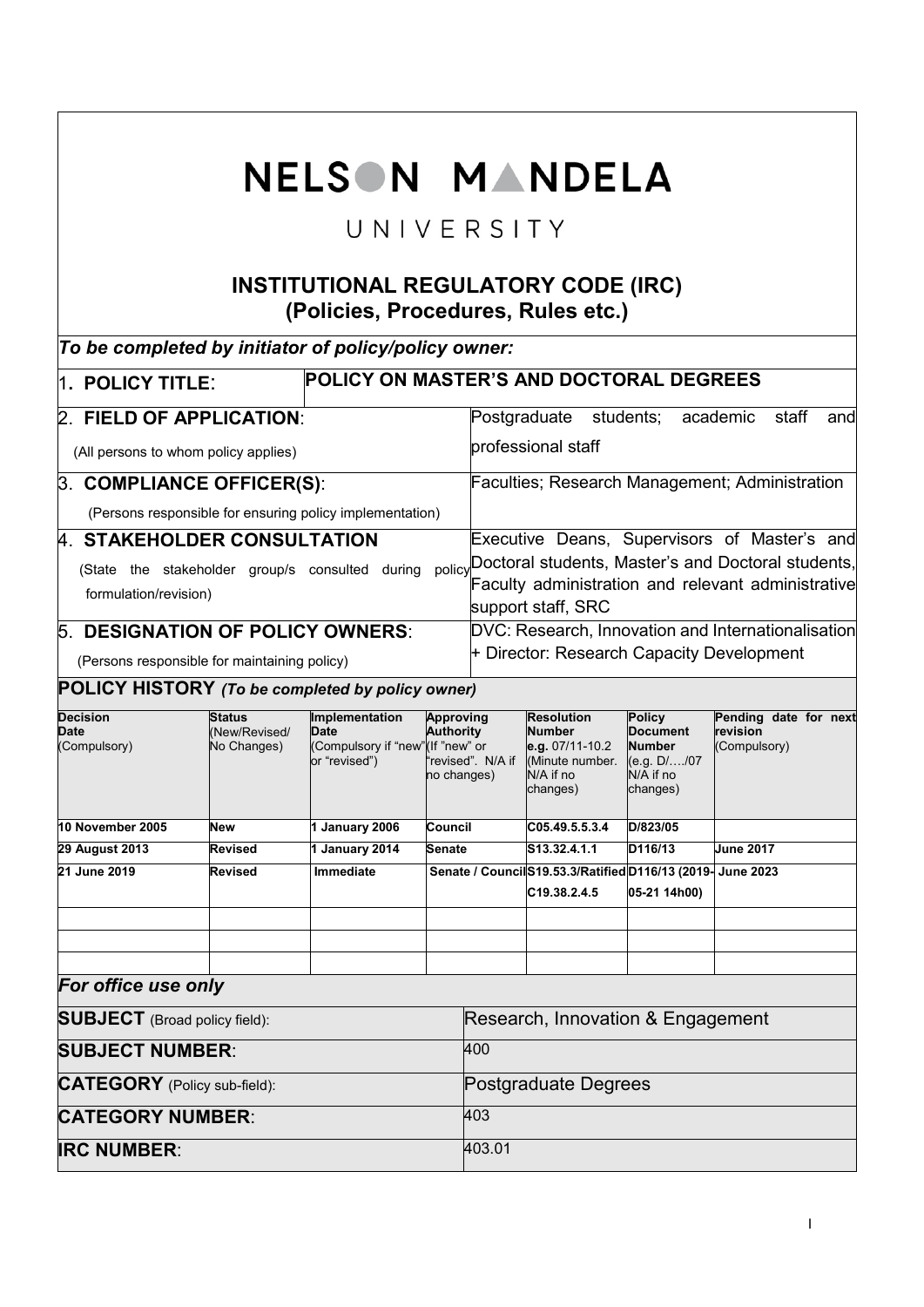# **MASTER'S AND DOCTORAL DEGREES POLICY**

| 1 |      |                                                                                     |  |
|---|------|-------------------------------------------------------------------------------------|--|
| 2 |      |                                                                                     |  |
| 3 |      |                                                                                     |  |
| 4 |      | APPLICATION, SELECTION, ADMISSION AND REGISTRATION FOR MASTER'S AND                 |  |
|   | 4.1  |                                                                                     |  |
|   | 4.2  |                                                                                     |  |
|   | 4.3  |                                                                                     |  |
|   | 4.4  |                                                                                     |  |
|   | 4.5  |                                                                                     |  |
|   | 4.6  |                                                                                     |  |
|   | 4.7  |                                                                                     |  |
|   | 4.8  |                                                                                     |  |
|   | 4.9  |                                                                                     |  |
|   | 4.10 |                                                                                     |  |
| 5 |      |                                                                                     |  |
|   | 5.1  | Roles and responsibilities of faculty and academic departments 8                    |  |
|   | 5.2  |                                                                                     |  |
|   | 5.3  |                                                                                     |  |
| 6 |      |                                                                                     |  |
|   | 6.1  | Appointment of examiners: Guideline and Responsibilities  15                        |  |
|   | 6.2  |                                                                                     |  |
|   | 6.3  | Requirements for the submission of treatises, dissertations and theses 18           |  |
|   | 6.4  | Procedure for the submission of treatises/dissertations/theses for examination  18  |  |
|   | 6.5  |                                                                                     |  |
|   | 6.6  | Procedure for the assessment and awarding of postgraduate research degrees  19      |  |
|   | 6.7  |                                                                                     |  |
|   | 6.8  |                                                                                     |  |
|   | 6.9  |                                                                                     |  |
|   | 6.10 | Revisions to a treatise, dissertation or thesis or resubmissions for examination 27 |  |
|   | 6.11 |                                                                                     |  |
|   | 6.12 |                                                                                     |  |
|   | 6.13 |                                                                                     |  |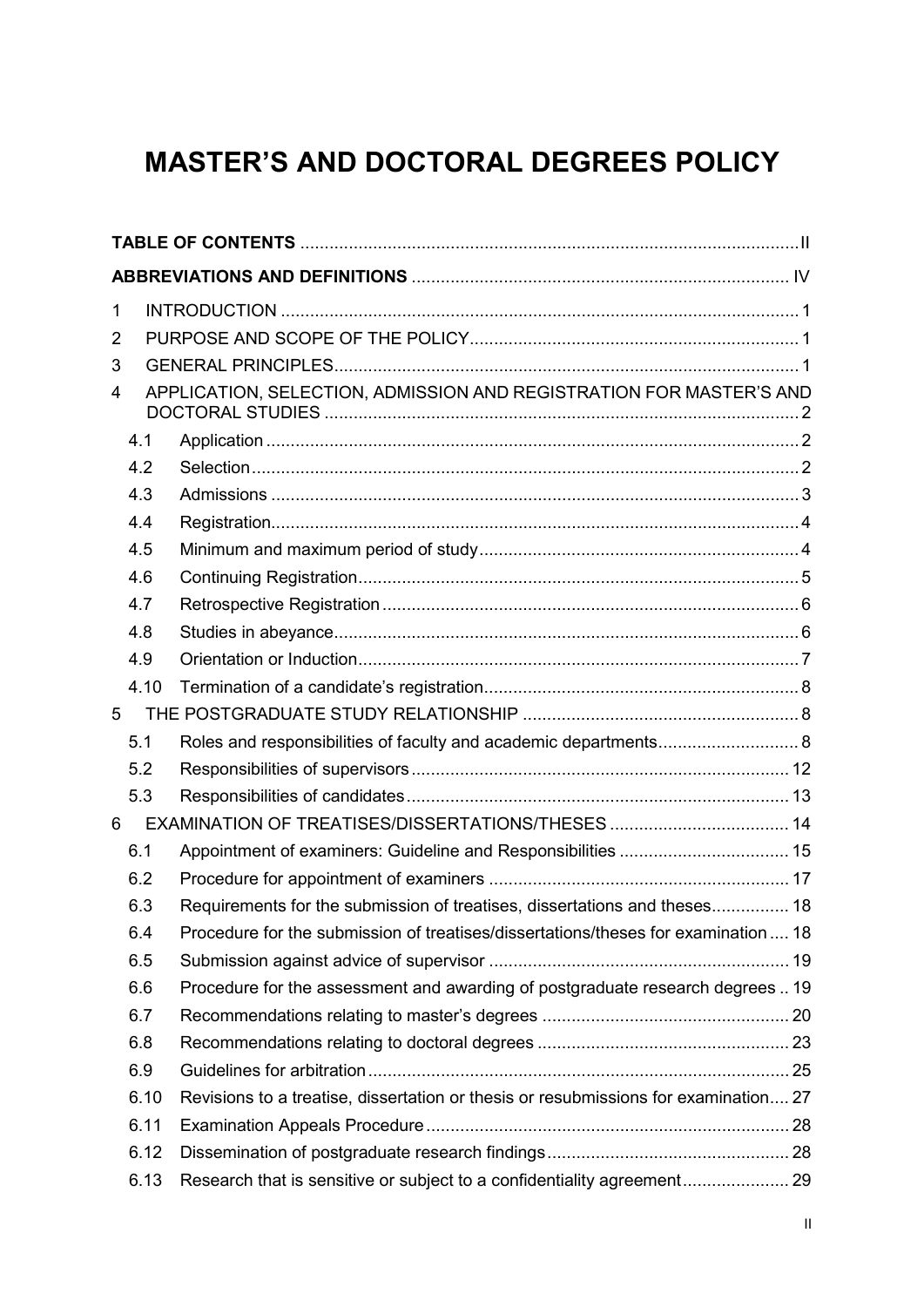|  | 6.14 Submission of final copies of treatises, dissertations and theses  30 |  |
|--|----------------------------------------------------------------------------|--|
|  |                                                                            |  |
|  |                                                                            |  |
|  |                                                                            |  |
|  |                                                                            |  |

## **ADDENDA**

| ADDENDUM 1: HEQSF Level descriptors for Master's & Doctoral degrees 33      |  |
|-----------------------------------------------------------------------------|--|
|                                                                             |  |
| ADDENDUM 3: Guidelines for the Faculty Guide for Postgraduate Studies37     |  |
|                                                                             |  |
|                                                                             |  |
| ADDENDUM 6: Guidelines for the Framework for Postgraduate Supervision  44   |  |
|                                                                             |  |
| ADDENDUM 8: Guidelines for the format of treatises/dissertations/theses  56 |  |
| ADDENDUM 9: Assessment Procedure for treatises/dissertations/theses  58     |  |
| ADDENDUM 10: Assessment Criteria for treatises/dissertations/theses  60     |  |
|                                                                             |  |
|                                                                             |  |
|                                                                             |  |
|                                                                             |  |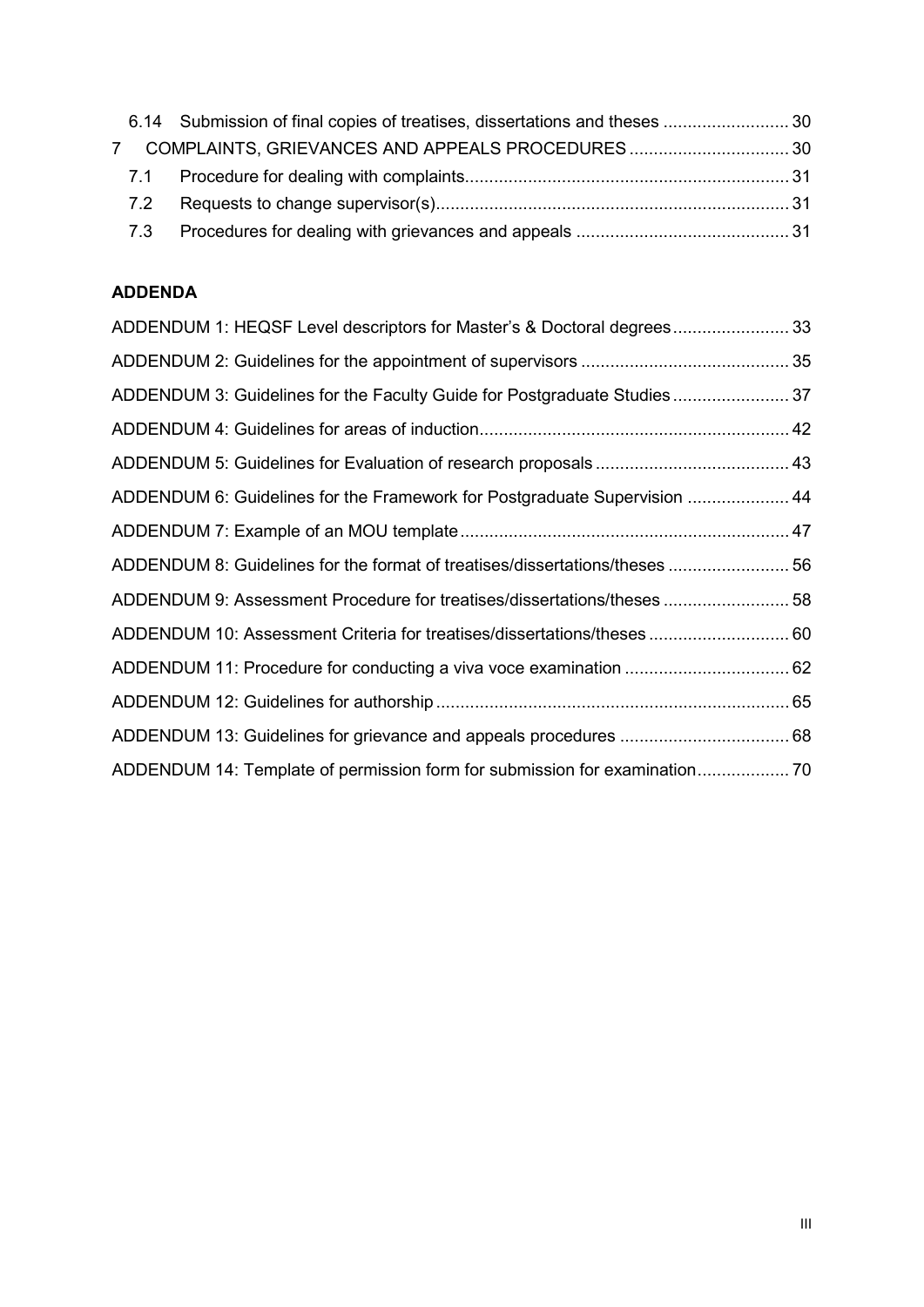#### **ABBREVIATIONS AND DEFINITIONS**

- **DOS**  Director of School
- **DVC** Deputy Vice-chancellor
- **ECS** Executive Committee of Senate
- **FMC** Faculty Management Committee
- **FPGSC**  Faculty Postgraduate Studies Committee
- **FREC** Faculty Research and Engagement Committee (or equivalent Faculty Committee)
- **HEAVA** Honorary, Emeritus, *Ad Personam*, Visiting, Adjunct Professorial Titles
- **HEADS** Higher Education Access and Development Services
- **HEQSF** Higher Education Qualifications Sub-framework
- **HOD** Head of Department
- **IRC**  Institutional Regulatory Code
- **ITS** Integrated Tertiary Software
- **PGSC** Postgraduate Studies Committee
- **RPL** Recognition of Prior Learning

**Supervisor** – Please read "supervisor" in relation to Master's by coursework and research, and "promotor" in relation to Doctoral degrees**.**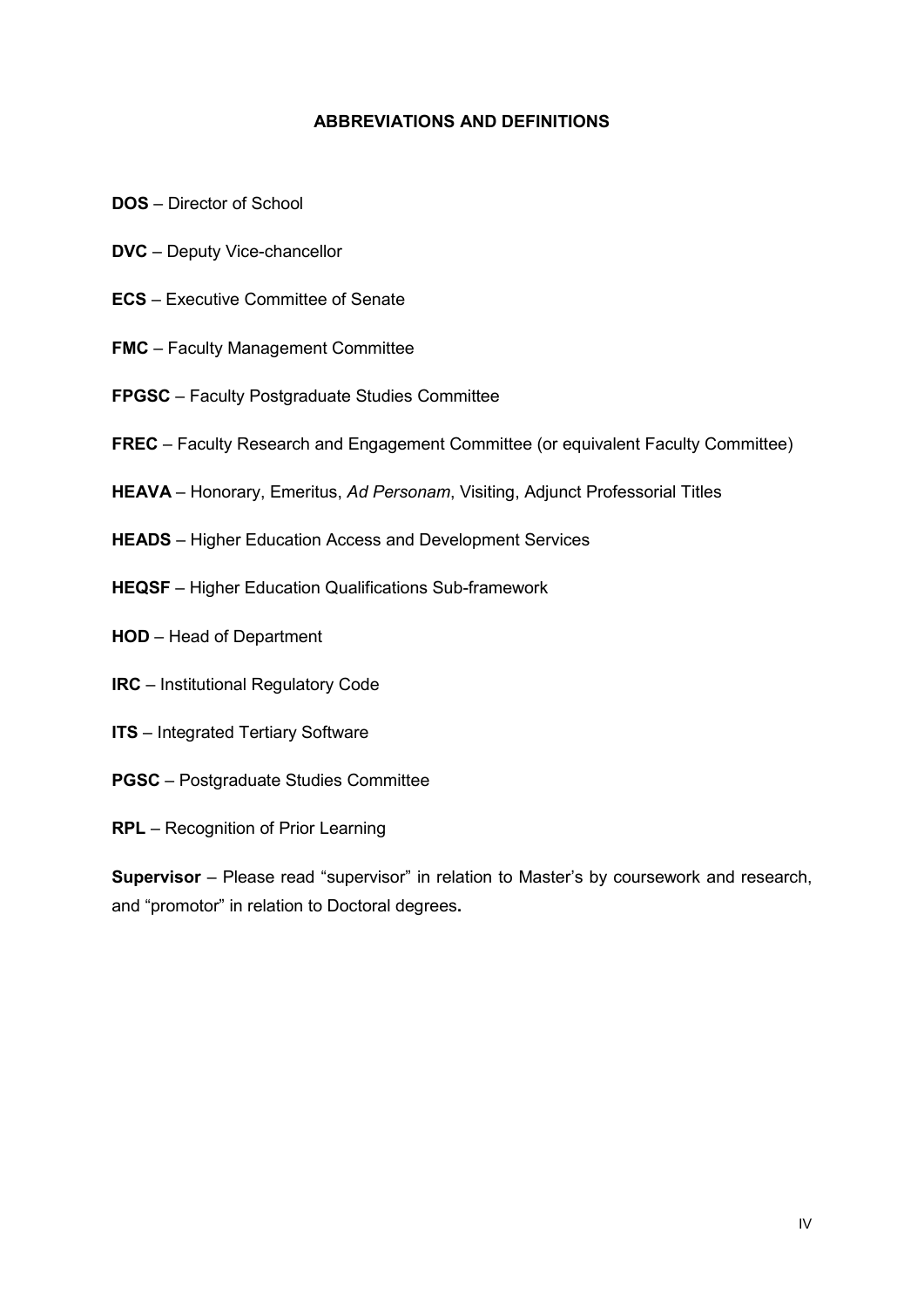#### **MASTER'S AND DOCTORAL DEGREES POLICY**

#### <span id="page-4-0"></span>**1 INTRODUCTION**

The Policy on Master's and Doctoral Degrees sets out an institutional framework for the administration of postgraduate studies at the master's and doctoral levels. The Policy acknowledges and is guided by the relevant legislation and policy guidelines which currently shape the Higher Education landscape in South Africa. The Policy supports the Nelson Mandela University's Vision 2020 strategic objective to progressively increase its postgraduate enrolments at Master's and Doctoral levels and to create an environment that is supportive of postgraduate candidates, so at to increase student success.

#### <span id="page-4-1"></span>**2 PURPOSE AND SCOPE OF THE POLICY**

The policy is intended to provide an institutional framework that will inform rules and procedures relating to postgraduate studies namely, Master's degree and Doctoral degrees as defined in the *Nelson Mandela University General Prospectus*.

The University offers Master's via coursework, research Master's and Doctoral degree programmes as aligned to the HEQSF framework (Addendum 1).

#### <span id="page-4-2"></span>**3 GENERAL PRINCIPLES**

- 3.1 In accordance with this policy, the University strives to adhere to the following principles:
	- Promoting access to qualifying students for study at the postgraduate level
	- Advancing academic excellence
	- Ensuring a quality learning experience for registered Master's and Doctoral candidates
	- Developing the next generation of researchers who are able to engage in research that advances disciplinary knowledge and produces innovations and technologies for the benefit of society.
- 3.2 Each faculty through its respective Faculty Postgraduate Studies Committee (FPGSC) is required to develop appropriate structures and procedures for the planning, management and administration of master's and doctoral degrees appropriate to its disciplinary context and aligned to institutional policy provisions. The Faculty Board assumes responsibility for ensuring that the composition of the FPGSC reflects the range of disciplines that comprise the faculty, and for ensuring that sufficient seniority and diversity are reflected in order to ensure the FPGSC's credibility.
- 3.3 Each faculty is required to communicate to the postgraduate students the Nelson Mandela University policy, specific programme rules and the faculty's procedures in a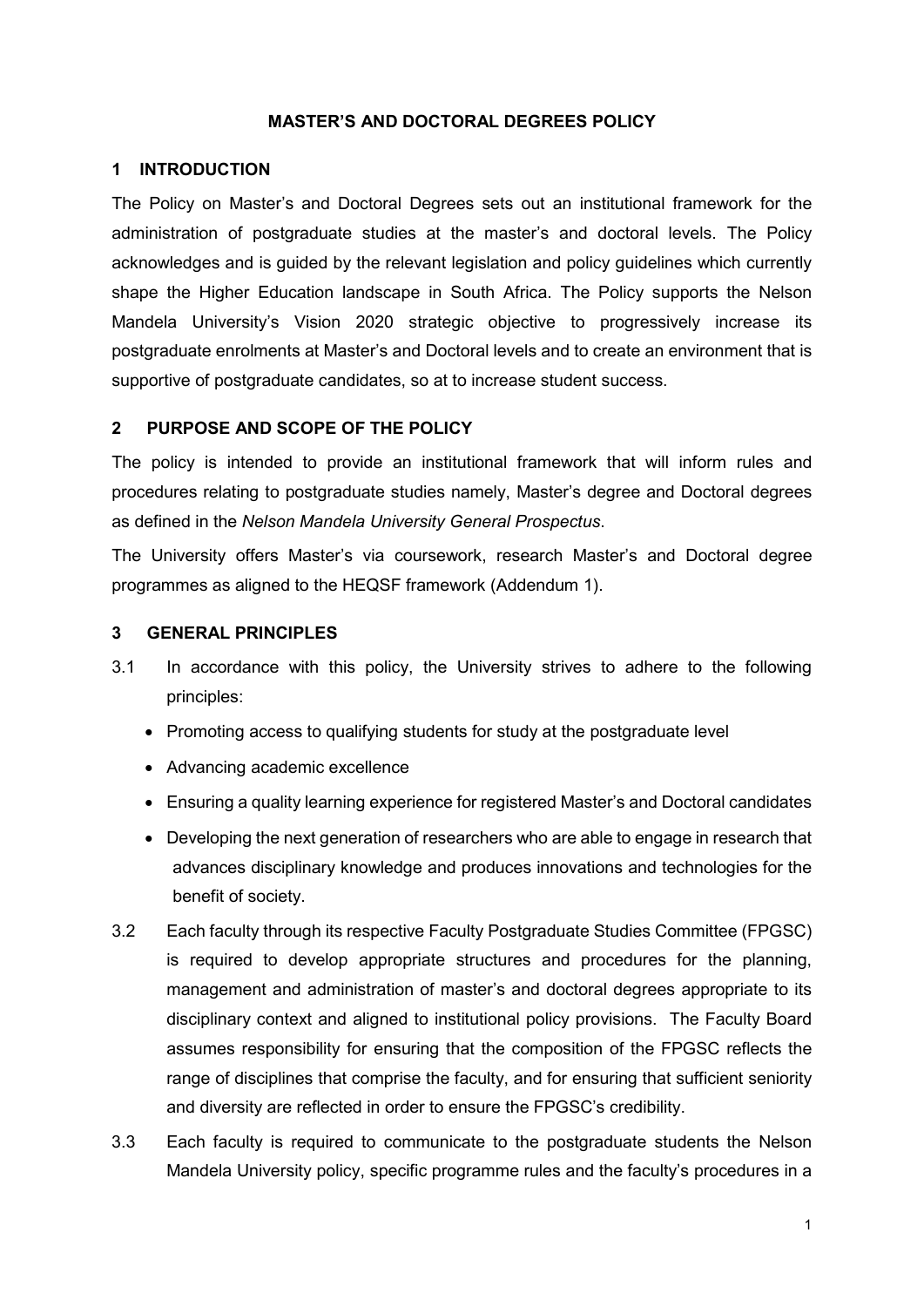published Faculty Guide to Postgraduate Studies (Addendum 2). The Executive Dean of the faculty together with the FPGSC assumes responsibility for compiling the latter guide with support of Academic Administration.

3.4 The FPGSC is established by the Faculty Board, in the execution of its responsibilities regarding matters pertaining to postgraduate studies and may recommend matters to the PGSC.

# <span id="page-5-0"></span>**4 APPLICATION, SELECTION, ADMISSION AND REGISTRATION FOR MASTER'S AND DOCTORAL STUDIES**

## <span id="page-5-1"></span>**4.1 Application**

- 4.1.1 Candidates should apply, as per published dates in the *Nelson Mandela University Prospectus*, for admission to the University in the academic year prior to the year in which they intend to register for the first time.
- 4.1.2 Applicants wishing to pursue either a master's by dissertation or doctoral studies are required, as part of the application process, to provide a broad outline of a proposed area of research, or a preliminary proposal, or as per Faculty/School/Department application requirements. Applicants should consult the Postgraduate Guide/Prospectus for the Faculty requirements for applications.
- 4.1.3 Applicants wishing to pursue a coursework master's will receive guidance from the assigned postgraduate programme co-ordinator/designated staff member with regard to the choice of a research topic to fulfil the requirements for the treatise component of their chosen degree programme.
- 4.1.4 Completed application forms, together with the required supporting documentation, must be submitted before the prescribed dates to the Postgraduate Admissions Department to ensure that selection can be timeously undertaken by the relevant academic department or school.
- 4.1.5 Faculties should provide clear guidelines on the admissions requirements for their specific postgraduate degree programmes in the *Nelson Mandela University Prospectus* and the Faculty's Guide to Postgraduate Studies.

## <span id="page-5-2"></span>**4.2 Selection**

 $4.2.1$ Candidates for postgraduate degrees are selected and admitted in terms of the provisions stipulated in the *University Admissions Policy* (see IRC 307.01) and the minimum qualification for admission to master's and doctoral studies as provided for in the HEQSF. Senate may on recommendation of Faculty Board approve additional requirements for admission to master's and doctoral studies.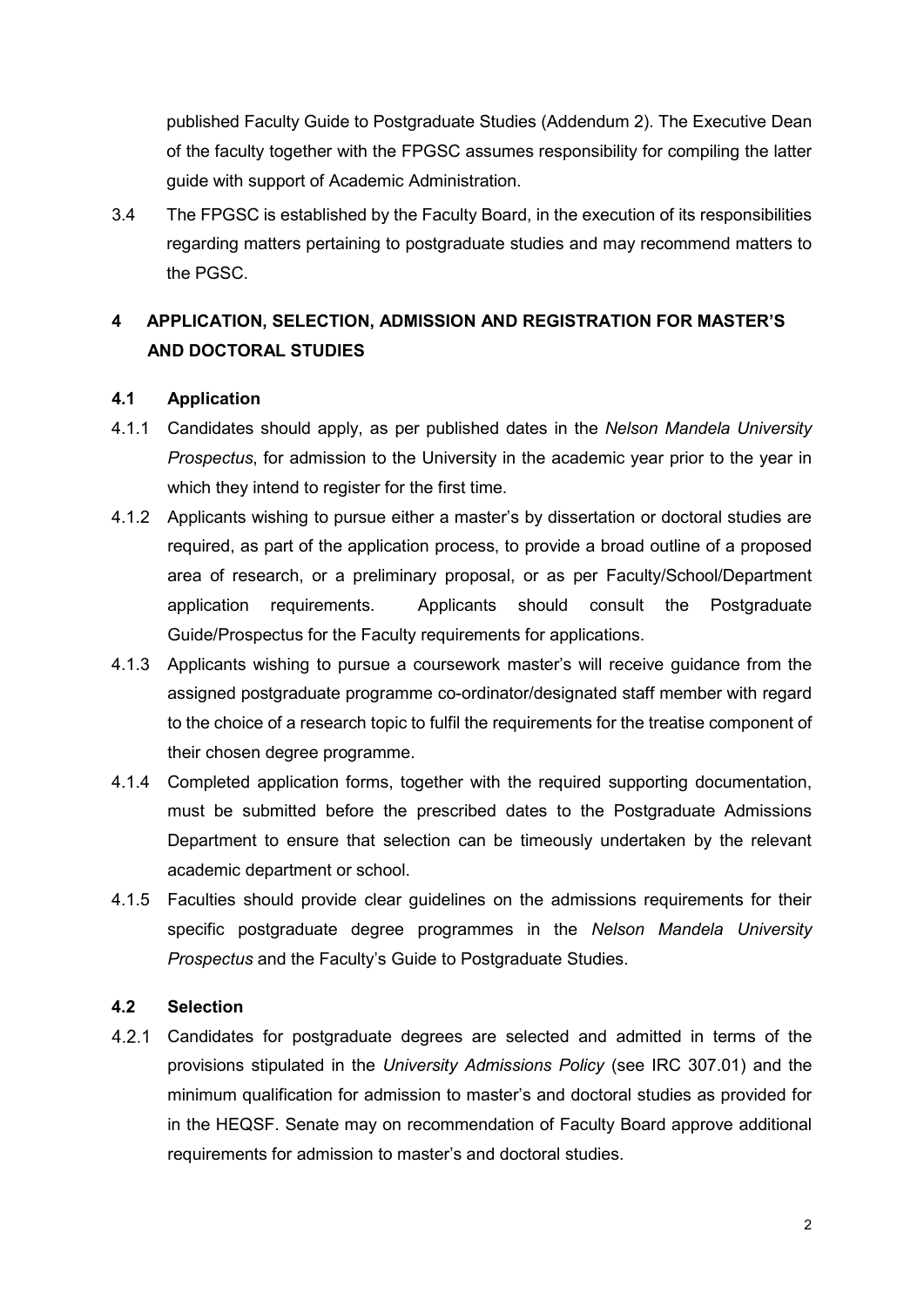- In selecting candidates, the HOD/designated staff member is required to give due consideration to the following aspects:
	- The admission requirements determined by faculties for admission to specific programmes (see section G4 of the *Nelson Mandela University Prospectus*);
	- Whether the applicant would qualify for RPL as specified in the *University Recognition of Prior Learning Policy* (see IRC 307.03);
	- The availability of research supervision capacity within the specific discipline;
	- The appointment of a suitable research supervisor(s);
	- The availability of appropriate resources to ensure the necessary research can be undertaken (e.g. laboratory space and equipment);
	- The availability of research funding to ensure feasibility of the envisaged research project of applicant (e.g. running costs);
	- Alignment of the applicant's intended research with the department/faculty/institutional research focus areas or themes.
- Following the departmental and/or School (dependant on the Faculty) selection process, the HOD/designated staff member (or Director of School) forwards such selection decisions for final approval by the FPGSC.
- 4.2.4 The FPGSC is responsible for dealing with appeals regarding the admission of postgraduate students.

## <span id="page-6-0"></span>**4.3 Admissions**

.

Master's and doctoral students are admitted either as full-time or part-time candidates. This designation impacts on amongst others, the minimum and maximum study periods permissible for a specific candidate, the down payment associated with registration and tuition fees, the awards made in terms of certain scholarships and bursaries, and departmental/faculty expectations of the candidate.

For the purpose of this policy a *full-time candidate* is defined as one of the following:

- 4.3.1 One who is available on a day-to-day basis to attend and participate in the postgraduate programme of the Faculty in which he or she is registered;
- A candidate who does not fulfil the definition of a full-time candidate, as defined above, will be automatically deemed by the University to be a *part-time candidate*.
- Changes to the status of a candidate from part-time to full-time or vice versa need to be approved by the Chairperson of the FPGSC.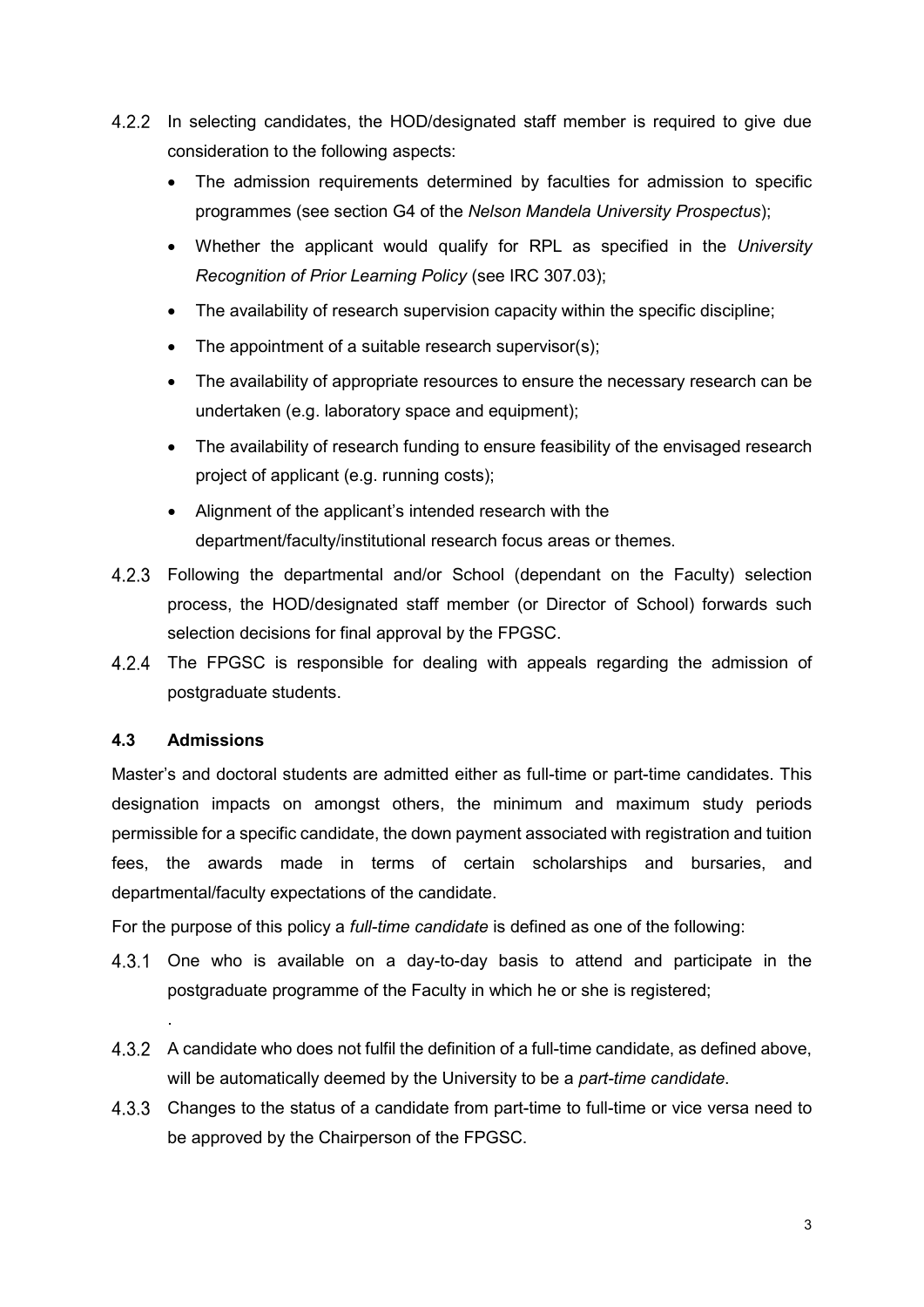A full-time member of the University's staff may not be registered as a full-time candidate for a postgraduate degree, except with the permission of the Head of Department/Director of School who will need to satisfy the FPGSC that adequate arrangements have been made for the fulfilment of the normal duties of the candidate concerned.

## <span id="page-7-0"></span>**4.4 Registration**

A candidate may proceed with registration once he/she has received confirmation of acceptance, in writing, from the relevant Postgraduate Admissions Office.

- Master's and Doctoral students are required to register in accordance with the University-defined registration periods and procedures.
- 4.4.2 A student, who is permitted to register after the University-defined registration period will be required to pay a late registration fee.
- 4.4.3 In the initial year of study, prospective candidates for postgraduate degrees involving research only (that is Master's by dissertation and Doctoral) are permitted to register throughout the year. However, it should be noted that the first year of registration will only be recognised as a full academic year, in terms of the minimum/maximum period of study if registration takes place on or before the last working day of April of any given year (Refer to the *Nelson Mandela University Prospectus*).
- Postgraduate candidates who register as stated above in 4.4.3 after the last working day of April will pay fees on a pro rata basis for the first year of study.

## <span id="page-7-1"></span>**4.5 Minimum and maximum period of study**

- The *minimum period of study* for a postgraduate degree is as follows:
	- Master's degree: One (1) year
	- Doctoral degree: Two (2) years
- The *maximum period of study* for higher degrees shall not normally extend beyond the following periods:

## *Full-time studies*

- Master's by coursework and treatise: Three (3) years
- Master's by dissertation: Three (3) years
- Doctoral studies: Four (4) years

## *Part-time studies*

- Master's by coursework and treatise: Four (4) years
- Master's by dissertation: Four (4) years
- Doctoral studies: Six (6) years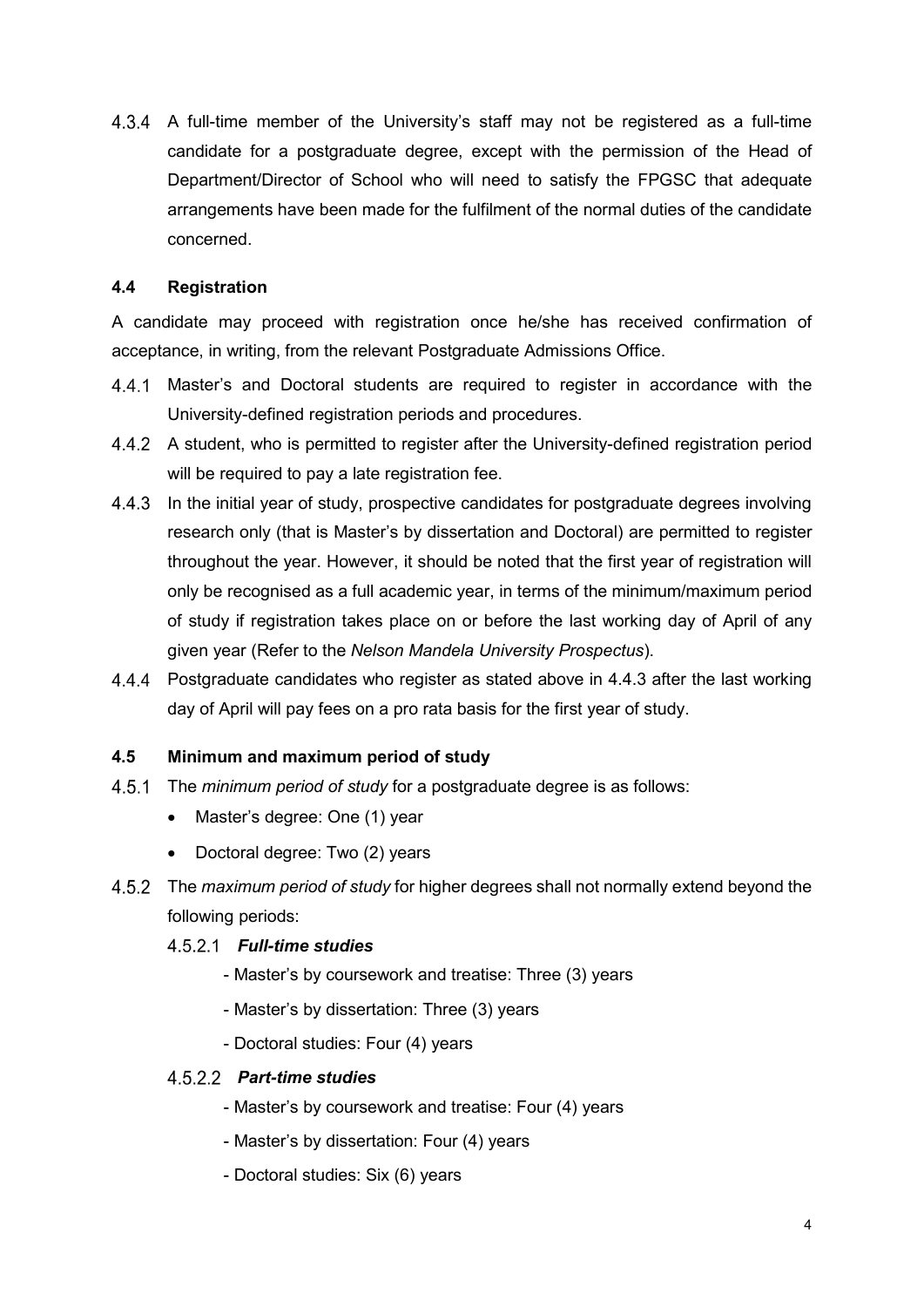- 4.5.3 Students who are registered for master's and doctoral degrees will generally not be permitted to extend their registration beyond two years after the normal maximum study period, as stipulated above, has elapsed.
- A student who exceeds the normal maximum years of study and wishes to continue his/her studies must submit an application (on the prescribed form) together with the recommendation of the FPGSC, for extension of candidature as follows:
	- For extension of a period up to one academic year to the FPGSC;
	- In the event of an extension for a period exceeding 12 months (one academic year), an application should be submitted to the Postgraduate Studies Committee upon recommendation of the relevant FPGSC. PGSC may grant further extensions if there are compelling reasons to do so.
- All applications for extensions of study period should reach the relevant committee before the last day of November for the following academic year.
- 4.5.6 In the event that a candidate may wish to lodge an appeal against the decision of FPGSC, such appeal must be submitted to the PGSC.
- 4.5.7 Appeals against the decisions of PGSC should be directed to ECS.
- 4.5.8 The decision of ECS is final and binding should a student appeal against the PGSC decision.
- A change of research topic should not be constituted as motivation to extend unduly the maximum study period.
- A change of supervisor may be considered as motivation to extend the maximum study period, provided that this is formally proposed and accepted by the FPGSC.

## <span id="page-8-0"></span>**4.6 Continuing Registration**

- $4.6.1$ The continued registration of a postgraduate candidate is subject to a favourable annual progress report. The Faculty Administration is responsible for initiating the report annually. The postgraduate student is responsible for completing the report by the date published and submitting this for endorsement by the research supervisor.
- All master's and doctoral candidates are required to renew their registration annually within the periods designated by the university until completion of their studies.
- 4.6.3 Students are also responsible for the payment of the prescribed study fees.
- 4.6.4 From the second year of registration to completion, it is the responsibility of the Faculty Administration to report unregistered candidates to the relevant HOD/DOS and the Chairperson of the FPGSC.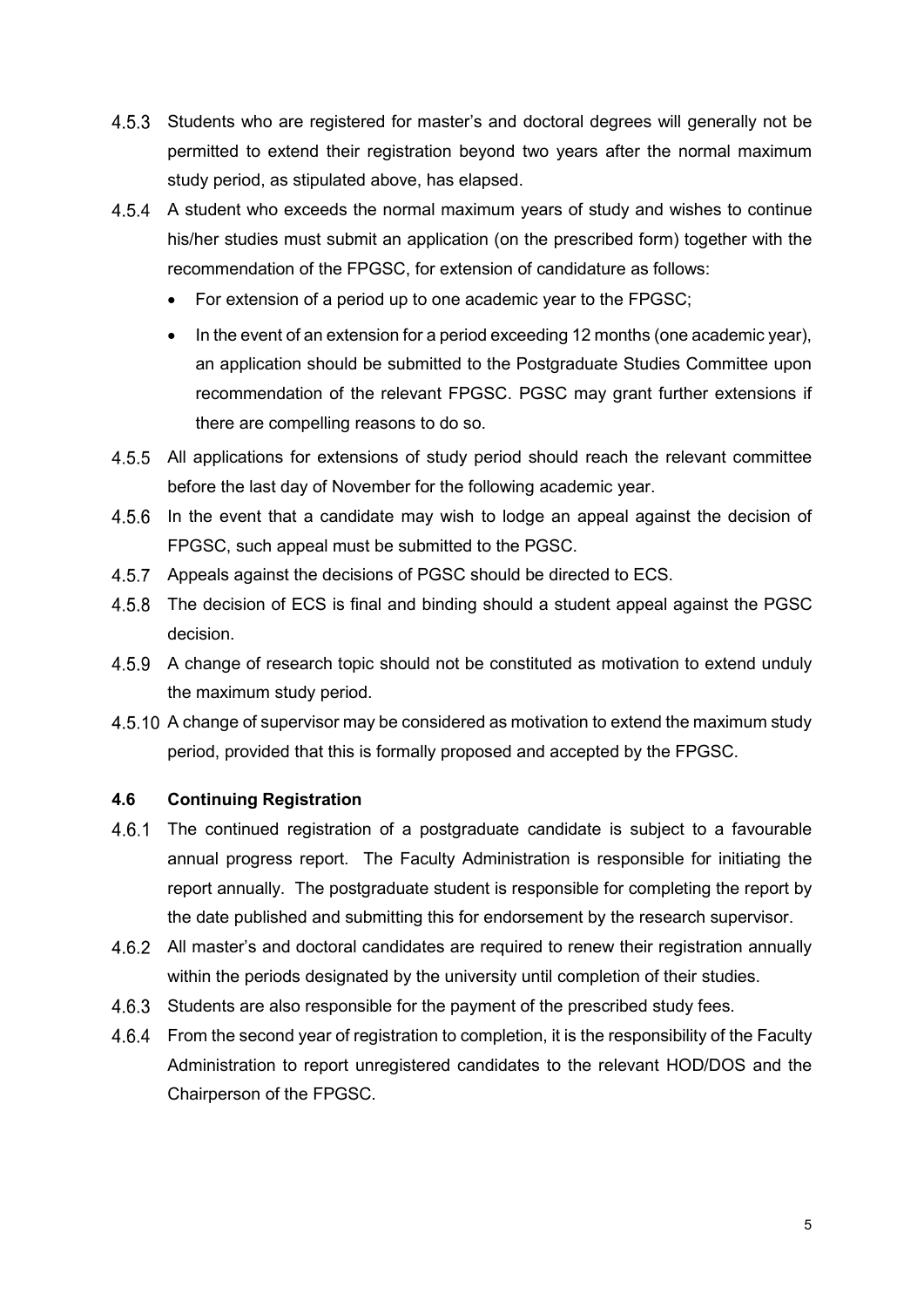- 4.6.5 The relevant HOD/DOS shall investigate, through the assigned supervisor(s)<sup>[1](#page-9-2)</sup> the reasons for non-registration and assess whether eligible students should be informed regarding the option to place studies in abeyance.
- Any candidate who misses the deadline for registration will require the recommendation of the Registrar in order for late registration to be condoned.
- 4.6.7 The years during which the registration has lapsed (that is, where a student has not placed studies in abeyance, or has failed to register, or has not made any contact with the University) would be considered as part of the formal prescribed maximum study period for the completion of the degree.
- If either the revisions to the treatise/dissertation/thesis or the evaluation or reevaluation are not completed in time for graduation, the candidate must re-register under the relevant re-submission or revision registration category for an additional academic year. A master's candidate must submit revisions within 3 months and a doctoral candidate within 6 months following the FPGSC's recommendation (see 6.10.3(a)).

## <span id="page-9-0"></span>**4.7 Retrospective Registration**

Backdating of a candidate's registration shall not be permitted except by permission of ECS in exceptional circumstances.

## <span id="page-9-1"></span>**4.8 Studies in abeyance**

A continuing master's or doctoral candidate may apply, in extraordinary circumstances, for permission to have his/her registration placed in abeyance for a defined period of one academic year. Permission for abeyance should be considered as the exception rather than the norm.

- 4.8.1 Such permission is granted by the FPGSC upon consideration of a motivation that provides clear reasons submitted by the specific candidate through his/her supervisor(s) to the HOD/DOS in the form of a letter outlining the reasons for such an application, as published in the *Nelson Mandela University Prospectus*, for the relevant academic year.
- 4.8.2 A registered student should request an abeyance within nine (9) months of that year's registration, if proof can be provided (doctors certificate or other documentation) of issues occurring within the first six (6) months of that academic year and consequently no meaningful academic progress was achieved, and no supervision was received. A

<span id="page-9-2"></span><sup>-</sup> $1$  Reference to supervisor in this Policy should be read to refer to both supervisors of master's studies as well as promoters of doctoral candidates.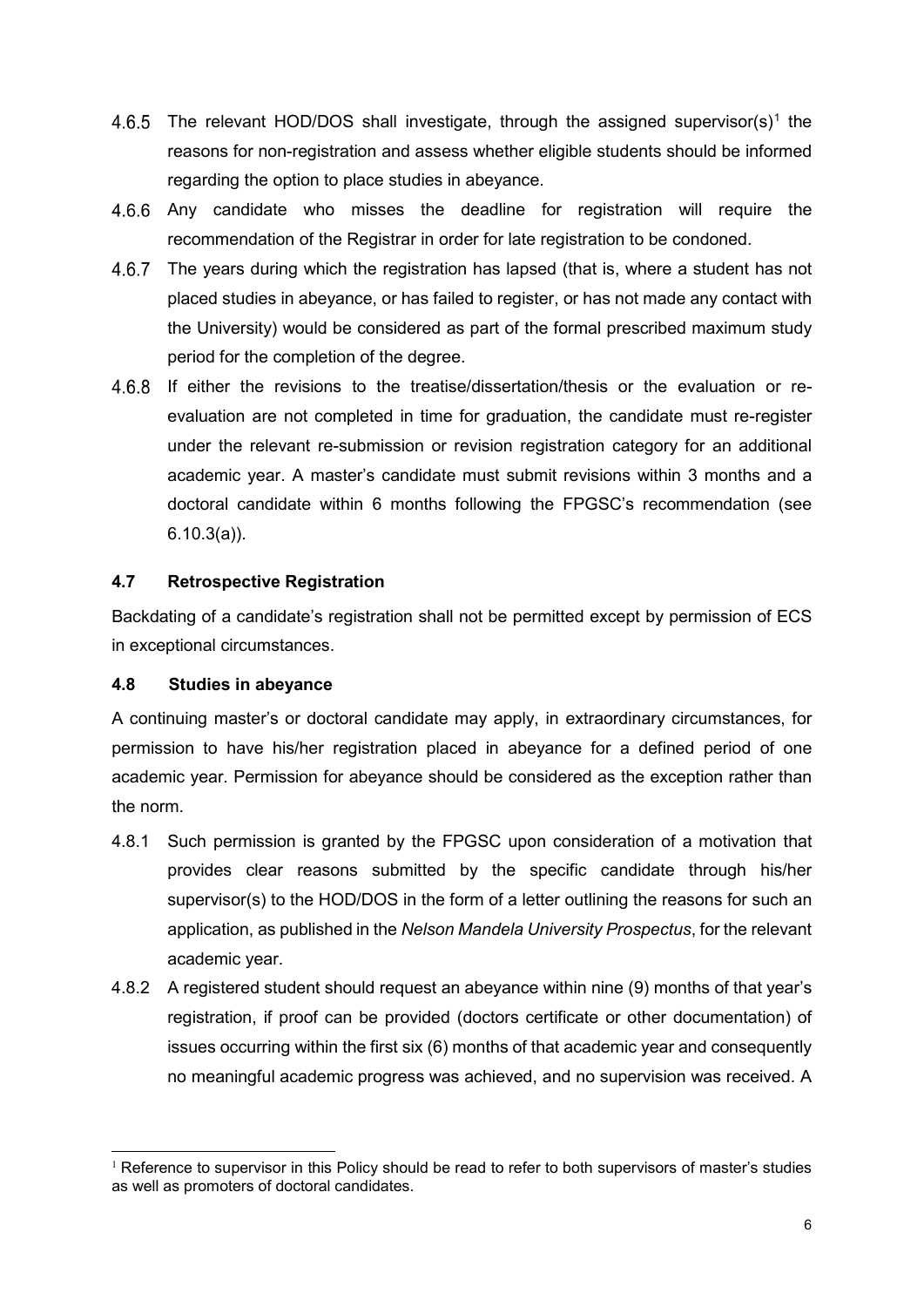strong motivation, with supporting documents, may be submitted to FPGSC for consideration for studies being placed in abeyance for the current academic year.

- 4.8.3 During the period of abeyance, the student is not required to pay the study fees and will not be eligible to receive supervision or services from the university.
- 4.8.4 No retrospective applications for studies to be placed in abeyance will be considered in cases of lapsed registration.
- 4.8.5 In exceptional cases, PGSC may grant permission for studies to be placed in abeyance for an additional year but such abeyance may not be granted for more than a total of two years during the complete maximum period of study for the degree.
- 4.8.6 The period of approved abeyance is not constituted as an academic year.

## <span id="page-10-0"></span>**4.9 Orientation or Induction**

The responsibility for induction or orientation of new postgraduate candidates as well as new supervisors, rests with the faculty/academic department.

## *Faculty guide for postgraduate studies*

- 4.9.1.1 All new postgraduate candidates and new supervisors should be provided with University and faculty-specific requirements and guidelines/codes of practice relating to postgraduate studies and research.
- 4.9.1.2 Although this policy recognises that each faculty's internal framework for managing research candidates differs, certain facets of postgraduate supervision must be clearly specified in an official faculty guide for postgraduate studies (as is the case for any module) that is provided to all postgraduate candidates (Refer to Addendum 3).
- 4.9.1.3 The Faculty Guide for postgraduate studies and research should be compiled and disseminated by the FPGSC in consultation with FMC and Board of Faculty.

## *Faculty/departmental induction*

- 4.9.2.1 Each faculty must ensure that its new postgraduate research candidates take part in an effective induction process that assists them in understanding the academic structures, available resources and procedures involved in conducting their research.
- 4.9.2.2 The faculty may use various methods to structure the induction process, including a formal programme of activities that is organised on a faculty-wide basis, or within specific academic units such as schools or departments. The induction and training of postgraduate candidates should be seen as an ongoing process, a significant part of which takes place in the relationship between the supervisor and candidate.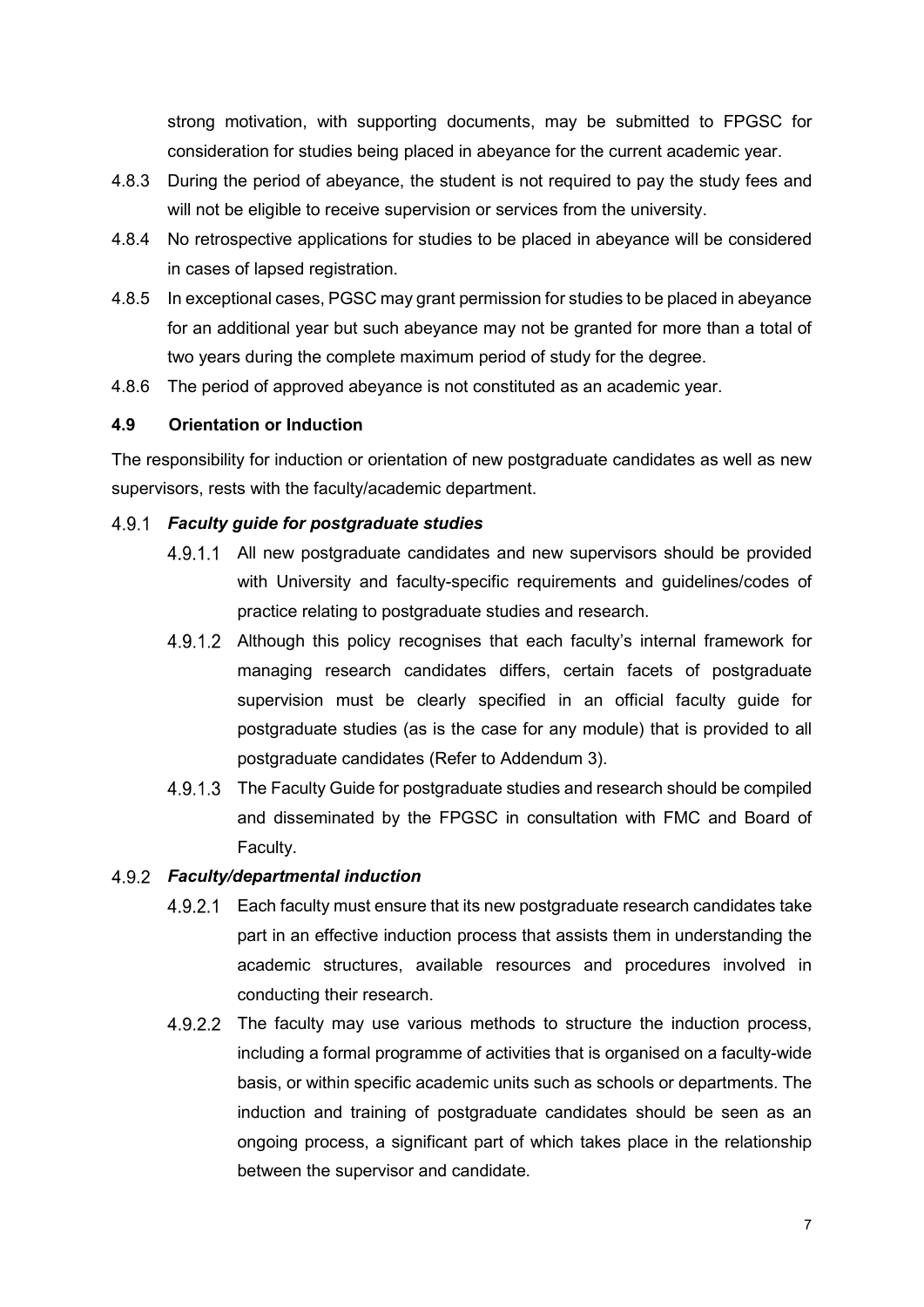Further guidelines for aspects that should be included in the induction process are contained in Addendum 4.

## <span id="page-11-0"></span>**4.10 Termination of a candidate's registration**

A candidate may be prohibited from continuing his/her registration in the following situations:

- 4.10.1 Where a registered student has not successfully submitted a research proposal within the prescribed period.
- 4.10.2 Where unsatisfactory or no progress has been made by the candidate.
	- a. In the case of Master's via course work, termination can be made if the candidate fails the course work modules.
- 4.10.3 A change of research topic should not be constituted as motivation to extend unduly the maximum study period.
- Where a candidate has exceeded the maximum period allowed for the completion of the qualification for which they are registered as outlined in section 4.5.
- Where a candidate has not adhered to the norms of ethical research practices as outlined in the *Code of Conduct for Researchers at the Nelson Mandela University* (IRC 404.01) and the *Nelson Mandela University Policy on Research Ethics* (IRC 404.02).
- Where a candidate submits work that was plagiarised or has previously been submitted to another University either in full or parts thereof, for assessment.
- Where the treatise/dissertation/thesis is not approved during the examination process and no provision is made for re-submission.
- Where a candidate has been proven to be guilty of contravening the *Student Disciplinary Code* (IRC 203.01) following a disciplinary hearing and has been excluded from the university.

## <span id="page-11-1"></span>**5 THE POSTGRADUATE STUDY RELATIONSHIP**

The following section provides a framework for the principles which are meant to guide the study relationship between faculties/academic departments, master's and doctoral candidates, and supervisors.

## <span id="page-11-2"></span>**5.1 Roles and responsibilities of faculty and academic departments**

The faculty and academic department bear primary responsibility for the academic administration associated with postgraduate studies, for the appointment of supervisors, the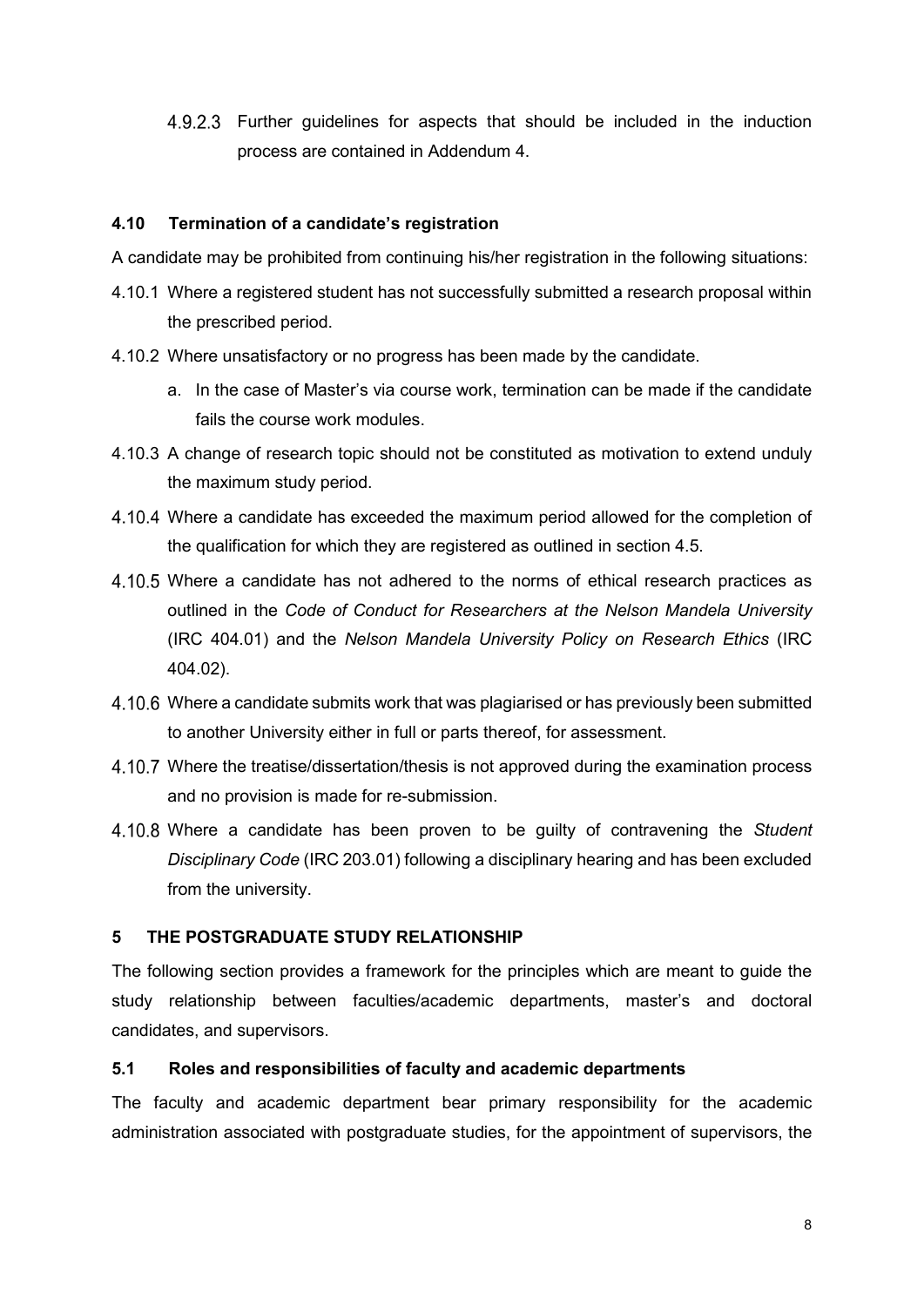orientation and induction of candidates, the approval of research proposals, the nomination of external examiners, and the monitoring of study progress.

5.1.1 Appointment of supervisors

The University's policy is that once it has admitted a candidate, it has an obligation to do its utmost to continue to provide supervision for the maximum period of registration for the degree. The roles of the supervisor and co-supervisor should be clearly defined at the outset of the degree programme.

- 5.1.1.1 It is the responsibility of the HOD/DOS of the academic department/school to facilitate the identification and appointment of suitable supervisors and cosupervisors for the expressed purpose of ensuring effective support and guidance is provided to all registered postgraduate candidates
- **Addendum 3** outlines guidelines for the said appointments with due consideration to, amongst others, the following aspects:
	- a. the research focus of the unit/department;
	- b. expertise in the academic department;
	- c. postgraduate qualifications of staff;
	- d. level of academic seniority;
	- e. a proven research supervisory track record;
	- f. research of an interdisciplinary nature;
	- g. the availability of supervision capacity; and
	- h. the provision of training for postgraduate supervision via Faculty or University workshops and or programmes.
- Faculty PGSC is responsible for the final approval of appointments of supervisors and co-supervisors.
	- a. Supervisor and/or co-supervisor should not have a personal relationship with the candidate, such as a child or spouse or close family relationship;
	- b. Co-supervision of a candidate by a spousal team must be approved by the Dean and a clear outline of the roles between the supervisors and candidate must be entered into in the form of a memorandum of agreement signed by all parties.
- 5.1.1.4 Supervisors may not provide supervision to students who are not registered.
- 5.1.1.5 Supervisors are responsible for informing FPGSC, in writing, in the event of retirement or resignation. FPGSC, in turn, will ensure a smooth transition to an alternative supervisor (where the supervisor wishes to terminate the supervisory relationship) or where the FPGSC elects to retain the supervisor as an external supervisor (see Section 5.1.3).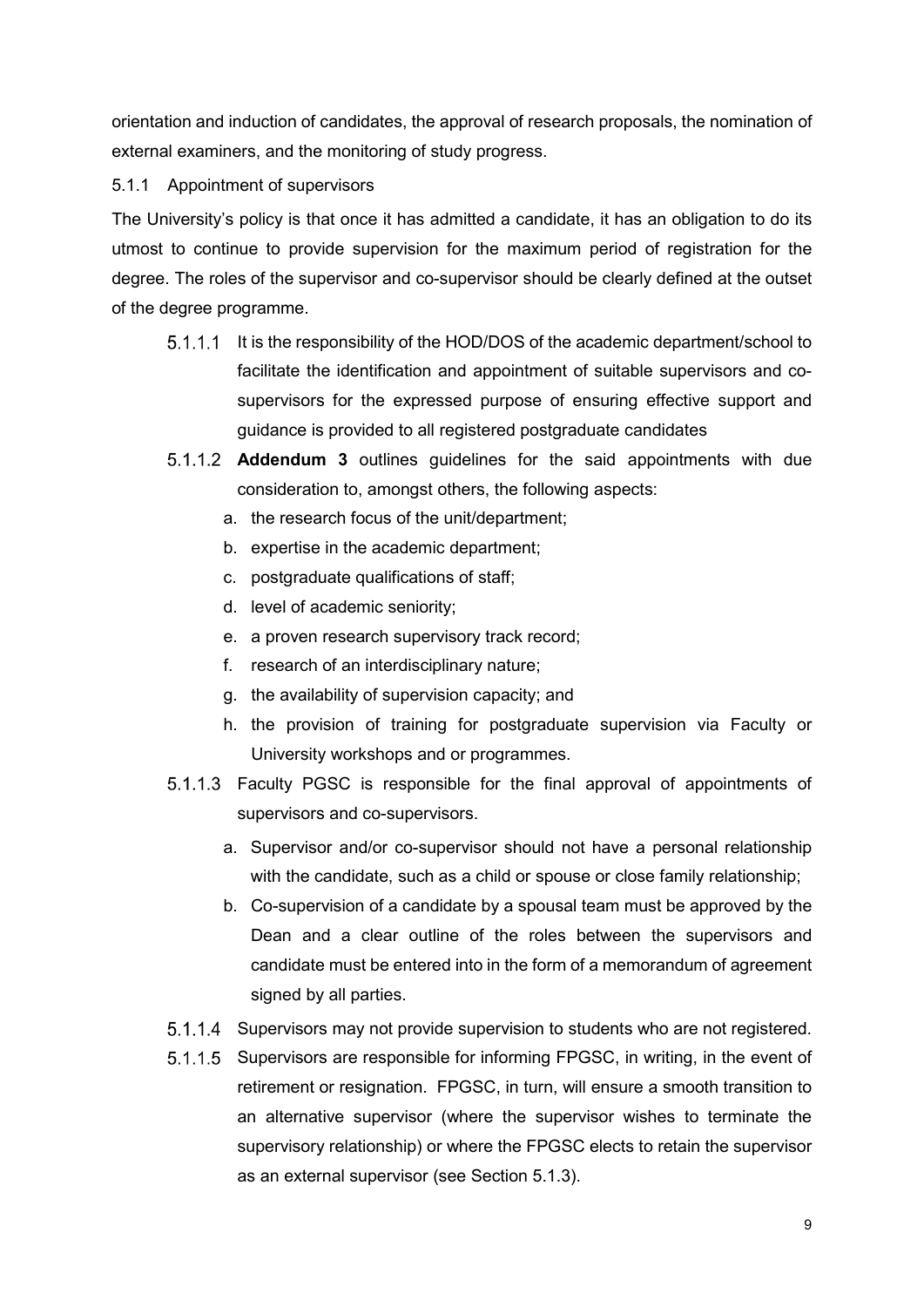- 5.1.2 Appointment of co-supervisors
	- Where applicable, the supervisor reaches agreement with the relevant HOD/DOS on the appointment of a proposed co-supervisor(s).
	- 5.1.2.2 Any changes of supervisor(s) should be timeously effected by the relevant HOD/DOS. Such changes should be done in consultation with the relevant co-supervisor(s).
	- 5.1.2.3 In the event of changes, co-supervisor(s) do not necessarily become the main supervisor(s) by default.
	- 5.1.2.4 Co-supervision is encouraged in the following instances:
		- a. the research proposal is multi- or transdisciplinary in nature;
		- b. a new/inexperienced researcher or academic needs mentoring as a cosupervisor;
		- c. an external supervisor who is not familiar with the research norms and standards of the University.
- 5.1.3 Appointment of external supervisors
	- In certain instances, an external research supervisor may be appointed to provide supervision in respect of particular candidates with the final approval of FPGSC.
	- 5.1.3.2 The appointment of external supervisors should be done in accordance with the guidelines for the appointment of supervisors as set out in Addendum 3.
	- 5.1.3.3 Upon acceptance of the appointment, external supervisors will be expected to sign a contract which clearly outlines expectations regarding the engagement with candidates.
- 5.1.4 Monitoring progress and registration of postgraduate candidates
	- 5.1.4.1 The supervisor is responsible for regular contact with the student in order to monitor student progress (minimum once per term), and for endorsing annual progress reports submitted by assigned candidates.
	- By the end of February each year, the Faculty Administration is responsible for compiling a list of all registered and unregistered postgraduate students in the Faculty per school/department.
	- 5.1.4.3 The HOD/DOS of the academic department/school is responsible for communicating with unregistered postgraduate students on the advice of Faculty Administration.
	- 5.1.4.4 Faculty Administration will identify, by the end of the first term of each academic year, and alert both students and supervisors with regard to students who are likely to reach the maximum study period.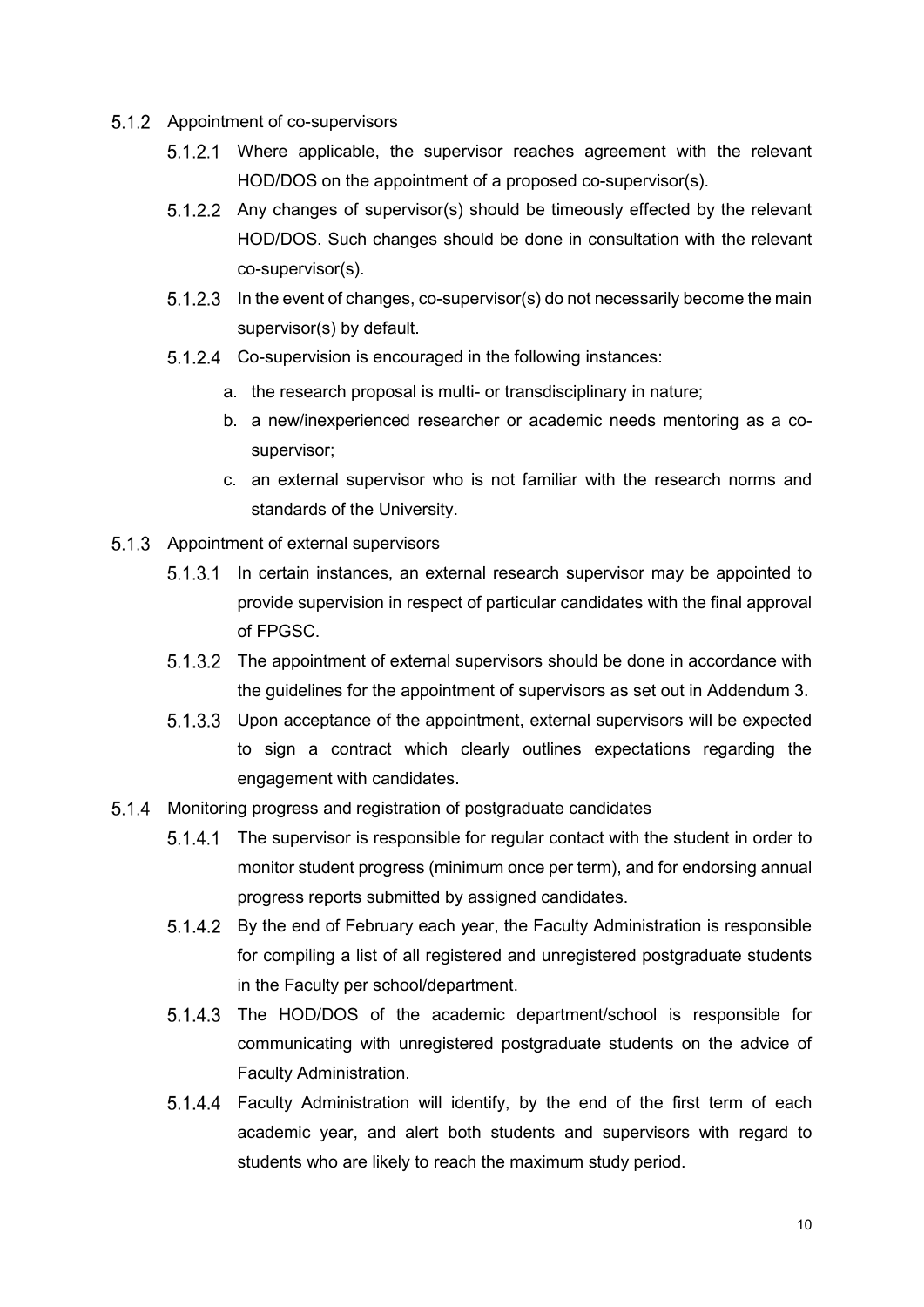- 5.1.4.5 The supervisor will facilitate, with the student, and timeously motivate for continued registration and to facilitate the registration of such a candidate (refer to section 4.6).
- 5.1.4.6 Academic Administration will provide a feedback mechanism for Master's and Doctoral candidates to complete annually; this will be a confidential system whereby a candidate can provide information on their experience in their degree programme and supervision.
- 5.1.5 Submission and approval of research proposals
	- 5.1.5.1 Postgraduate candidates who are enrolled for a master's degree by research are required to submit a research proposal within 6 months of registration. Candidates enrolled for coursework programmes must submit a research proposal within the prescribed departmental requirements but not later than 6 months of registration for the treatise module.
	- 5.1.5.2 Doctoral candidates are required to submit a proposal within 12 months of registration.
	- 5.1.5.3 It is mandatory that each proposal submitted for master's and doctoral degrees be scrutinised at both the departmental/school and faculty level to provide information on research being conducted in the faculty, to allow for interdisciplinary input concerning the research, and to ensure that academic standards, ethical requirements, and safety, health and environmental procedures are being monitored. At departmental/school level, the relevant HOD/DOS is responsible for scrutinising the budget to ensure that the study is feasible.
	- 5.1.5.4 It is the co-responsibility of candidate and supervisor to ensure that the necessary ethics clearance for research involving human and animal subjects (as per the *Policy on Research Ethics*) is obtained at faculty and institutional level.
	- 5.1.5.5 The FPGSC is responsible for the final approval of research proposals of its postgraduate candidates (see Addendum 5 for guidelines) including the budget for the implementation of the study. Upon approval by the FPGSC, Faculty Administration will register the treatise/dissertation/thesis by capturing the relevant information on the Master's and Doctoral System.
- 5.1.6 Conversion of registration from a master's to a doctoral degree
	- 5.1.6.1 In exceptional cases, where the scope and impact of a Master's research project which was originally approved by FPGSC has grown to a level that is undoubtedly at doctoral level, a student may apply with all supervisors' concurrence to have his/her registration converted to a doctoral programme.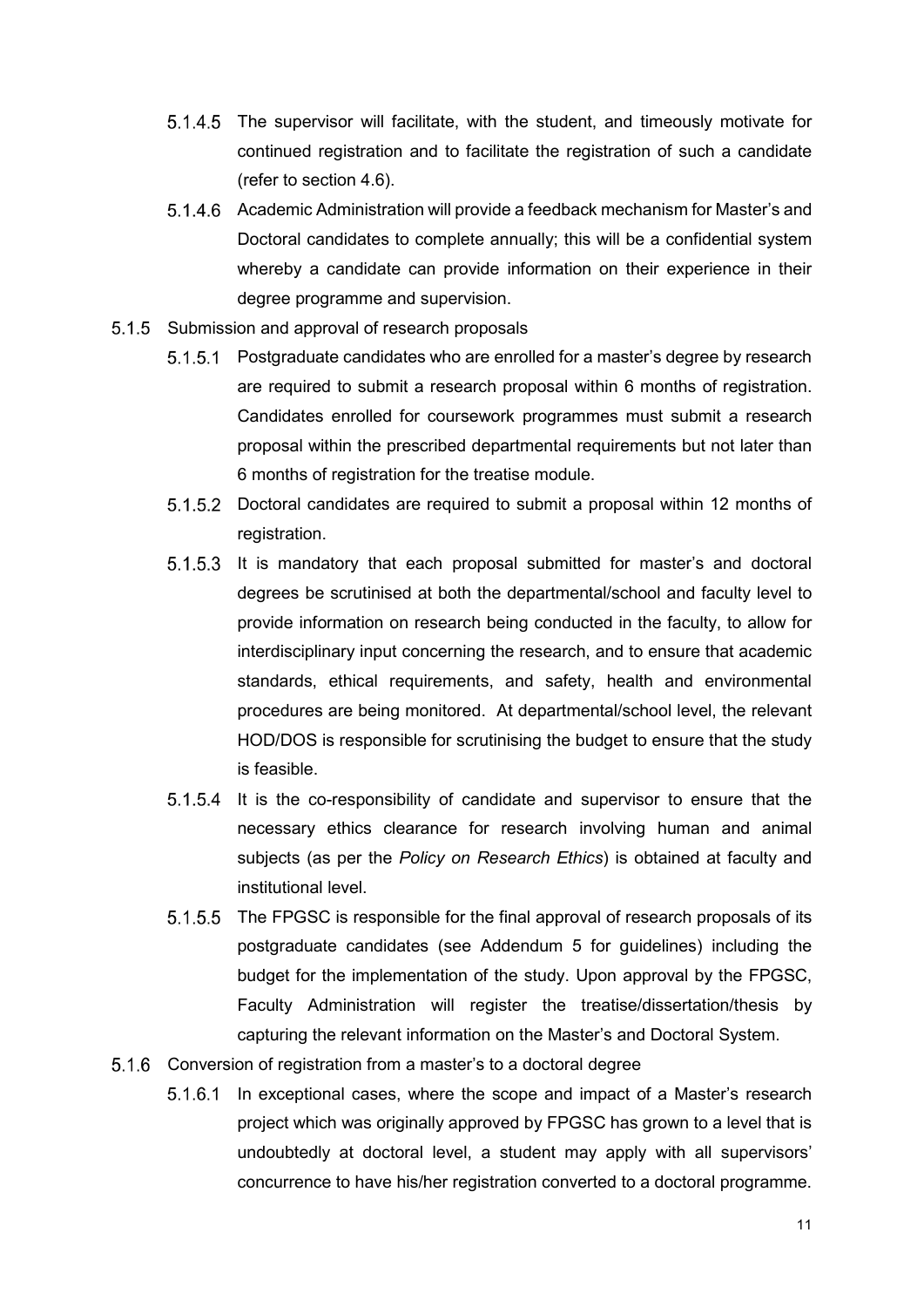- 5.1.6.2 Such conversion may only be requested after at least one academic year has been completed after first registration for the Master's. Compliance with the minimum requirement for a doctorate (2 years) must be followed upon successful upgrade.
- 5.1.6.3 The FPGSC will consider the merits of the request based upon the submission of a substantive report each by the candidate and supervisor, and endorsed by the Executive Dean, which puts forward a clear argument of the background to the study, results achieved thus far, and the status of the findings in context of the existing disciplinary knowledge.
- Based on its deliberations FPGSC will make a recommendation for final approval by the University's PGSC.
- 5.1.6.5 A student who converts from a master's to a doctoral study will not be entitled to be awarded a master's degree and the transfer cannot be reversed.
- 5.1.7 Nomination of examiners
	- 5.1.7.1 The supervisor, together with the HOD and/or DOS, is responsible for making recommendations regarding an appropriate pool of possible examiners for the treatise/dissertation/thesis of their postgraduate candidate.
	- 5.1.7.2 The recommendations, together with the curriculum vitae of potential examiners, should be forwarded to the FPGSC (in the faculty prescribed format) for consideration and final approval. In their deliberations for the number of examiners to be appointed, the FPGSC should be guided by the principles as outlined in section 6.1.
	- 5.1.7.3 A minimum of two (2) possible external examiners should be provided for master's examination, as a pool from which the FPGSC will appoint the chosen number of examiners. For a doctoral thesis, a minimum of three (3) possible external examiners should be provided as a pool for FPGSC consideration.
	- 5.1.7.4 Criteria for the selection and appointment of external examiners as per Section 6.1 and are included in Addendum 9.

## <span id="page-15-0"></span>**5.2 Responsibilities of supervisors**

The responsibilities outlined below are considered to be reasonable expectations of academics or any other persons who are undertaking the supervision of master's and doctoral candidates. A guideline outlining the framework for postgraduate supervision is in Addendum 6.

5.2.1 Manage the administrative aspects related with candidate's studies according to Nelson Mandela University rules.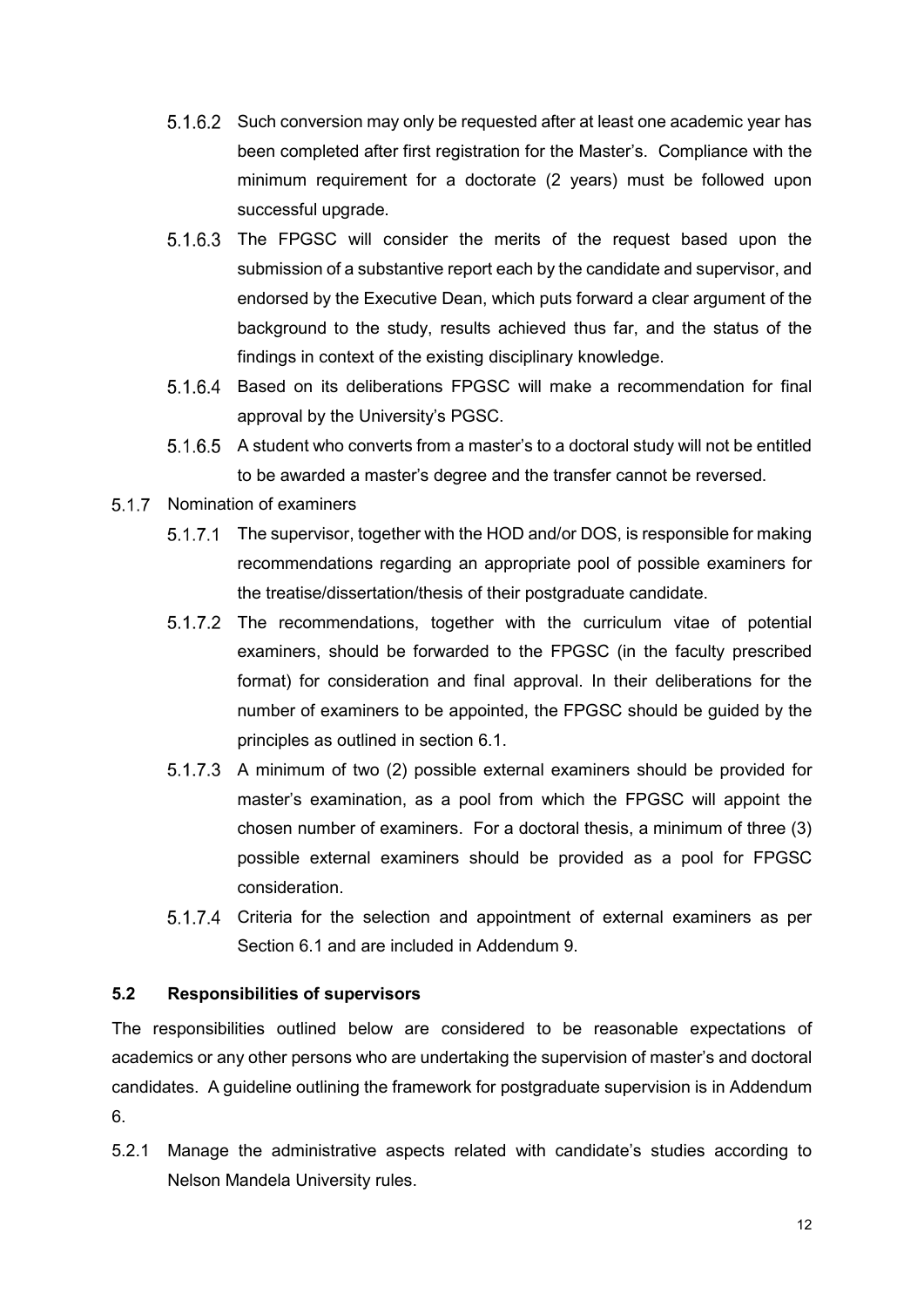- 5.2.2 Liaise and co-operate with the HOD/DOS and/or the Executive Dean and relevant academic support units to ensure that the student is able to access basic resources (such as library, laboratory space, chemicals, accessing bursaries and scholarships where the student meets the criteria, etc.) reasonably required by a postgraduate candidate.
- 5.2.3 Clarify respective roles of student, supervisor and co-supervisor (where relevant) to ensure that student and supervisor (s) are clear about channels of communication as well as expectations. Preferably such clarification should be contained in a supervisory or learning agreement (see sample agreement in Addendum 7).
- 5.2.4 Confer or make contact with the student regularly (minimum once an academic term) to provide academic guidance to ensure the development and mastery of research skills and competencies relevant to the discipline and the specific study, and to ensure adherence to university requirements and/or discipline standards.
- 5.2.5 Monitor progress of the student and submit reports on student progress as required by the university and by relevant scholarship funding bodies.
- 5.2.6 Keep a record of supervision sessions and provide feedback, within the timeframe agreed upon, to enable student progress.
- 5.2.7 Supervisors must maintain an adherence to accepted safety and health standards, as well as ethical research practice as per Nelson Mandela University *Code of Conduct for Researchers* (IRC 404.01), *Policy on Research Ethics* (IRC 404.02), specific codes of the discipline (where applicable) and conventions regarding plagiarism as per Nelson Mandela *Policy for the Promotion of Academic Integrity and Prevention of Plagiarism* (IRC 305.04) and advise their students to maintain these standards as well.
- 5.2.8 Provide the relevant information to the student so that the candidate submits the treatise/dissertation/thesis for examination and final submission in accordance with university or faculty-specific rules (see Addendum 8 for format guidelines).
- 5.2.9 Advise the student regarding the submission of declaration of manuscript at the time of approval of examiner reports for the purposes of awarding of doctoral degrees (for doctoral degrees only).

## <span id="page-16-0"></span>**5.3 Responsibilities of candidates**

Outlined below are reasonable expectations of all candidates enrolled for master's and doctoral studies. As a postgraduate candidate, the student is expected to apply him- or herself to meeting the following reasonable responsibilities:

5.3.1 Complete all the required components of the academic programme as stipulated.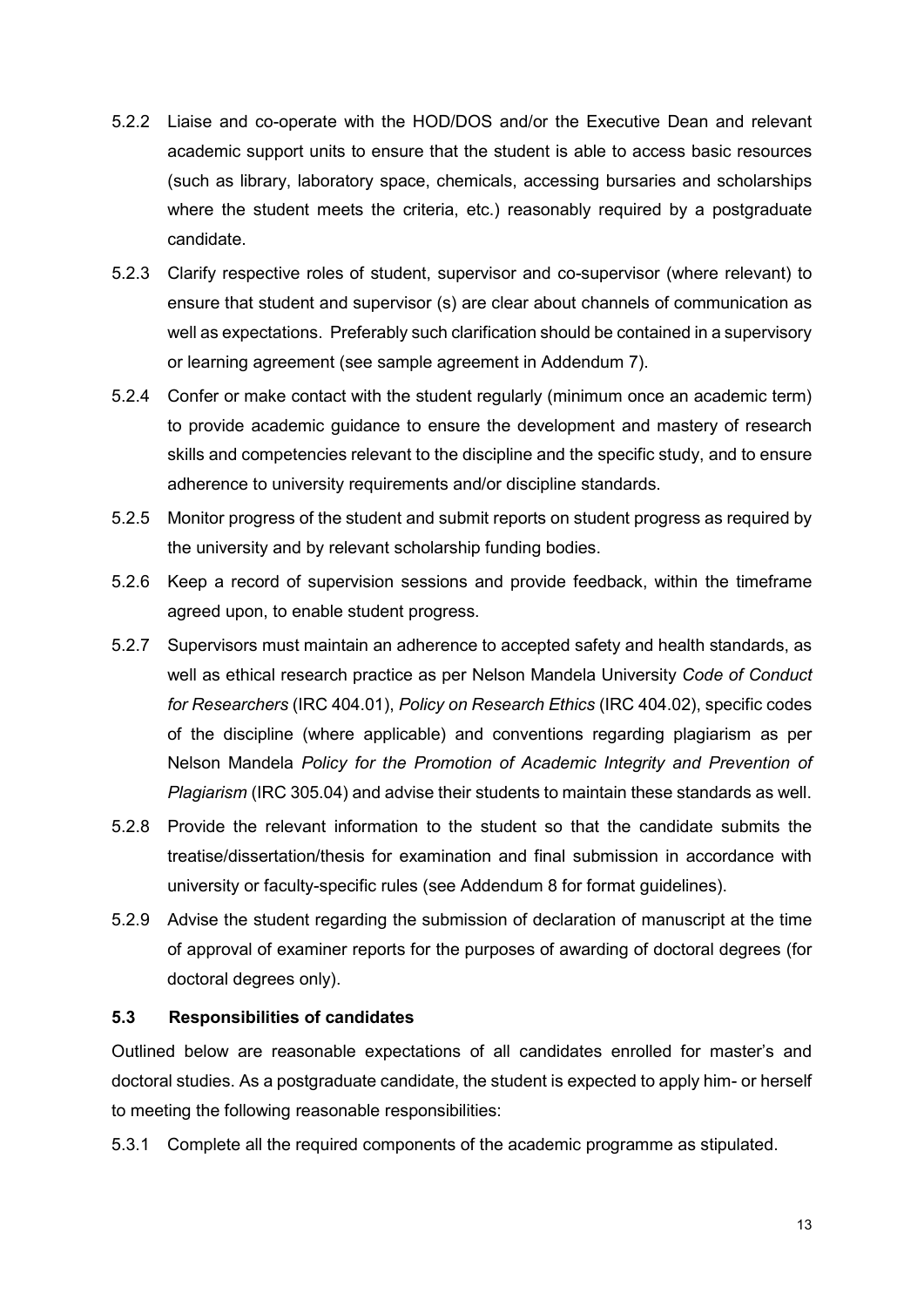- 5.3.2 Plan and execute the research study as agreed to with the guidance of the supervisor (and co-supervisor, where applicable).
- 5.3.3 Ensure that the research proposal is submitted for approval within the stipulated timeframe in accordance with the university's rules.
- 5.3.4 Adhere to the principles of accepted safety and health standards, ethical research practice as per Nelson Mandela University *Code of Conduct for Researchers* (IRC 404.01), *Policy on Research Ethics* (IRC 404.02), specific codes of the discipline (where applicable) and conventions regarding plagiarism as per Nelson Mandela *Policy for the Promotion of Academic Integrity and Prevention of Plagiarism* (IRC 305.04).
- 5.3.5 Make regular appointments with supervisor(s) to update supervisor(s) on progress or any difficulties encountered in executing the academic project as planned to ensure timeous remedial action where required.
- 5.3.6 Keep written record of supervision sessions and the decisions agreed to.
- 5.3.7 Submit regular outputs from the academic project to ensure effective guidance and input by supervisor(s).
- 5.3.8 Ensure that written work submitted has been proofread and of an acceptable academic standard.
- 5.3.9 Ensure that the necessary amendments or revisions decided upon with supervisor(s) are made regularly and resubmitted as agreed for further guidance.
- 5.3.10 Take responsibility for the final production of the treatise/dissertation/thesis for examination and final submission in accordance with university or faculty-specific rules.
- 5.3.11 Submit a manuscript to the supervisor prior to the time of the approval of examiner reports (for purpose of awarding the doctoral degree).
- 5.3.12 Renew annual registration for the academic programme within the periods as stipulated by the university.

In cases where there is a breakdown in the relationship between the candidate and the supervisor(s), and they are unable to resolve matters in consultation with the HOD/DOS, the candidate should refer to Section 7.

## <span id="page-17-0"></span>**6 EXAMINATION OF TREATISES/DISSERTATIONS/THESES**

The following section provides a framework for the principles which are meant to guide the responsibilities of faculties/academic departments, master's and doctoral candidates, and supervisors in respect of the examination process.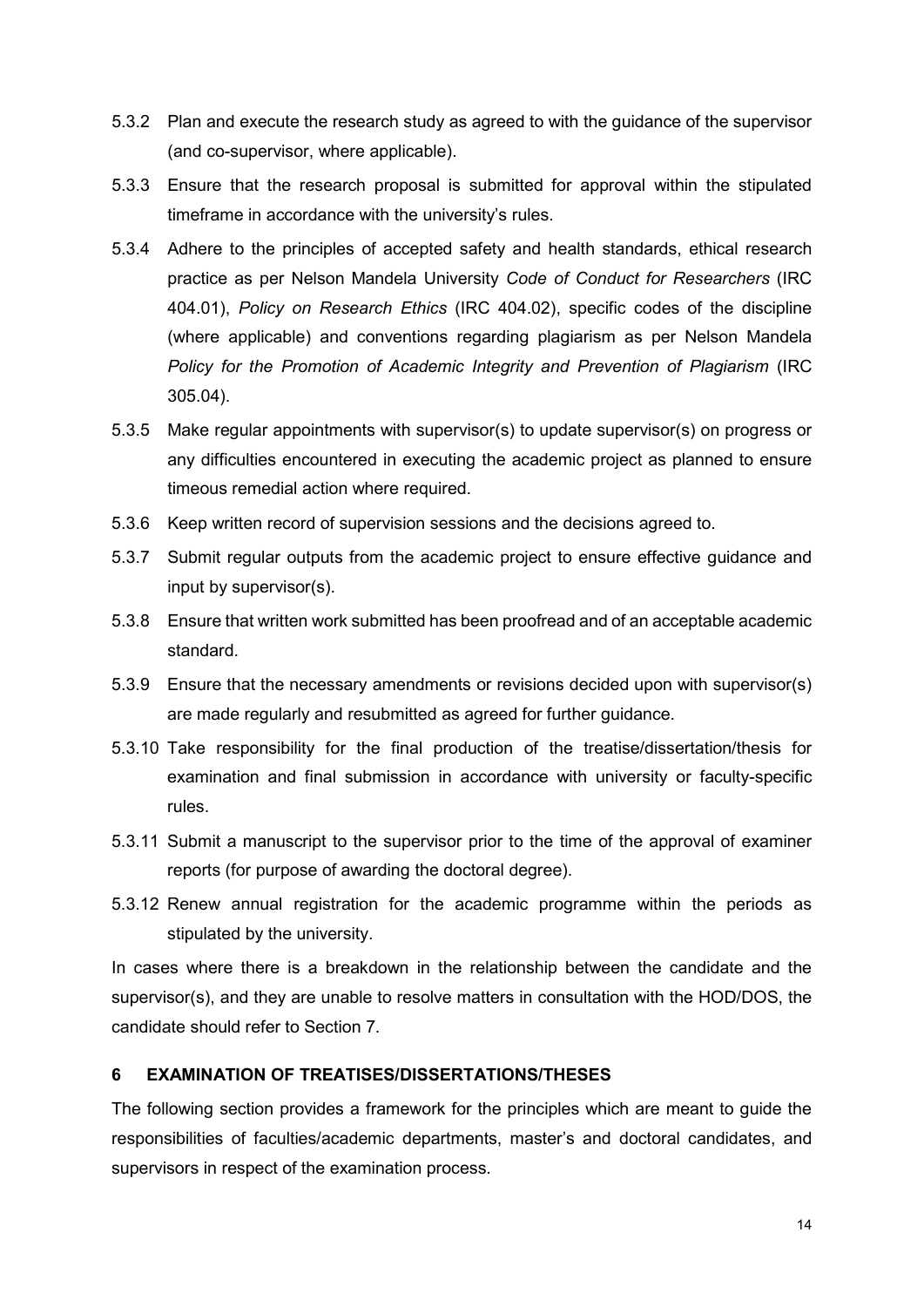## <span id="page-18-0"></span>**6.1 Appointment of examiners: Guideline and Responsibilities**

## 6.1.1 *Examiners of Master's studies*

- Examiners of treatises
	- a. In the case of a Master's treatise it is expected that the examiner should hold at least a Master's degree and that such a Master's degree would have included a research component.
	- b. For examination of a treatise, the following applies: at least one (1) external examiner should be appointed and one (1) internal examiner who is knowledgeable in the field of study but is not the candidate's supervisor or co-supervisor; alternatively, two (2) external examiners are appointed. If a supervisor or co-supervisor is to act as the internal examiner for the treatise, a strong motivation must be submitted to the FPGSC outlining the reasons for allowing this. FPGSC must provide approval for this deviation.
	- c. The final mark for the treatise is calculated so that the marks of the external examiner counts 50% and that of the internal will count 50%.
	- d. In the event of mark variations of 10%, or more, between examiners, then the external examiners mark is calculated at 66.6% and the internal as 33.3%;
	- e. Ordinarily an international external examiner will not be appointed to evaluate a treatise.
- 6.1.1.2 Examiners of Dissertations
	- a. In the case of a Master's dissertation it is expected that the examiner should hold at least a Master's degree and have experience in supervising postgraduate research.
	- b. For examination of a dissertation, the following options are possible:
		- i. Two (2) external examiners are appointed;
		- ii. One (1) external examiner should be appointed and one (1) internal examiner (who is knowledgeable in the field of study but is not the candidate's supervisor or co-supervisor) are appointed;
		- iii. Any deviations to this must be approved by the FPGSC.
	- c. Where an external examiner who is from a foreign institution is appointed, the FPGSC should ensure that such an individual has knowledge of the South African higher education assessment requirements and is able to evaluate the dissertation based on the prescribed University guidelines.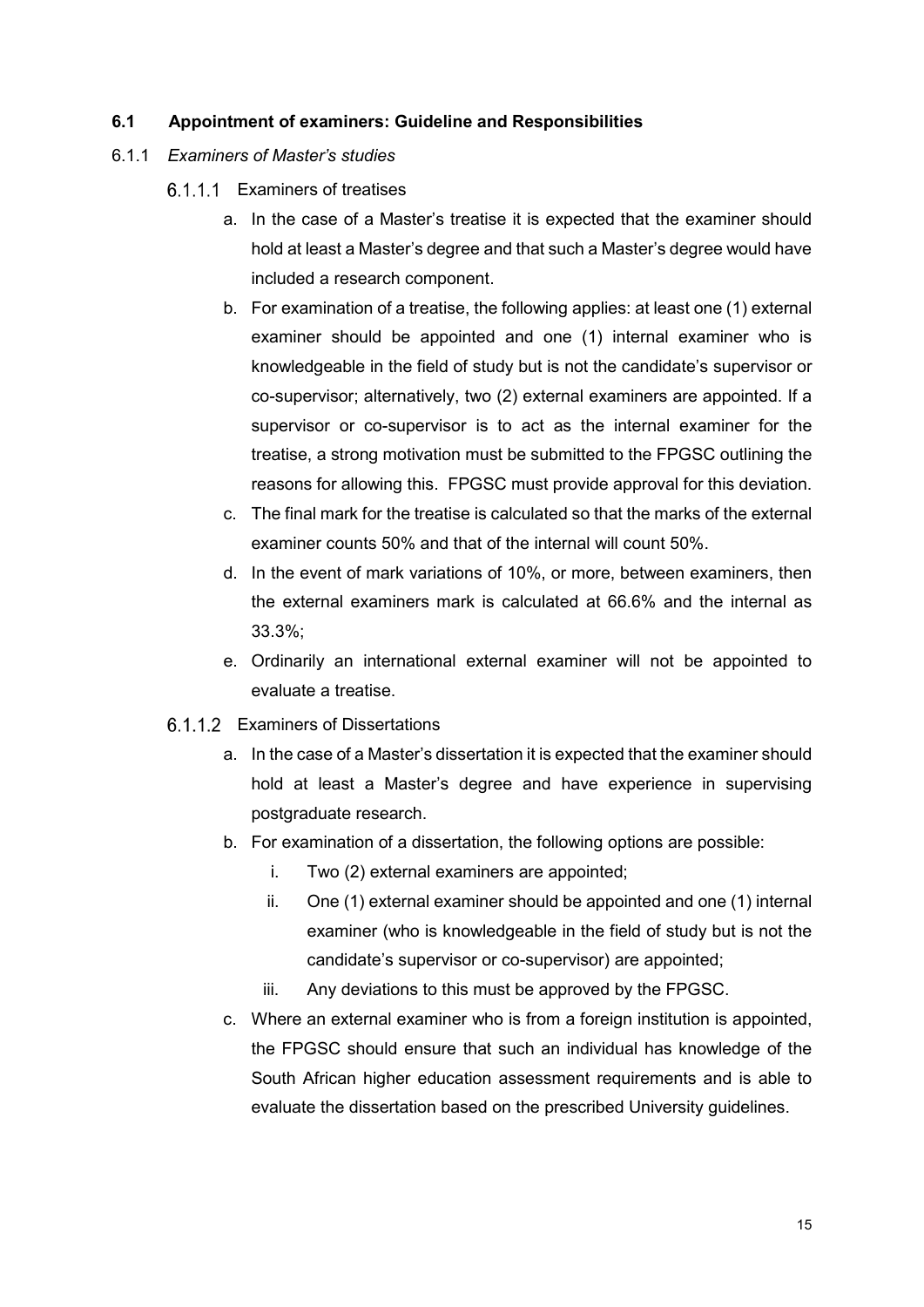## *Examiners of Doctoral studies*

- $6.1.2.1$  The FPGSC shall appoint three (3) examiners for the purpose of assessing a doctoral thesis (see Section 5.1.7 for nominations). Of the three examiners to be appointed, at least two examiners shall be external to the University. Consideration should be given to appointing at least one external examiner from outside of South Africa.
- $6.1.2.2$  In cases where a third examiner is appointed within the University, the examiner should be, as far as possible, independent of the study. The internal examiner may not be the supervisor or have been consulted during the research process.
- 6.1.2.3 It is recommended that an examiner of a doctoral thesis should:
	- a. Hold a relevant doctoral qualification. Exceptions may be permitted in cases where specialist professional or technical expertise in the field is required and must be fully motivated in these terms.
	- b. Have a track record of successfully supervising doctoral candidates
	- c. Have a record of publications which demonstrates competence in the area of the work submitted for examination.
	- d. Preferably not be a recent collaborator of the supervisor(s).
- *General principles for the appointment of examiners*
	- 6.1.3.1 An external examiner should ordinarily not be a member of the University staff or the University's emeritus staff or HEAVA professors or research/professional associates. Exceptions will only be considered at Master's level with a strong motivation, based on evidence, from the relevant supervisor(s) regarding specific areas of expertise (scarce skills) and the approval of the FPGSC.
	- 6.1.3.2 Persons who were previously employed by (or recently graduated from) the Nelson Mandela University may only be nominated as external examiners after having been subjected to a "cooling off period"/moratorium of at least two (2) years in the case of a master's study and at least three (3) years in the case of a doctoral study.
	- 6.1.3.3 Two examiners from the same institution should not be nominated. Exceptions would need to be very well motivated and shown that the examiners were not in the same department.
	- 6.1.3.4 The FPGSC shall approve or not accept the recommendation for the appointment of examiners or the appointment of a new examiner (should a change be necessary).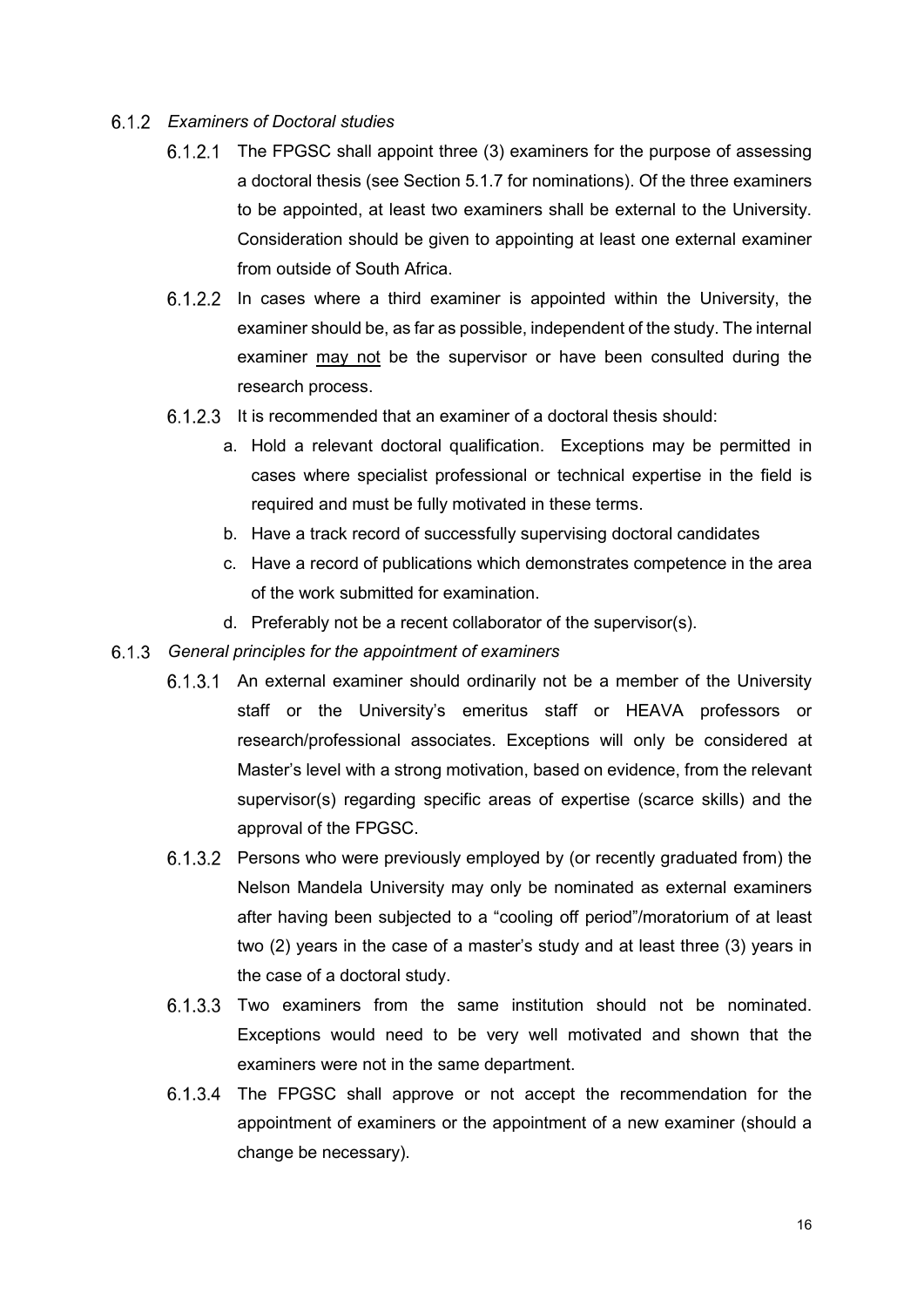- 6.1.3.5 The appointment of examiners should be completed at least three months before the candidate is ready to submit the treatise/dissertation/thesis.
- $6.1.3.6$  In order to preserve the integrity of the examination process, the same external examiner(s) should not ordinarily be repeatedly invited to examine postgraduate research for the same supervisor beyond three years. Where special circumstances exist, retention of an examiner should be motivated to FPGSC who will make the final decision.
- 6.1.3.7 In appointing an international examiner, the FPGSC should ensure that such an individual has knowledge of the South African higher education assessment requirements and is able to evaluate the thesis based on the prescribed Nelson Mandela University guidelines.
- Examiners who are not from academic institutions may be appointed where specific expertise is required, provided that they are in possession of an appropriate academic qualification, namely a master's degree in the case of the examination of a treatise or dissertation, or a doctoral degree for the examination of a thesis.
- 6.1.3.9 The University's transformation goals should be reflected in the appointment of external examiners.
- 6.1.3.10 All examiners will be supplied with a suitable Examiners Guideline and Template to assist with the completion of reports.
- 6.1.3.11 The Chairperson of the FPGSC is responsible for ensuring that examiners who previously did not provide adequate examination reports will not be reappointed. To assist the Chairperson, the Faculty Officer will maintain a historic register of all appointed examiners and will note those who did not provide adequate reports.

#### <span id="page-20-0"></span>**6.2 Procedure for appointment of examiners**

- $6.2.1$ The Faculty Administration is responsible for informing the Examinations Office, in writing, at least three months in advance of the names (and contact details) of the internal and external examiner(s) nominated and approved by the FPGSC.
- Examiners should be informed that they may be required to re-examine the treatise/dissertation/thesis if it has been referred back to the candidate for major revision and resubmission.
- In officially appointing an external examiner, the Examinations Office provides the examiner with a copy of the prescribed evaluation procedural guidelines signed by the relevant supervisor/co-supervisor and required assessment forms to ensure that the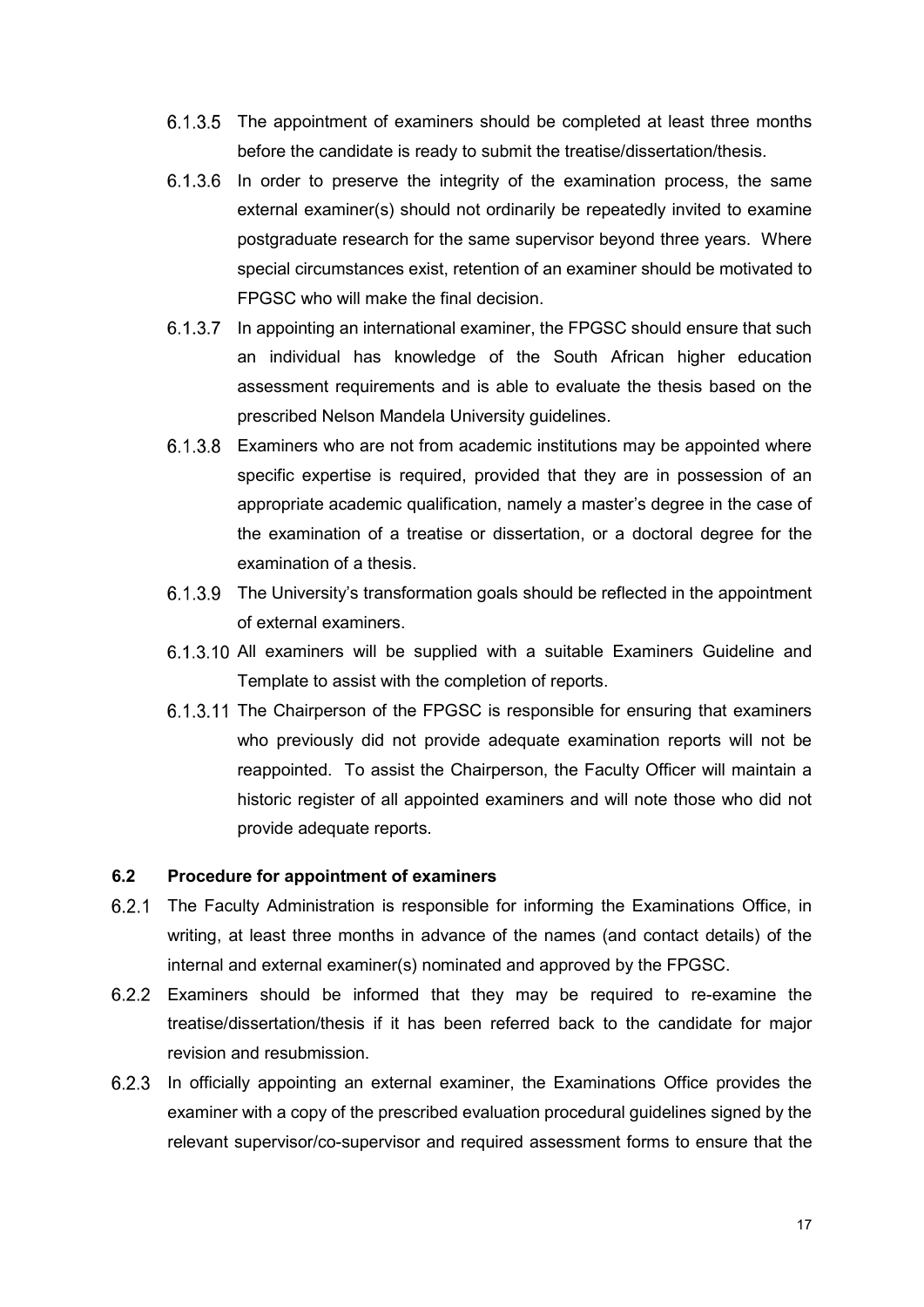examiner is fully aware of the expectations and responsibilities of his/her role before consenting to act as examiner.

- Upon accepting the responsibility, external examiners are required to complete the prescribed acceptance of appointment form and to submit to the Examinations Office. Such acceptance implies that external examiners agree to adhere to the Nelson Mandela University assessment format and grading system.
- 6.2.5 The length of time given for examination should be communicated to external examiners upon appointment, namely:
	- Master's treatises and dissertations: 4 weeks, and
	- Doctoral theses: 6 weeks.
- In the case of treatises/dissertations/theses of a sensitive nature, the external members of the examination panel will be required to sign a confidentiality agreement.
- The identity of external examiners may not be disclosed to candidates before the examination of their treatise/dissertation/thesis.
- 6.2.8 After completion of the examination process such disclosure may only be done with the written permission of the examiners concerned.

## <span id="page-21-0"></span>**6.3 Requirements for the submission of treatises, dissertations and theses**

The format and structure of treatises/dissertations/theses should normally adhere to accepted conventions as contained in Addendum 8.

## <span id="page-21-1"></span>**6.4 Procedure for the submission of treatises/dissertations/theses for examination**

- The supervisor gives written consent/support to the candidate that the work may be submitted by completing the prescribed permission form.
- For the purposes of examination, the candidate submits one securely bound copy for each internal and external examiner as well as an electronic copy of the treatise/dissertation/thesis in PDF format to the Examinations Office. Such copies will be accompanied by the completed permission form signed by the relevant supervisor/co-supervisor.
- The submission dates are the first Friday in December for graduation in April, and the first Friday in August for graduation in December. Candidates who submit after these dates cannot be guaranteed that their submissions will be processed in time for graduation.
- Where submissions are made after the stipulated submission dates and results are not finalised in time for graduation, the student will need to re-register for the specific academic year.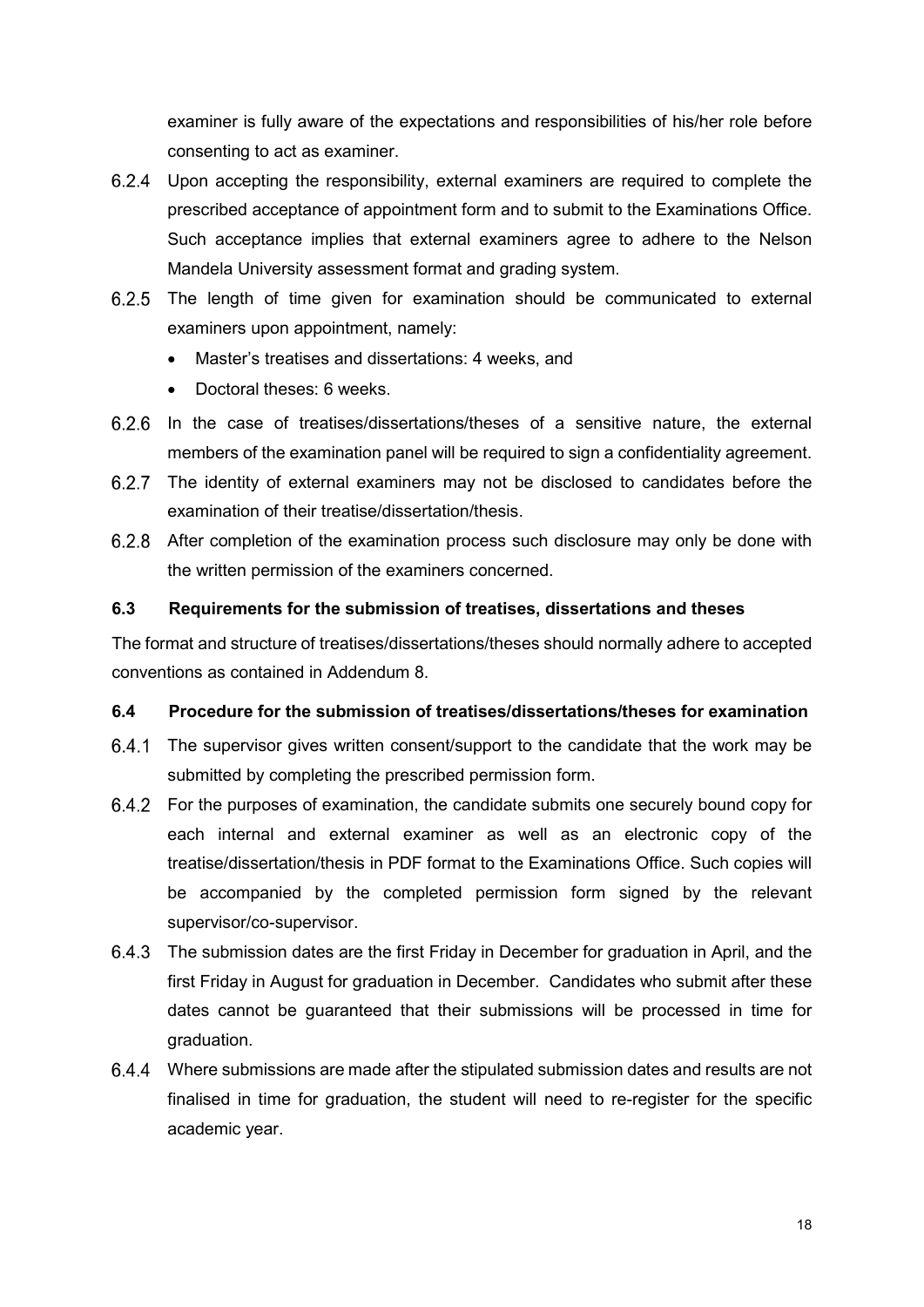- $6.4.5$  In the case of doctoral theses submitted for examination, the thesis is to be accompanied by a promoter's report. This report is not sent to the examiners. Upon completion of the assessment of the thesis, all examiners' reports, together with the promoter's report, will be forwarded by the Examinations Office to the Chairperson of the FPGSC. The promoter's report does not constitute an examiner's report but may be used by the FPGSC to provide additional insight alongside the recommendations made by external examiners.
- 6.4.6 In the case of treatises/dissertations/theses or parts thereof that could possibly contain sensitive information which has been made available by (an) organisation(s) and which must be treated as confidential/classified, the responsibility to ensure integrity of the duplication and binding for examination purposes lies with the candidate and his/her supervisor.
- Copies handed in for examination shall become the property of the University and shall not necessarily be returned to the candidate, unless the examiners choose to do so

## <span id="page-22-0"></span>**6.5 Submission against advice of supervisor**

If a supervisor is not prepared to accede to the submission of a treatise/dissertation/thesis, a candidate is entitled, if he/she so wishes, to submit the said treatise/dissertation/thesis for examination.

- 6.5.1 In such circumstances the candidate should seek the intervention of the Chairperson of the FPGSC to attempt to resolve the impasse between candidate and supervisor(s). The chairperson may consult with the HOD/DOS and the Executive Dean as deemed appropriate.
- When a submission is made against the advice of the supervisor, a report should be submitted by the supervisor(s) to the Exams Office, outlining the reasons for such a course of action. The report does not accompany the candidate's submission for external examination but should be recorded in the minutes of the FPGSC.
- 6.5.3 In the examination process, the candidate's choice will not be communicated to the external examiners.
- After the examination process, the external examiners can be advised by the Chairperson of the FPGSC that the treatise/dissertation/thesis was submitted against the advice of the supervisor.

## <span id="page-22-1"></span>**6.6 Procedure for the assessment and awarding of postgraduate research degrees**

- 6.6.1 Assessment Procedure
	- 6.6.1.1 Once the treatise/dissertation/thesis has been submitted, the Examinations Office assumes full responsibility for implementing the assessment procedure as outlined in Addendum 9.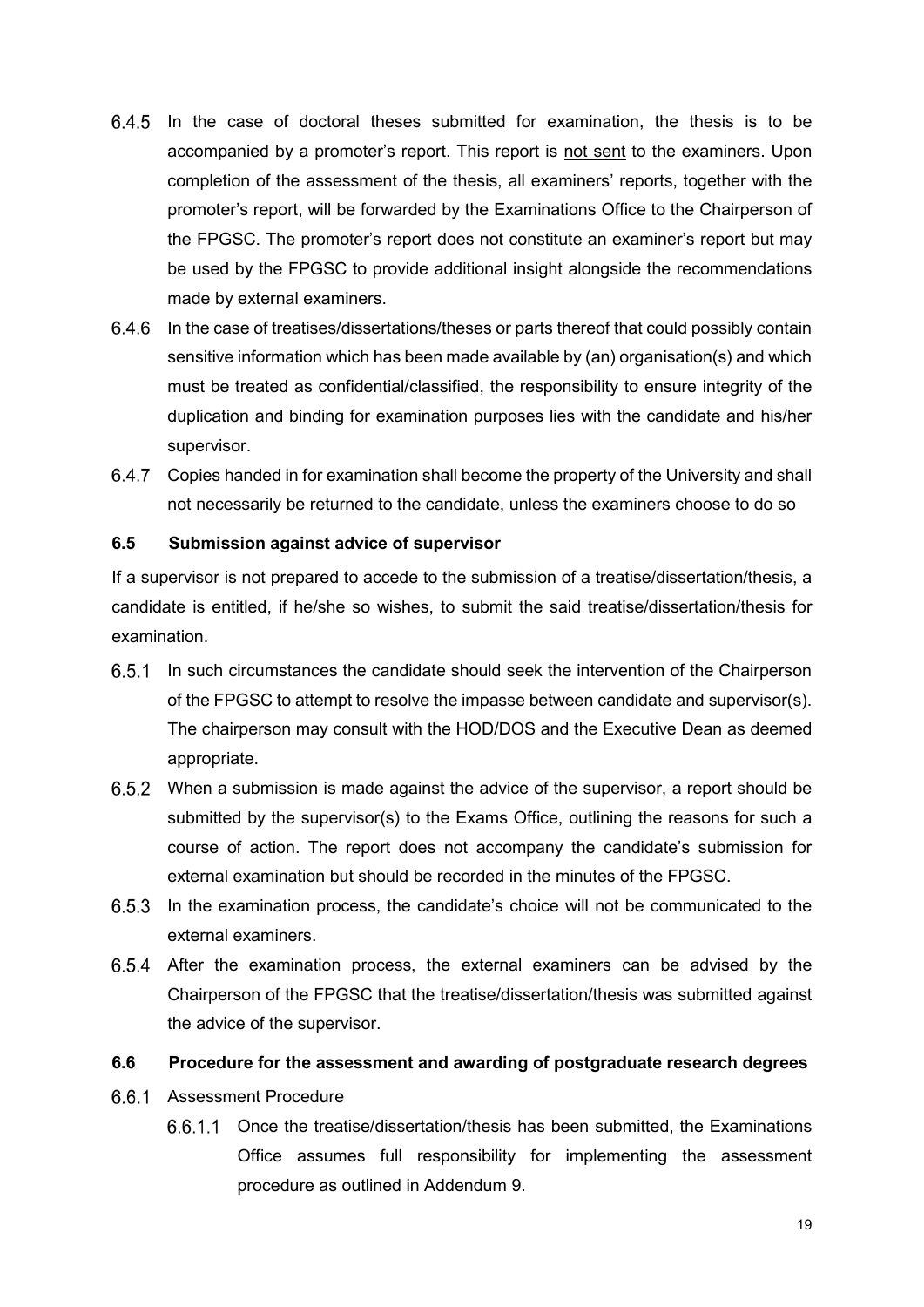- 6.6.1.2 During the assessment process supervisors are prohibited from engaging with examiners under any circumstances unless a specific request has been received from the Examinations Office. Such communication is dealt with by the Chairperson of the FPGSC and, where deemed necessary, the Chairperson may involve the supervisor. Such contact should be conducted in writing and records thereof must be submitted to the Chairperson of the FPGSC.
- Where a particular discipline requires that there be contact between the internal and external examiner, this must be approved by the FPGSC and should be specified in the Faculty Guide. Such contact should be conducted in writing and records thereof must be submitted to the Chairperson of the FPGSC.
- 6.6.2 Procedure for awarding of degrees (Addendum 10)
	- A candidate would have met requirements of a qualification when:
		- a. there is a clear favourable exam outcome, and
		- b. final electronic copies have been submitted according to the applicable *Nelson Mandela University Prospectus*.
	- Where the above requirements are not met, a candidate will be required to reregister until all requirements are complied with.

## 6.6.3 Review of examination reports

All examiners' reports received by the Examinations Office shall be forwarded to the Secretariat and Chairperson of the FPGSC. It is the role of the elected members of the FPGSC (that is, excluding all faculty members who are not *bona fide* members of FPGSC) to review the examiners' reports and to make recommendations regarding the acceptance or nonacceptance of reports and whether the degree is to be awarded or not. Supervisors are not expected to collate examiner reports. On no account should examiners' reports or forms be changed or amended in any way.

Should a supervisor be a member of the FPGSC, the member needs to be recused from that part of the meeting when the student's examination reports are being considered, to avoid any possible conflict of interest.

## <span id="page-23-0"></span>**6.7 Recommendations relating to master's degrees**

- 6.7.1 As set out in the Evaluation Report for Postgraduate Degrees, the report on the evaluation of treatises or dissertation must make one of the following recommendations:
	- a. The treatise or dissertation be unconditionally accepted (no revisions required), and a distinction awarded (75% or higher).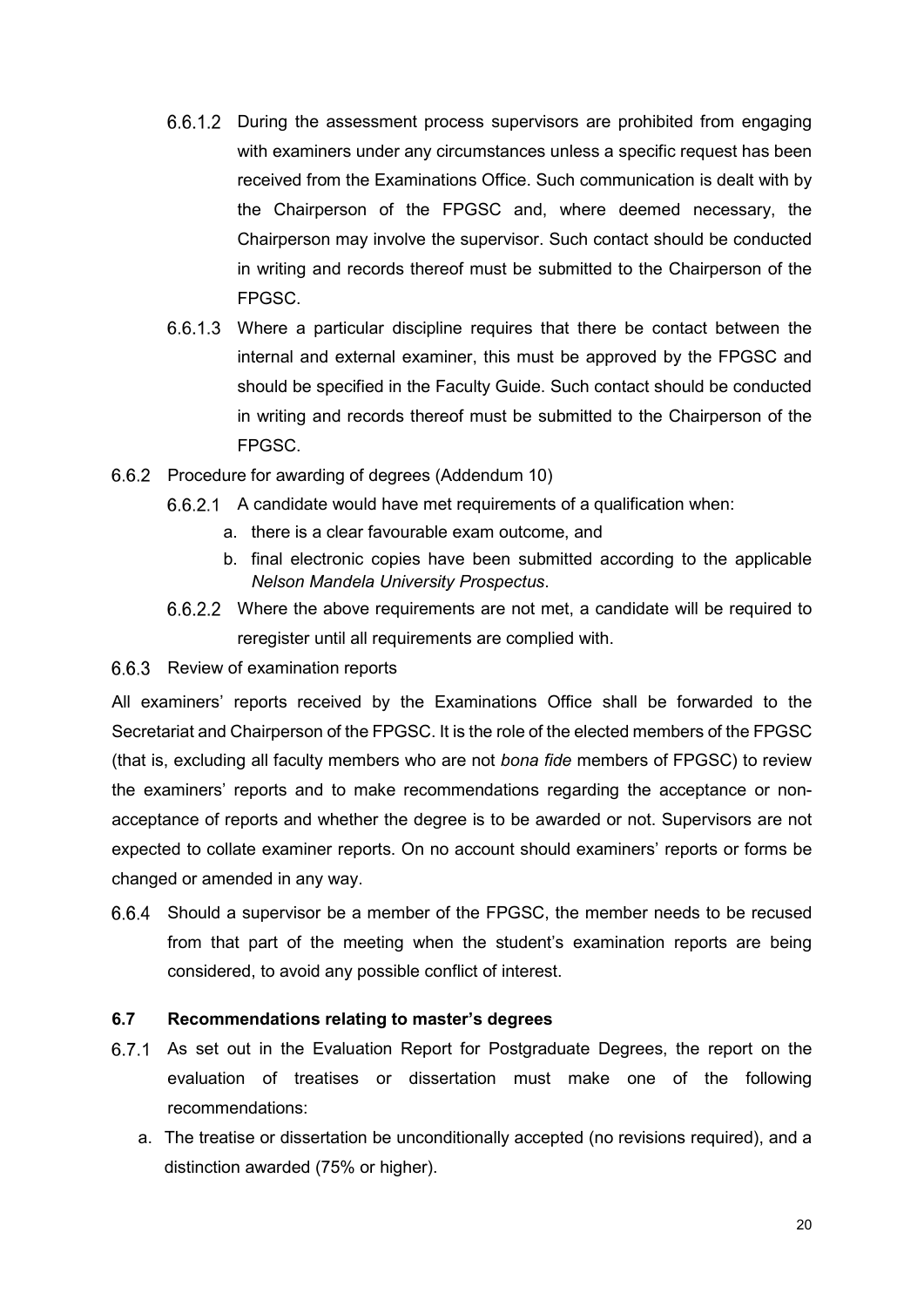- b. The treatise or dissertation be accepted but that minor corrections of a technical nature (e.g. spelling, typing, and numbering of pages / sections, references) be made to the treatise or dissertation to the satisfaction of the supervisor.
- c. The treatise or dissertation be accepted subject to substantial revisions (of an academic nature) or major technical corrections that should be made to the satisfaction of the supervisor.
- d. The treatise or dissertation should not be accepted, but that the candidate should be invited to do further work and to re-submit the revised treatise/dissertation for reexamination by the examiners.
- e. The candidate's work is not accepted, and resubmission is not permitted.
- 6.7.2 In the event of a candidate being granted the opportunity to resubmit a treatise or dissertation for re-examination, the candidate will submit the revised treatise/dissertation to the specific examiner requesting resubmission. Candidates will only be permitted one opportunity to make such a resubmission.
	- 6.7.2.1 In the case of a Master's by coursework treatise that comprises less than 50% of the degree, and is failed upon resubmission, the student can be allowed to register a new topic for that module and resubmit under the following conditions:
		- a. All coursework modules had passing marks;
		- b. Support for the registration of a new topic and to register for the module is motivated by the Department and Supervisor and applied for to the FPGSC;
		- c. The FPGSC approves the application allowing the student to register for the treatise module with a new topic.
- The final mark for the degree will then be calculated as indicated in the *Nelson Mandela University Prospectus*. The supervisor/s may not reveal the identity of the examiners unless allowed to do so by the examiner(s) as indicated on the examiners form. The individual marks of each examiner are not to be revealed to the candidate, only the final mark as allocated by the FPGSC.
- 6.7.4 If the candidate is granted the opportunity to resubmit, they will be required to be registered for the academic year for the resubmission process.
- Where examiners' reports indicate consensus and the difference in marks allocated by examiners falls within a range of less than 10%, the final mark allocated for a Master's treatise or dissertation should be calculated in such a manner that the marks awarded by the external examiner(s) contribute at least 50% of the final mark awarded for the treatise or dissertation.
- Where all the examiners pass the candidate, but there is a significant discrepancy between the marks awarded (greater than or equal to 10%) by the external examiner(s)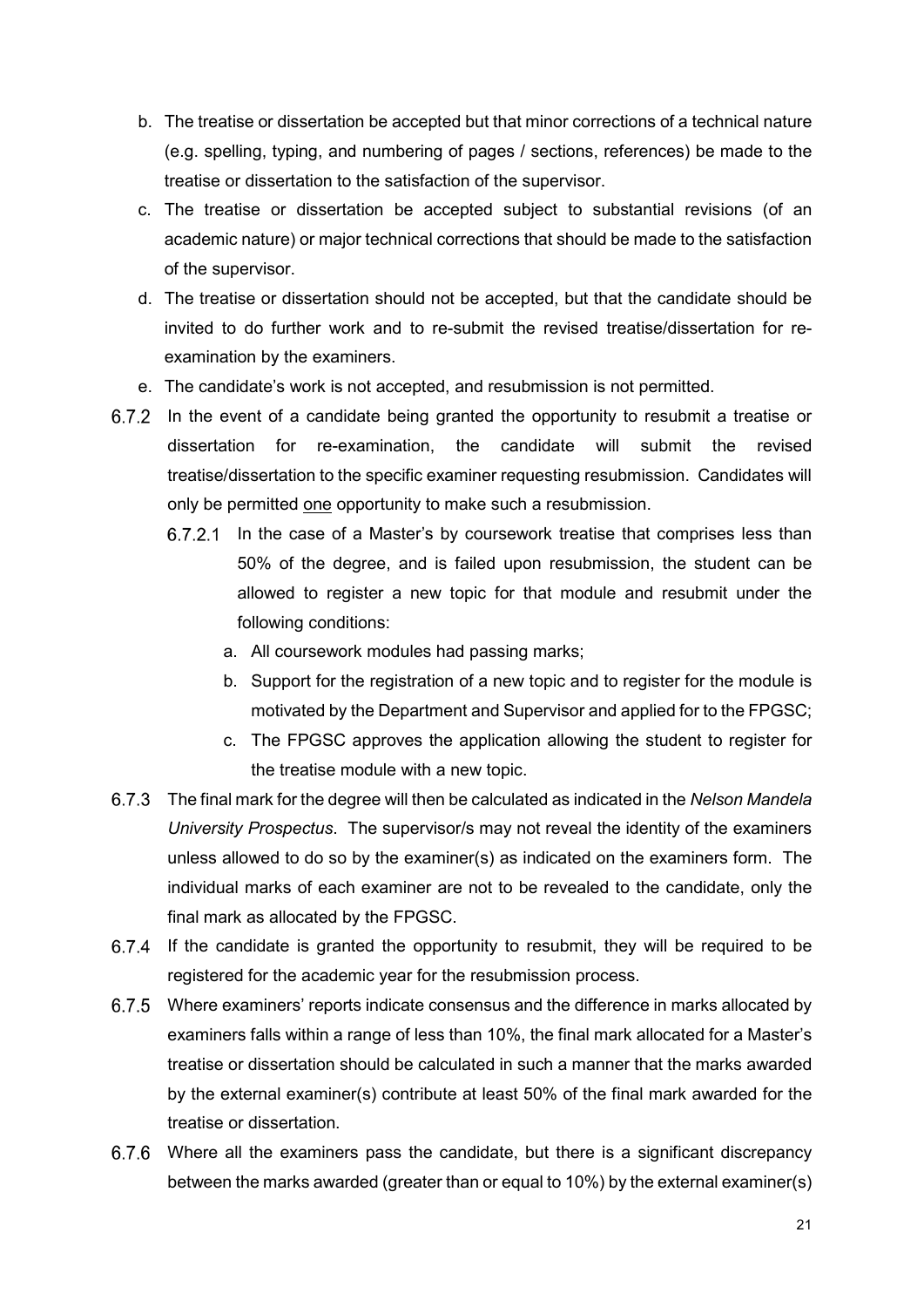and the internal examiner (if an internal examiner was appointed), the FPGSC will judiciously appraise the examiners' reports and has the discretion to weight the final mark towards the mark that was awarded by the external examiner(s). Such weighting adjustments must then be applied consistently within the faculty.

- 6.7.7 The following procedure applies in the case of unfavourable reports:
	- Where there is divergence between the examiners' reports as to whether the candidate should pass or fail, the FPGSC may pursue the following process in reaching a decision on the acceptance of a treatise (in cases of a Master's by coursework) or in the awarding of the degree (in cases of a Master's by dissertation):
		- a. If a candidate's treatise or dissertation is not accepted by one examiner in its current form and the examiner indicates that the work submitted requires considerable revision after which the treatise or dissertation may be resubmitted for examination, the candidate will be invited to make revisions to the treatise or dissertation and re-submit it to the dissenting examiner(s).
		- b. In the event that a candidate's treatise/dissertation is not accepted by one examiner and the examiner indicates that the treatise or dissertation should not be accepted, and this study may not be resubmitted for examination, the Chairperson of the FPGSC shall convene an ad hoc sub-committee of persons from within Nelson Mandela University who have the necessary discipline and research methodology expertise and academic experience. The task of the ad hoc sub-committee is to review all examiner reports and to make a recommendation to the FPGSC whether an independent external person (with the necessary expertise) shall be appointed who will fulfil the role of arbiter, or whether the treatise/dissertation should be revised and resubmitted for examination. The recommendation of the arbiter to the FPGSC whether the examiners' reports are accepted or set aside is final and binding.
	- The general rules in the *Nelson Mandela University Prospectus* outline the criteria for the conferring of the degree *cum laude*. In cases where the marks allocated are not unanimous the following procedure will apply:
		- a. Where the external examiner's report states that (s)he does not have an objection to a distinction being awarded and the combined marks (internal and external examiners) are 75% or higher, the treatise or dissertation will be awarded *cum laude*.
		- b. Where the external examiner's report states that (s)he does have an objection to a distinction being awarded and the combined marks (internal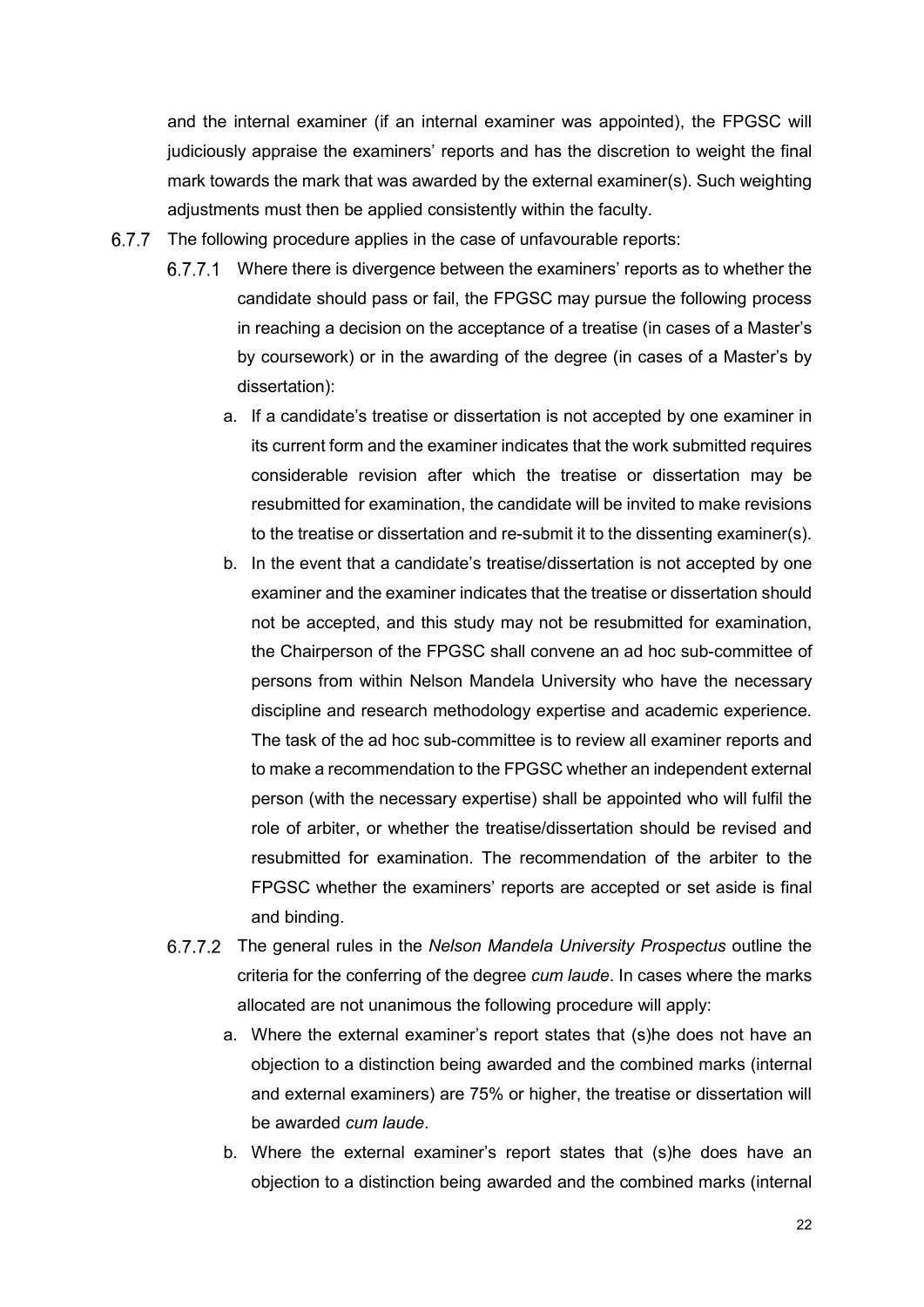and external examiners) are above 75%, the ad hoc sub-committee of the FPGSC will review the examiner reports and make a recommendation to FPGSC as to whether a treatise or dissertation should be awarded a final mark of 75% or higher. In the interest of transparency, the Chairperson of the FPGSC could also make contact with the external examiner to establish whether (s)he would have any objection to the degree being awarded *cum laude*.

- c. Where the final mark of the candidate is less than 75% and the external examiner does not object to the awarding of the degree *cum laude* but whose mark was between 70 – 74%, the FPGSC may use its discretion and award the degree *cum laude* on condition that there are no major revisions/technical revisions to be made and that all other provisions have been considered.
- d. Where a candidate has been registered for more than the prescribed maximum period of study for a specific degree, a *cum laude* endorsement will not be reflected on the candidate's degree certificate or record, except for those candidates where studies were placed in abeyance such that the total period of study (excluding the period of abeyance) was not more than the prescribed maximum period of study.

## <span id="page-26-0"></span>**6.8 Recommendations relating to doctoral degrees**

- A doctoral thesis is not awarded a mark.
- 6.8.2 As set out in the Evaluation Report for Postgraduate Degrees, the report on the evaluation of theses must make one of the following recommendations:
	- a. The thesis be accepted unconditionally.
	- b. The thesis be accepted on condition that:
		- i. minor corrections of a technical nature (e.g. spelling, typing, numbering of pages/sections, references) should be made to the thesis to the satisfaction of the promoter;
		- ii. substantial revisions (of an academic nature) or major technical corrections that should be made to the satisfaction of the promoter;
		- iii. substantial revisions (of an academic nature) or major technical corrections that should be made to the satisfaction of the examiner.
	- c. The thesis is not accepted, but that the candidate:
		- i. is invited to do further work and to re-submit the revised thesis for re-examination by the examiners;
		- ii. may not re-submit the thesis for further examination.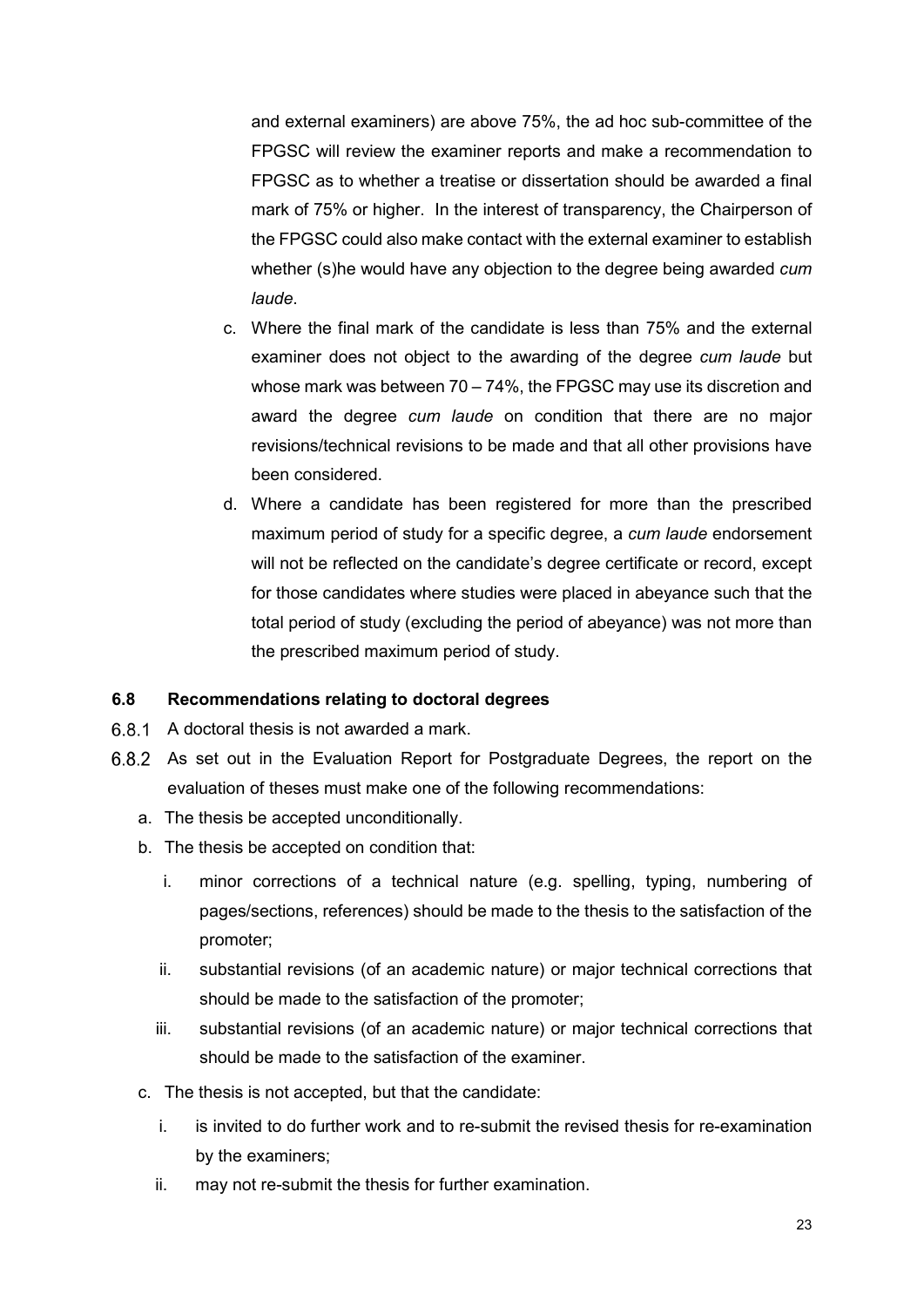- d. In the event of a candidate being granted the opportunity to resubmit a thesis for reexamination, the candidate will only be permitted one opportunity to make such a resubmission.
- e. If the candidate is granted the opportunity to resubmit, (s)he will be required to be registered for the academic year for the resubmission process.
- Where a thesis is not accepted, the candidate's candidature will be terminated and (s)he may only be admitted for the same degree after a period of one (1) year following the date of submission of the unaccepted thesis. The candidate would need to submit a new proposal for consideration by the FPGSC.
- The following procedure shall apply where a divergence in opinions regarding resubmission or substantial revision is experienced:
	- 6.8.4.1 Where there is divergence between the examiners' reports regarding an outright decision for non-acceptance of the thesis, the Chairperson of the FPGSC shall convene an ad hoc sub-committee of three to four members with appropriate disciplinary expertise and academic seniority. The task of the said sub-committee is to consider and interpret the examiners' reports, and to make recommendations to FPGSC for the purpose of reaching a decision on the process to be followed in resolving such divergence in evaluation of a candidate's thesis.
	- $6.8.4.2$  The possibilities could be inter alia:
		- a. If a candidate's thesis is not accepted by one or more examiner(s) who indicate that the work submitted requires substantial revision after which the thesis may be resubmitted for examination, the candidate will be invited to make revisions to the thesis and re-submit it to the dissenting examiner(s).
		- b. In the event that a candidate's thesis is not accepted and the option to resubmit is not provided by one or more external examiner but accepted by the other external examiner(s), the thesis and anonymised reports shall be submitted, without revision, to an independent external academic (with the necessary expertise) who will fulfil the role of arbiter. The role of the arbiter is to evaluate each examination report and to recommend to the FPGSC which report(s) can be considered by the FPGSC as thorough and usable. Should the candidate wish to appeal the decision, this needs to be strongly motivated by the promoter(s). Such instances must be referred to PGSC from the FPGSC for consideration.
		- c. In the event the thesis as well as any other relevant information or related work, for example, compositions, designs or artefacts, is sent to an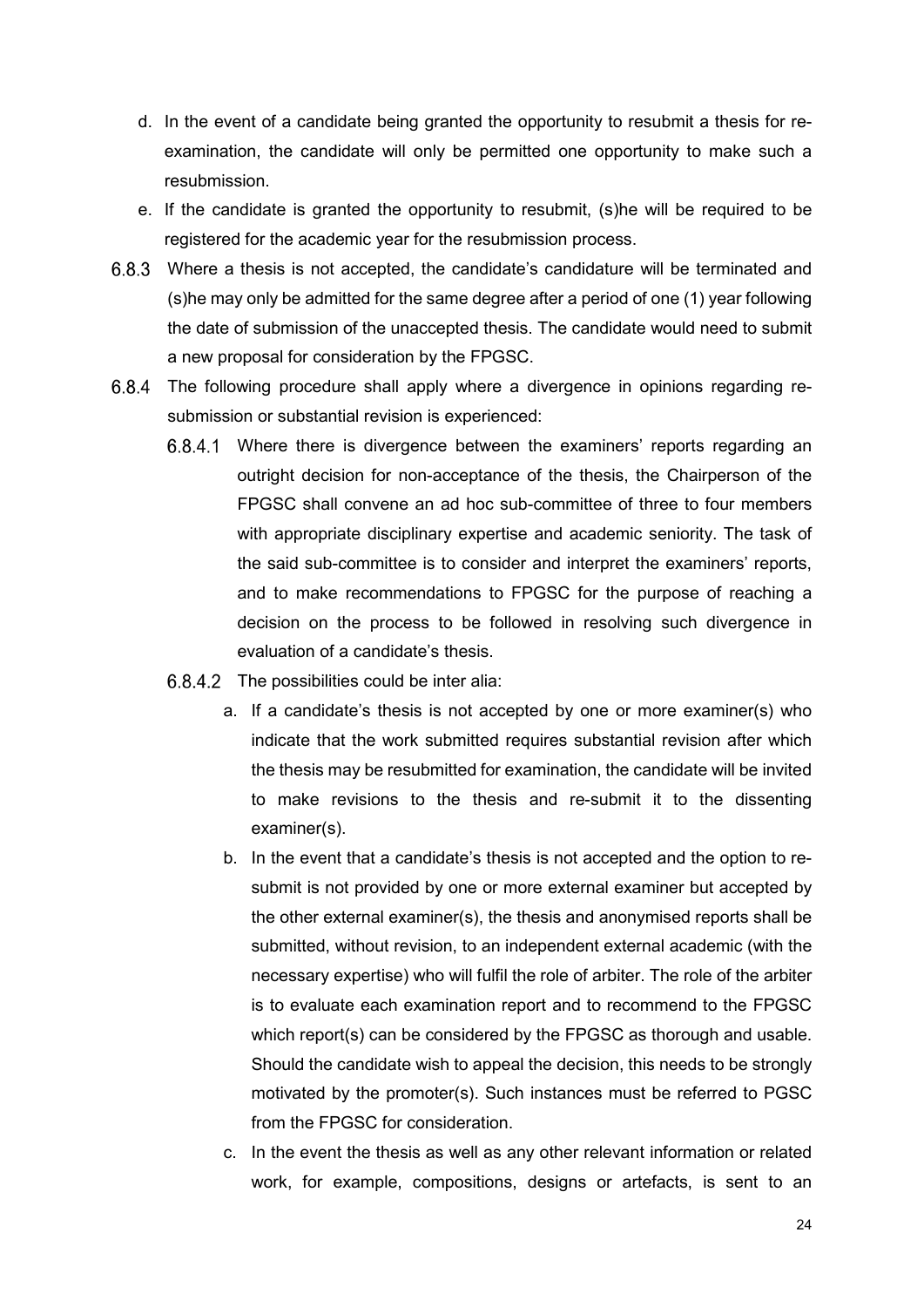independent external arbiter, the arbiter may choose to make use of a *viva voce* examination as part of the process of reaching a decision on the awarding of the degree (as discussed in Addendum 11). The decision of the arbiter is final and binding.

d. Where there is divergence in examiners' reports regarding the extent of revisions to be undertaken, with one of the external examiners calling for substantial revisions and the other(s) accepting with minor revisions, the ad hoc sub-committee will make recommendations to the FPGSC regarding the appointment of an independent person or persons with necessary expertise who then acts as arbiter. The recommendation of the arbiter with regards to which examiner's report, or reports, is to be accepted, will be provided to the FPGSC and is final and binding.

## <span id="page-28-0"></span>**6.9 Guidelines for arbitration**

The following guidelines should be followed for the process of arbitration:

- *Arbitration in respect of a Master's treatise or dissertation*
	- 6.9.1.1 The FPGSC as advised by the ad hoc sub-committee, will identify, approach and appoint a suitably qualified arbiter (this person can come from the pool of examiner candidates submitted by the supervisor/s for prior approval in the examination process).
	- 6.9.1.2 A copy of the treatise or dissertation will be submitted for evaluation to the identified arbiter via the Examinations Office. This should be accompanied by anonymised copies of all examiner reports and guidelines for arbitration. All interactions conducted with the identified arbiter will be via the Examinations **Office**
	- 6.9.1.3 Based on the above documentation supplied to him/her the arbiter is responsible for making a recommendation to FPGSC as to whether the examiners' reports can be accepted as an unbiased, true reflection of the work or whether one or more should not be considered toward the final mark.
	- $6.9.1.4$  To finalise the final mark for the treatise or dissertation where the arbiter recommends the acceptance of the examiner's report(s) that pass the candidate, the FPGSC will:
		- a. Accept the passing examiners determination and use that as the only mark; or
		- b. Request that a new examiner be appointed to examine the treatise or dissertation and that examiners mark used as a composite final mark;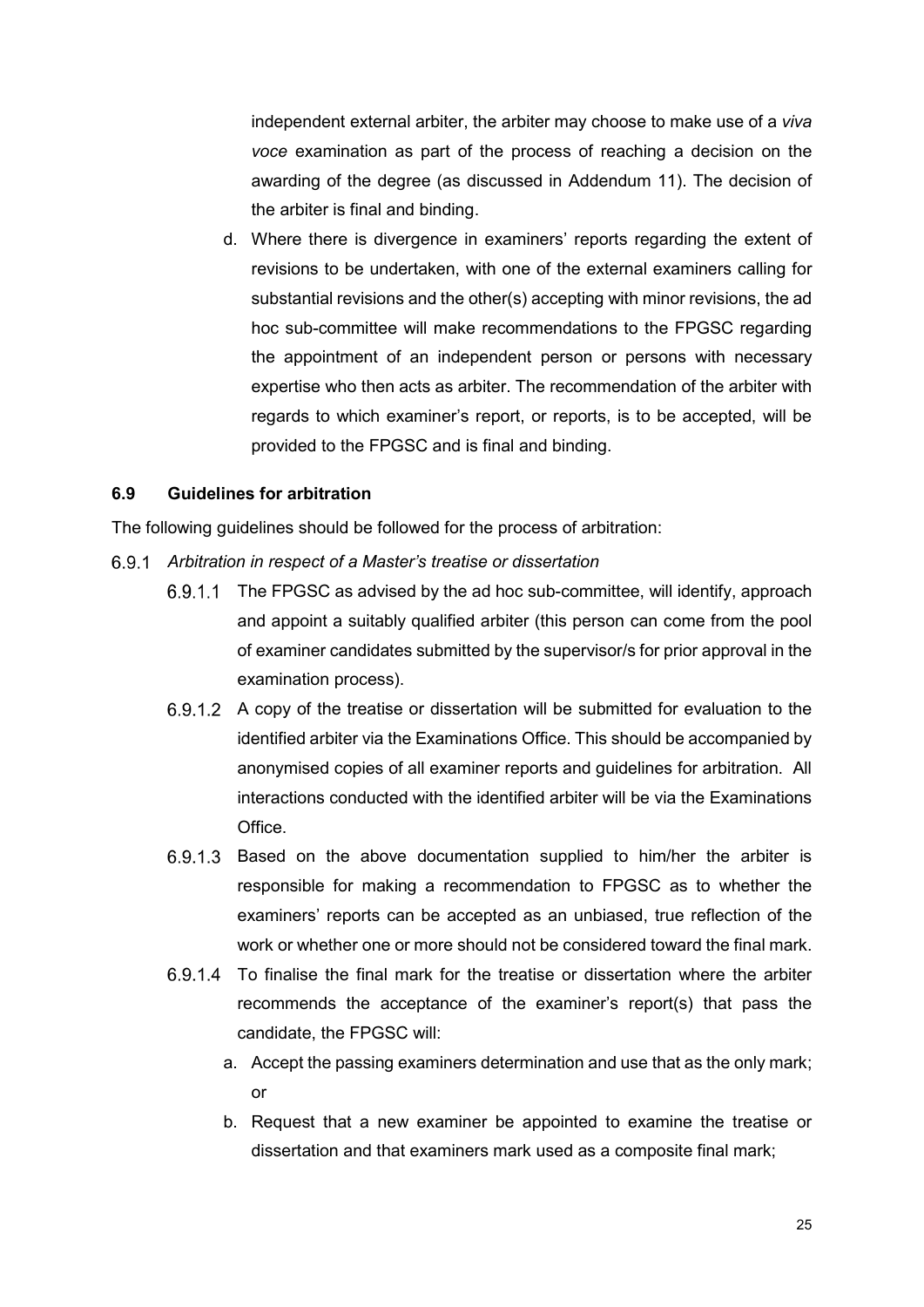- 6.9.1.5 The FPGSC decision based on the arbiter's recommendation will be final and binding.
- *Arbitration in respect of a Doctoral thesis*
	- 6.9.2.1 The FPGSC, as advised by the ad hoc sub-committee, will identify, approach and appoint a suitably qualified arbiter (this person can come from the pool of examiner candidates submitted by the promoter/s for prior approval in the examination process).
	- 6.9.2.2 The candidate's promoter will arrange for submission of the most recent copy of the thesis to the Examinations Office.
	- $6.9.2.3$  The copy of the thesis accompanied by anonymised copies of all examiner reports will be forwarded to the appointed arbiter. All interaction with the appointed arbiter will be via the Examinations Office.
	- Based on the above documentation supplied to him/her the arbiter makes a  $6.9.2.4$ recommendation as to whether the examiners reports can be accepted or not.
	- $6.9.2.5$  In the event of an arbiter recommending the acceptance of the examiner(s) reports that passed the candidate, the arbiter would be required to make recommendations regarding revisions and/or amendments to be undertaken by the candidate, based on those examination reports. This could take several forms for the FPGSC to determine the way forward:
		- a. The dissenting examiner's report is disregarded and only the remaining examiners reports are to be followed and the thesis is passed;
		- b. The arbiter recommends that revisions and/or amendments suggested by examiners are made by the candidate and can be:
			- i. made to the satisfaction of the supervisor;
			- ii. made to the satisfaction of an independent person or persons with necessary expertise within the faculty, appointed by the FPGSC, to ensure all corrections are made to fulfil the recommendation of the arbiter.
	- 6.9.2.6 In the event the arbiter deems that there are major revisions and/or amendments to be made, but that the work is worthy of a re-examination upon revision, or that the dissenting examiner was biased, but the thesis does need major revision. The arbiter can recommend one of two paths:
		- a. Revisions are made and submitted to the dissenting examiner for final determination. This would constitute the final and binding decision whether the thesis is accepted or not;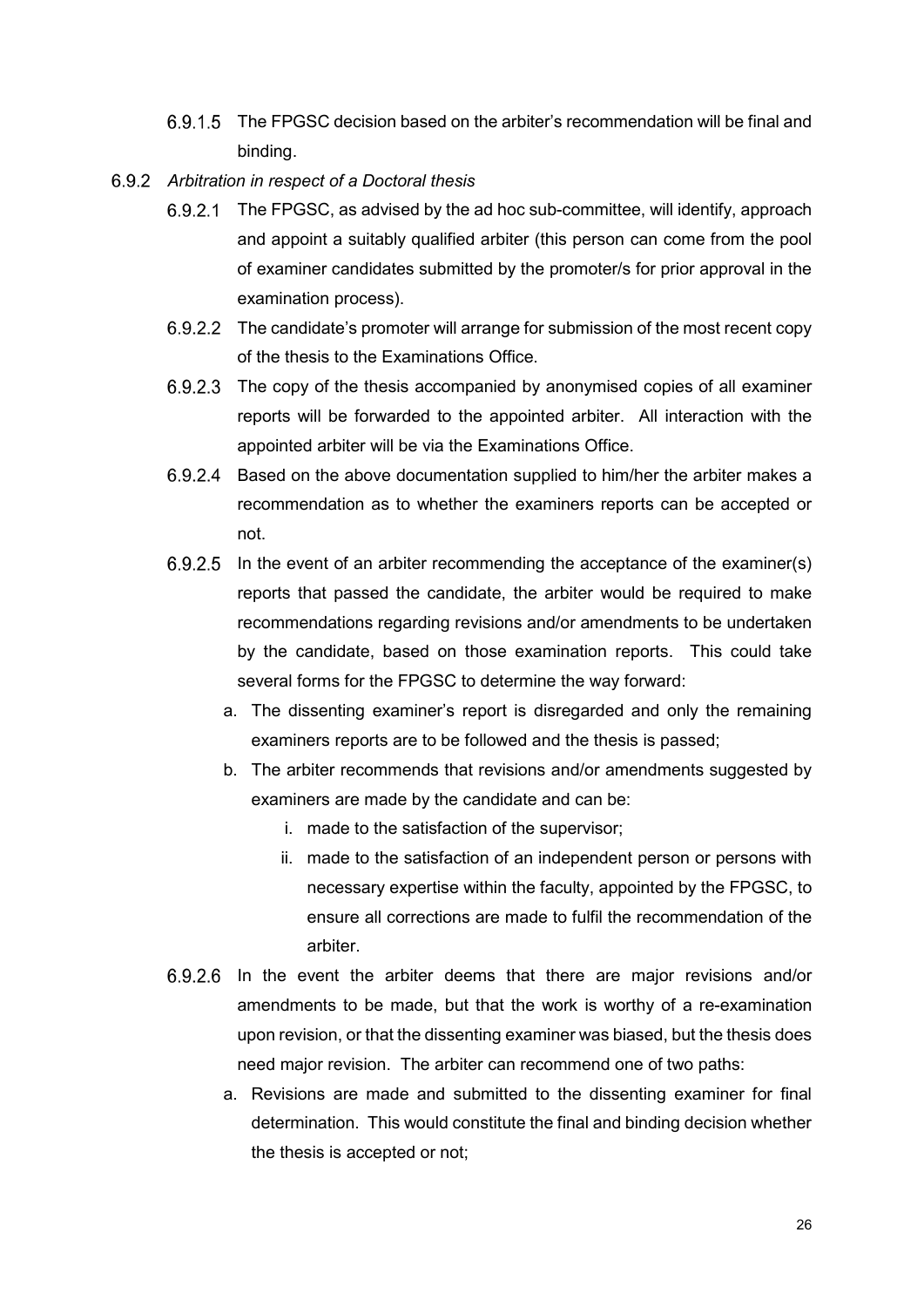- b. Due to perceived bias by the dissenting examiner, the arbiter can recommend that a new examiner be appointed, thereafter that new examination would be final and binding.
- $6.9.2.7$  In the event the arbiter recommends to the FPGSC that the dissenting examiner/s are fair and unbiased, the thesis is failed, and the arbiter's recommendation would be final and binding.

## <span id="page-30-0"></span>**6.10 Revisions to a treatise, dissertation or thesis or resubmissions for examination**

After the FPGSC has met to make recommendations regarding the awarding of postgraduate degrees, the supervisor must timeously supply the candidate with the relevant excerpts from the examiner's feedback relating to the desired corrections/alterations to be made to the treatise, dissertation or thesis.

## *Revisions as condition for awarding of degrees*

- 6.10.1.1 In the case of revisions which are recommended as a condition for the awarding of the degree (subject to the satisfaction of the supervisor(s)), the supervisor (supported by the co-supervisor) is responsible to oversee such corrections.
- $6.10.1.2$  The candidate completes the prescribed form, to be endorsed by the supervisor and submits the said form to the Examinations Office.
- Where a candidate is unable to complete revisions and submit the final copy in acceptable electronic format to the Examinations Office by the date stipulated in the *Nelson Mandela University Prospectus*, the candidate will be required to re-register and pay the prescribed administration fee.

## *Revisions for resubmission for examination*

- 6.10.2.1 In cases where it is decided not to award a degree, a candidate may be invited by the FPGSC to do further work or thoroughly revise the treatise/dissertation/thesis before submission for re-examination. The supervisor(s) should ensure that the candidate fully understands the nature of the required revisions or additional work and should continue to provide the candidate with guidance until the work is ready for re-submission.
- $6.10.2.2$  The supervisor(s) should ensure that such revision/corrections are made and submits the prescribed form to the Examinations Office.
- 6.10.2.3 It should be noted that a candidate **is only permitted one opportunity for such re-submission.**

## *Periods for submission for re-examination*

6.10.3.1 Depending on the extent of the revisions, the periods for the resubmission for examination will be as follows: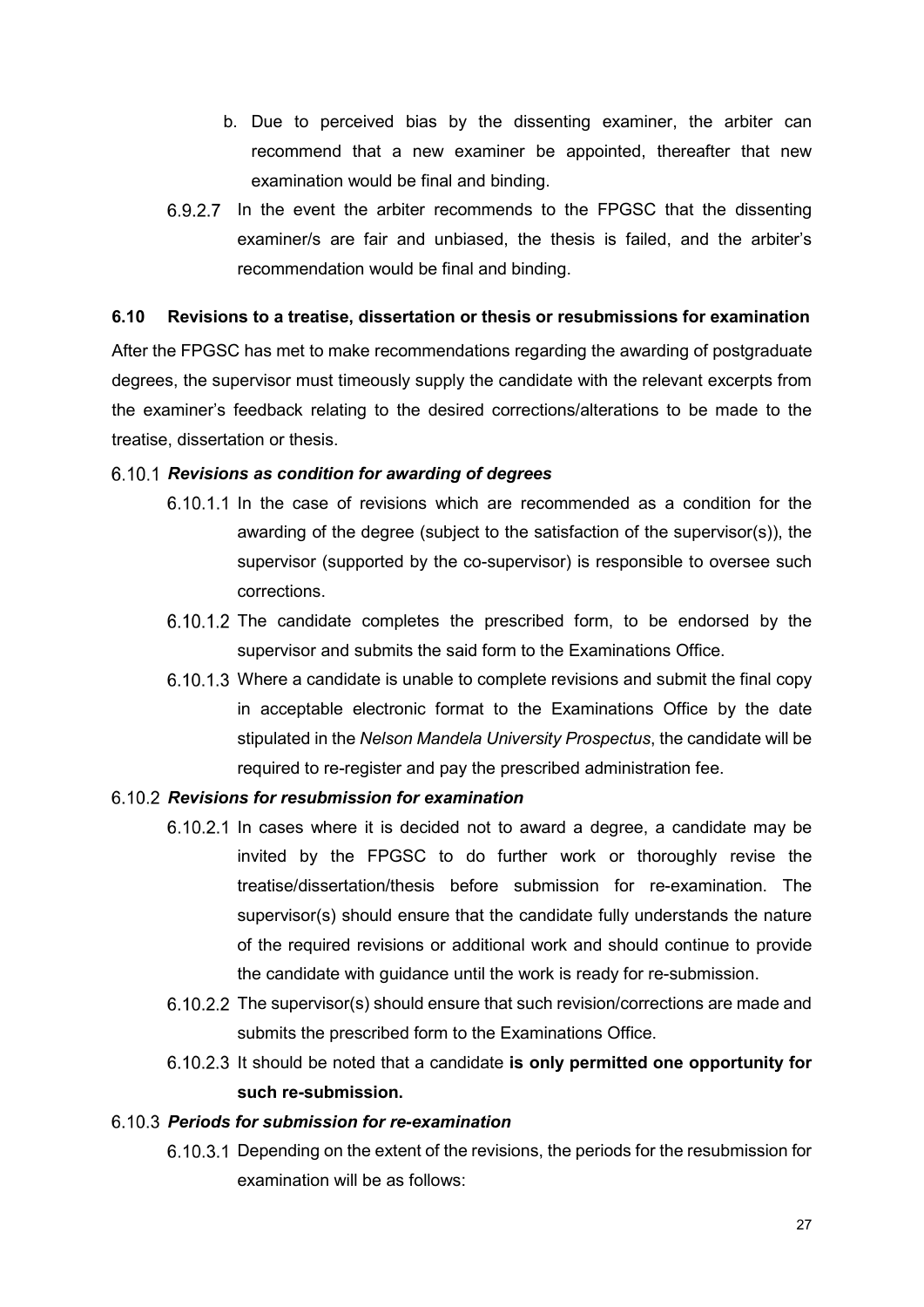- a. Master's treatise or dissertation: to be completed within three (3) months
- b. Doctoral thesis: to be completed within six (6) months.
- 6.10.3.2 The candidate is expected to re-register for the relevant academic year where submission for re-examination is required. In exceptional circumstances an extension to the re-submission registration status/period may be granted at the discretion of the FPGSC.
- 6.10.3.3 In cases where a candidate is granted a resubmission and thereby exceeds the maximum study period, no request for extension is required.

#### <span id="page-31-0"></span>**6.11 Examination Appeals Procedure**

- Candidates may appeal against the outcome of the formal assessment (e.g. the allocated mark, failure) on grounds such as:
	- 6.11.1.1 Procedural irregularities in the conduct of the examination;
	- 6.11.1.2 Substantiated evidence of prejudice or bias or inadequate assessment on the part of the examiner(s).
- 6.11.2 Appeals are to be lodged with the Executive Dean of the relevant faculty, within one month of the communication of the outcome of the formal assessment to the candidate by the faculty, in accordance with the University's examination appeals procedure as stipulated in the *Nelson Mandela University Prospectus*.
- 6.11.3 The Executive Dean will table such an appeal with the PGSC together with a recommendation by the FPGSC.
- 6.11.4 PGSC will decide whether or not to uphold the appeal at its next scheduled meeting. In some urgent cases, a Special meeting will be called of the PGSC.
- 6.11.5 The decision of the PGSC on whether an appeal should be granted, as well as the grounds for this decision, shall be communicated in writing to the candidate by the PGSC Secretariat within one week of the PGSC resolution and vetting of the minutes by the Chairperson. The recommendation will be final and binding.
- Where an appeal is granted, the PGSC, on the advice of the FPGSC, will appoint independent external person(s) to act as arbiter, as outlined in Section 6.9. The decision of the arbiter will be final and binding.

#### <span id="page-31-1"></span>**6.12 Dissemination of postgraduate research findings**

Postgraduate students and their supervisor(s) bear collective responsibility for effectively disseminating research findings.

6.12.1 All intellectual property resulting from research conducted for postgraduate degrees, including all publications, is governed by the *Intellectual Property Policy* (IRC 401.01).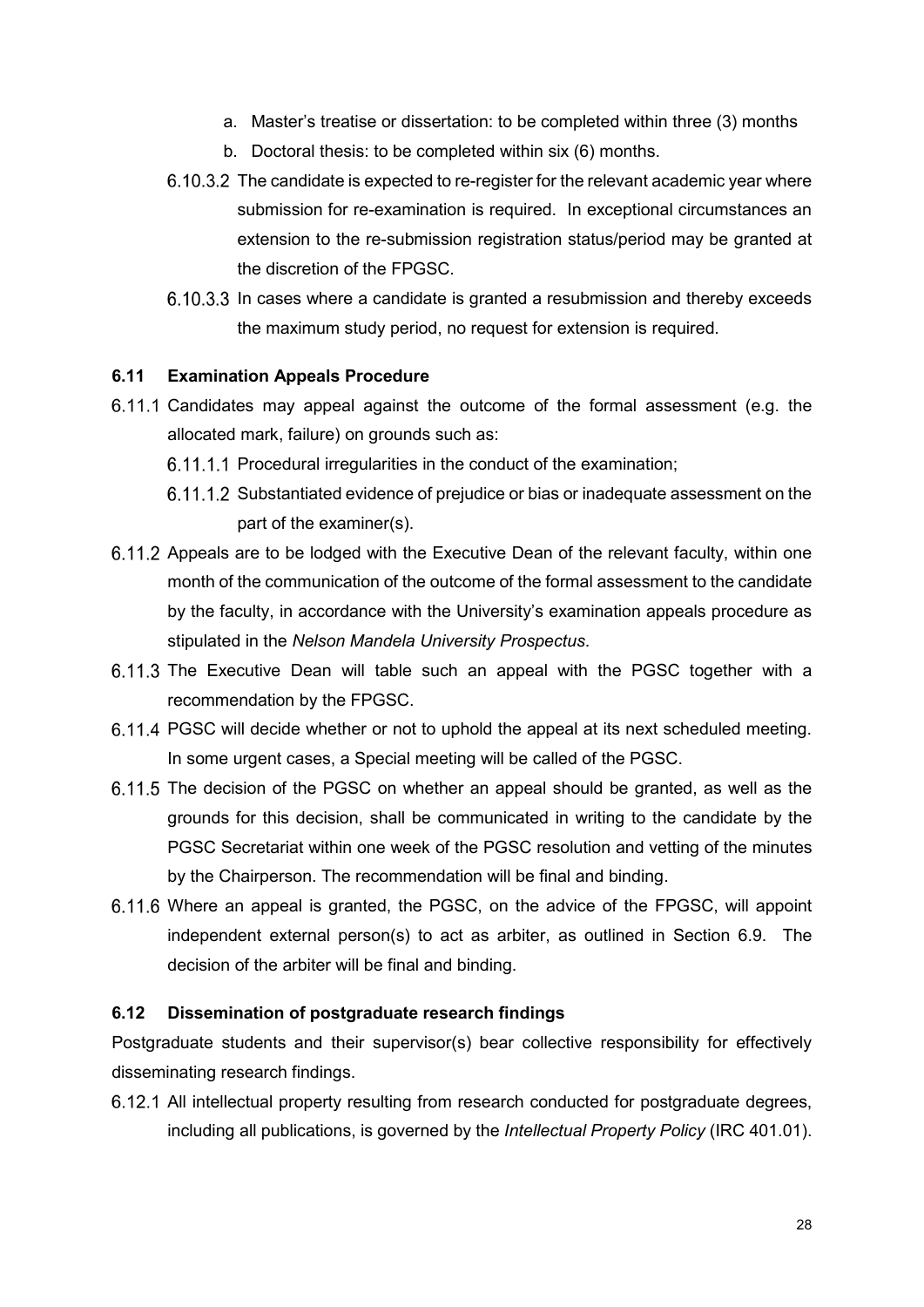The intellectual property rights resulting from a candidate's research shall vest in the University.

- 6.12.2 Apart from research bound by confidentiality agreements, the candidate shall nevertheless be entitled to submit for publication the treatise/dissertation/thesis in the original or amended form within one year of the degree being awarded.
- All doctoral candidates are required to submit at least one manuscript together with the final copies of the thesis*.* The manuscript, based on the research work for the thesis, should be in the format required by an appropriate accredited journal or publisher, as identified jointly by the candidate and the promoter(s). Where candidates have previously published from their theses, the candidate shall submit proof of publication of an accredited output.
- 6.12.4 The candidate and promoter(s) are responsible for the submission of the manuscript as an accredited research output within one year of the degree being awarded. The promoter(s) is responsible for informing the Chairperson of the FPGSC by submitting proof of such submission.
- Should the postgraduate candidate not submit research results for publication within the stipulated period of one year, the promoter(s) shall be entitled to proceed with publication with due recognition of the candidate's contribution as a co-author.
- 6.12.6 The promoter is obliged to communicate this decision in writing to the candidate and to obtain the candidate's consent for him/her to be included as co-author. In the event that the promoter receives no response, a promoter shall keep records of such communications.
- 6.12.7 Publications should preferably be undertaken collaboratively between candidates and their promoter(s) in keeping with authorship guidelines as outlined in Addendum 12.

#### <span id="page-32-0"></span>**6.13 Research that is sensitive or subject to a confidentiality agreement**

- 6.13.1 Research that is deemed to be proprietarily sensitive in nature should be ordinarily identified during the process of approval of the research proposal and the Innovation Office should be consulted for the relevant Intellectual Property agreements to be put in place.
- 6.13.2 The relevant supervisor or designated staff member, via the FPGSC, makes a submission to the PGSC with respect to the degree and nature of the restricted access to which the research work is subject, and the time period during which limited access will apply. The PGSC may refer the matter to the Innovation Committee for further consultation.
- 6.13.3 In the event that sensitivity is identified during the course of the research process, an application should be lodged with the relevant FPGSC for classification of research as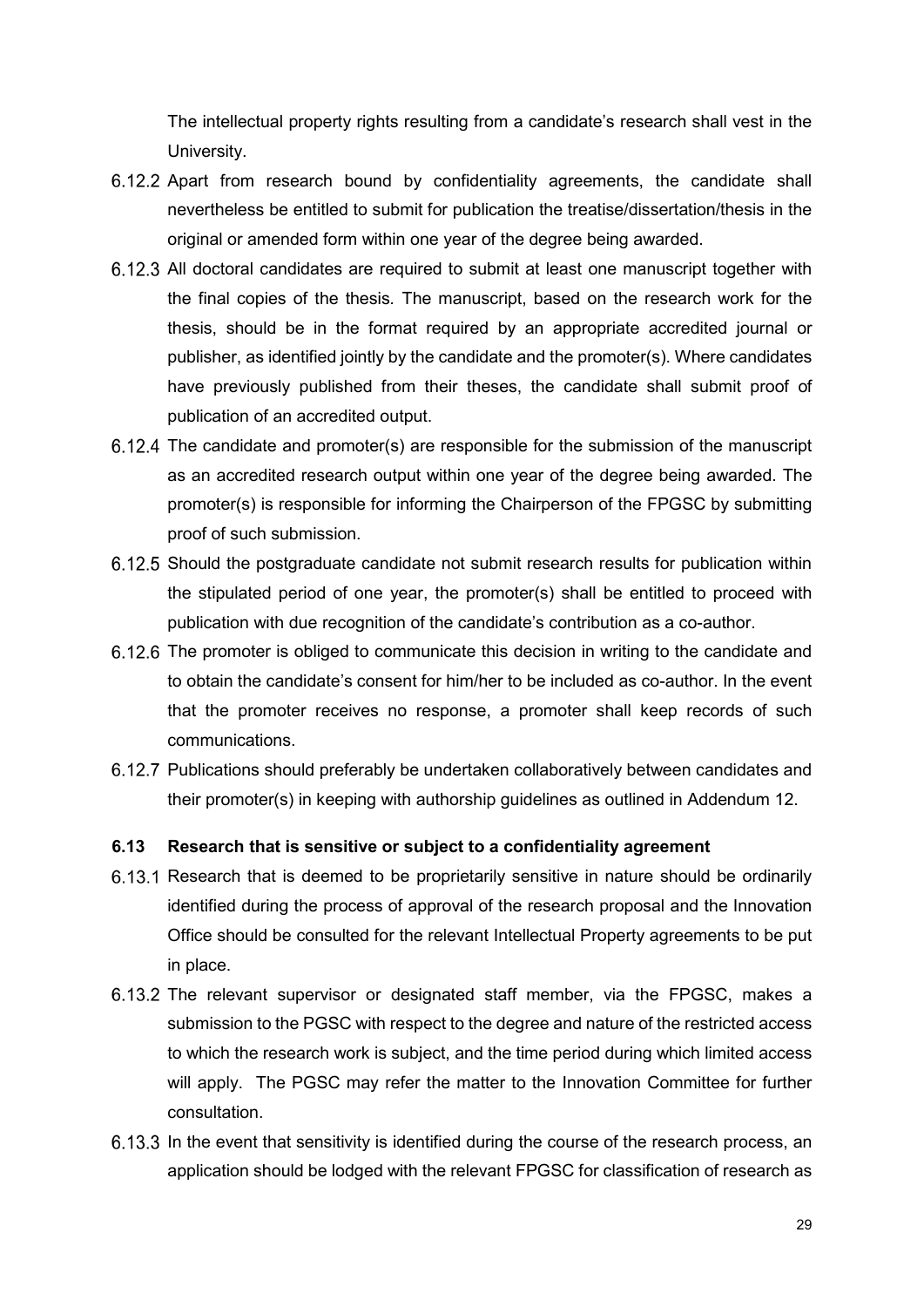sensitive and such decision communicated to the Examinations Office and Library and Information Services. Where there are ethical implications, the FPGSC will consider and refer to the relevant Ethics Committee.

- 6.13.4 The PGSC makes a final decision regarding limited access and its implementation period.
- 6.13.5 The PGSC may then decide that the content of the treatise/dissertation/thesis may not be revealed in any document or in any other way within the period as determined by the PGSC, except with the written permission of the organisation/candidate/supervisor or person who originally requested the classification of the document.
- 6.13.6 The period of confidentiality will commence on the date on which the research work is submitted for assessment purposes or earlier as deemed by FPGSC.
- 6.13.7 In cases where research is bound by confidentiality agreements, the prescribed formatted electronic copy must be stored in the Safety Section of the Library for the stipulated period of time or until declassification has taken place, after which the research work may be released for general dissemination.
- 6.13.8 The dissemination of research that is bound by confidentiality agreements (refer to the *Protocol for Confidential Research Projects*) is subject to the terms and conditions of the specific agreement.

## <span id="page-33-0"></span>**6.14 Submission of final copies of treatises, dissertations and theses**

After the candidate's treatise/dissertation/thesis has been accepted and the proposed amendments/revisions have been made to the satisfaction of the supervisor, the following processes need to be completed:

- The supervisor is required to submit a declaration, on the prescribed form (Addendum 14), that such amendments/revisions as called for by examiners have been undertaken;
- 6.14.2 The candidate must submit at least one copy in an acceptable electronic format as stipulated by the Examinations Office.
- 6.14.3 The final documentation should be handed in to the Examination Office by no later than three (3) weeks before the graduation ceremony. The Faculty Administration shall then update the ITS database to indicate that the candidate has adhered to all requirements for the awarding of the degree.

## <span id="page-33-1"></span>**7 COMPLAINTS, GRIEVANCES AND APPEALS PROCEDURES**

A candidate who wishes to lodge a complaint or, grievance, or appeal the decision of the faculty's PGSC tasked with adjudicating in matters of an academic nature or related to the supervisory relationship or the dissemination of the findings emanating from research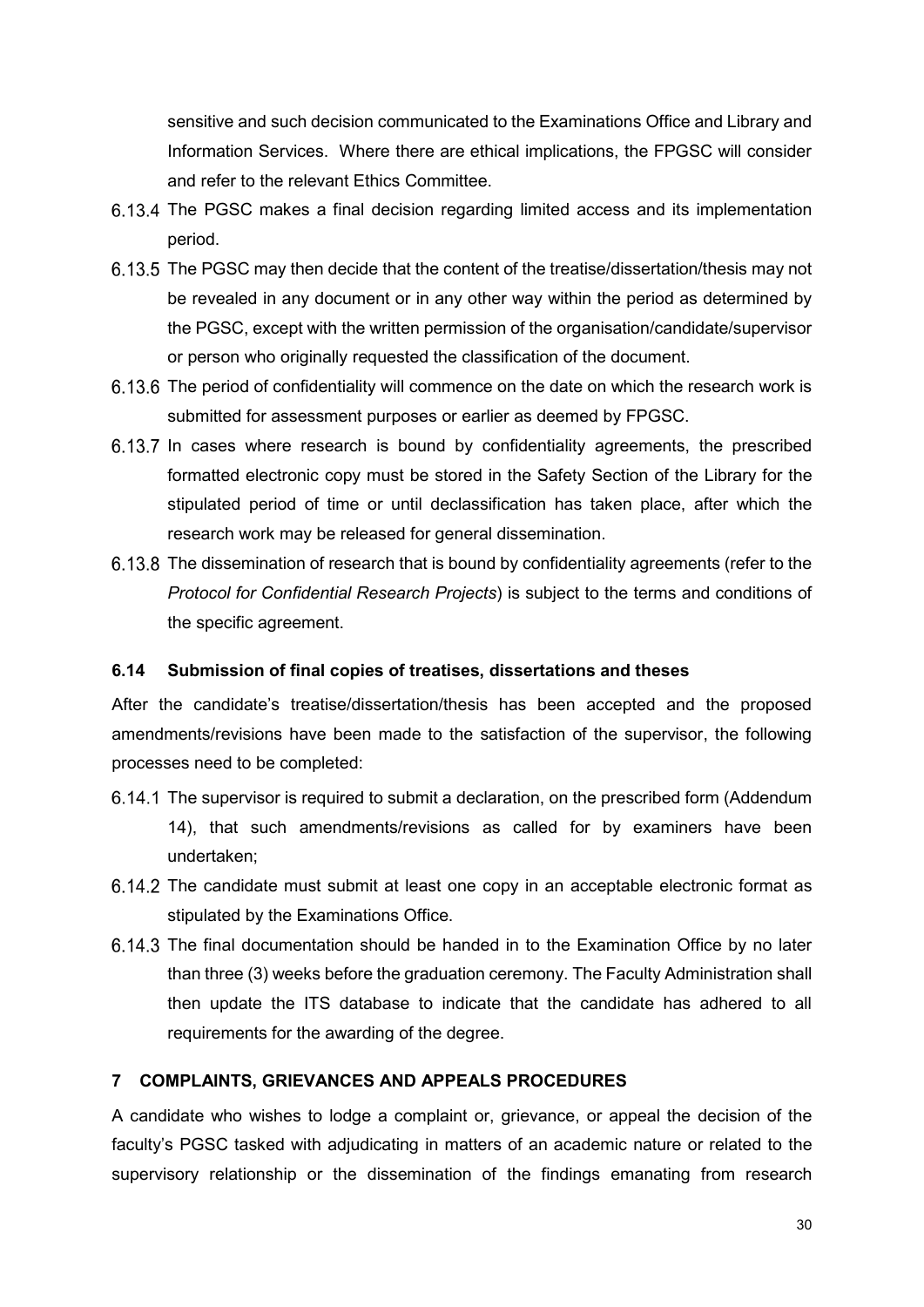undertaken in fulfilment of degree requirements, shall have recourse to a complaints, grievances and appeals procedure within the faculty and within the broader Nelson Mandela University system (see Addendum 13). The procedures referred to in this section do not include appeals related to the assessment of the work of postgraduate candidates that has been outlined in section 6.11 of this policy.

## <span id="page-34-0"></span>**7.1 Procedure for dealing with complaints**

- 7.1.1 As a point of departure, the preference would be that candidates are encouraged to resolve matters at the direct relationship level with his/her supervisor and in consultation with the relevant HOD/DOS.
- Should the above approach not bring about satisfactory resolution of the issue(s) at hand, the candidate can lodge the complaint with the Chairperson of the FPGSC.
- 7.1.3 Should the above not bring about resolution, the candidate has the right to address his/her complaint to the Executive Dean of the Faculty or the DVC Research and Engagement if the Dean is also the Chairperson of the FPGSC.
- $7.1.4$ In circumstances where the candidate has exhausted such complaint mechanisms available to him/her at the departmental and faculty level, a grievance may be lodged.
- 7.1.5 In the event of the candidate terminating his/her studies or changing supervisors, the intellectual property of the University or the relevant supervisor should be appropriately protected.

## <span id="page-34-1"></span>**7.2 Requests to change supervisor(s)**

Whilst the practice of changing supervisors is not encouraged for various academic reasons, in the interest of a candidate's progress such requests can be considered. The process to be followed would be:

- The candidate should make such a request in writing to the relevant HOD/DOS who will consider the request in the best academic interest of the candidate.
- 7.2.2 Should the candidate feel that the above route has not resulted in resolving his/her request, (s)he can forward a written request to the Executive Dean of the relevant faculty.

## <span id="page-34-2"></span>**7.3 Procedures for dealing with grievances and appeals**

The University's procedure and that of its faculties for resolving postgraduate candidates' grievances during the course of their studies must reflect the principles of fairness, transparency and consistency, thus protecting the rights of all parties to the postgraduate study relationship.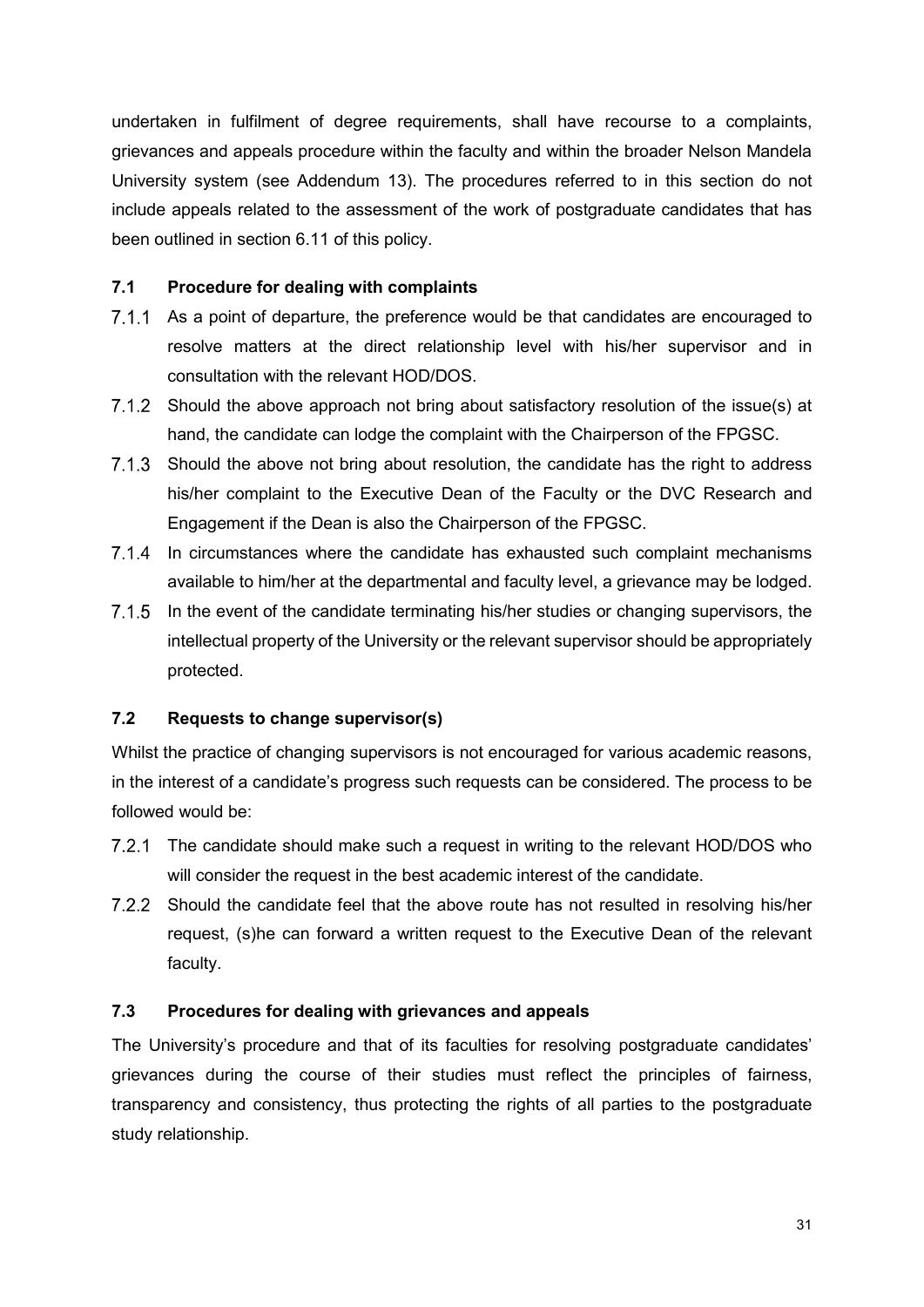In the event that the mechanisms for dealing with candidates' requests or complaints as referred to in 7.1 and 7.2 above are followed, a candidate will have recourse to the following grievance and appeals procedure:

- 7.3.1 The candidate shall have recourse to submit a grievance or appeal a decision made by relevant parties in terms of 7.1 and 7.2 above.
- 7.3.2 Such a grievance or appeal shall be submitted in writing on the prescribed form obtainable from the Faculty Administration to the Faculty Board.
- 7.3.3 Should the matter not be satisfactorily resolved; the candidate has recourse to forward the grievance or appeal to the Chairperson of the PGSC.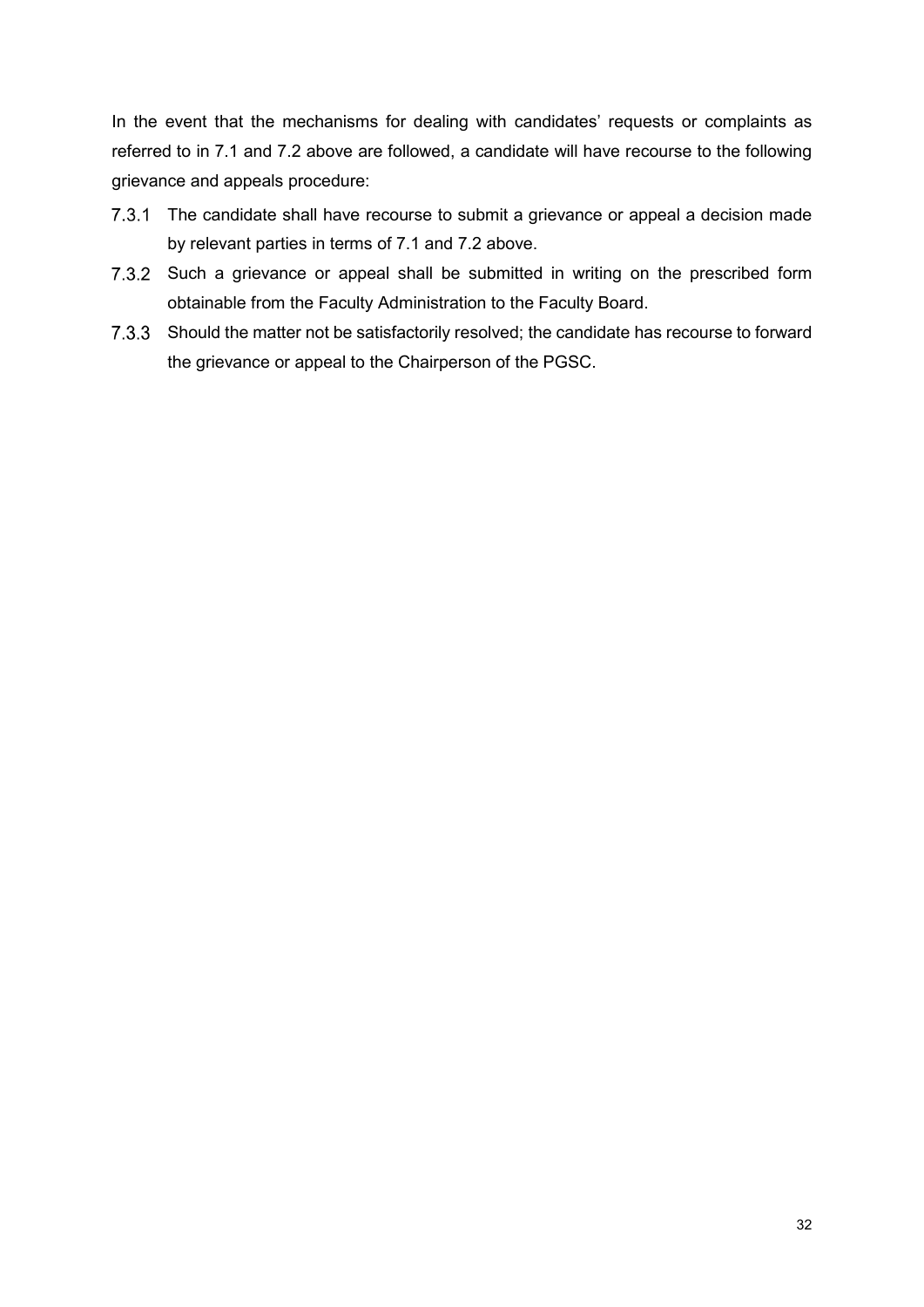#### **Level Descriptors for Master's & Doctoral Degrees**

#### **Master's Degree**

#### **Purpose and characteristics**

The primary purposes of a Master's Degree are to educate and train researchers who can contribute to the development of knowledge at an advanced level, or prepare graduates for advanced and specialised professional employment. A Master's Degree must have a significant research component.

A Master's Degree may be earned in either of two ways:

(1) By completing a single advanced research project, culminating in the production and acceptance of a dissertation, or

(2) By successfully completing a course work programme requiring a high level of theoretical engagement and intellectual independence and a research project, culminating in the acceptance of a treatise or dissertation. In the latter case, a minimum of 60 credits at level 9 must be devoted to conducting and reporting research.

Master's graduates must be able to deal with complex issues both systematically and creatively, make sound judgments using data and information at their disposal and communicate their conclusions clearly to specialist and non-specialist audiences, demonstrate self-direction and originality in tackling and solving problems, act autonomously in planning and implementing tasks at a professional or equivalent level, and continue to advance their knowledge, understanding and skills.

#### **Doctoral Degree**

#### **Purpose and characteristics**

A Doctoral Degree requires a candidate to undertake research at the most advanced academic levels culminating in the submission, assessment and acceptance of a thesis. Course work may be required as preparation or value addition to the research but does not contribute to the credit value of the qualification. The defining characteristic of this qualification is that the candidate is required to demonstrate high-level research capability and make a significant and original academic contribution at the frontiers of a discipline or field. The work must be of a quality to satisfy peer review and merit publication. The degree may be earned through pure discipline-based or multidisciplinary research or applied research. This degree requires a minimum of two years' full-time study, usually after completing a Master's Degree.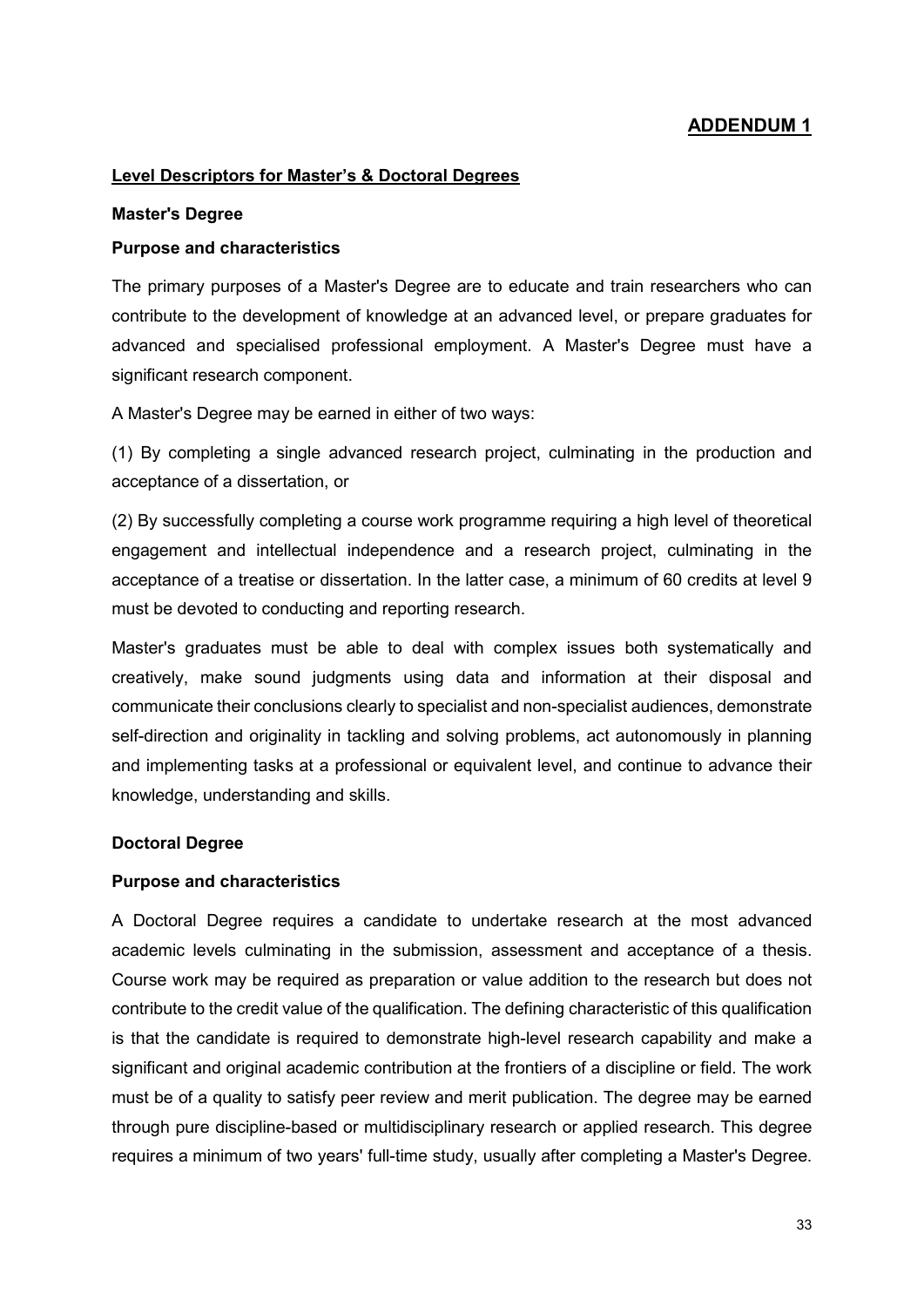A graduate must be able to supervise and evaluate the research of others in the area of specialisation concerned.

## **Sources:**

The Higher Education Qualifications Sub-framework (HEQSF), 2 August 2013, Government Gazette, No. 36721.

The Higher Education Qualifications Framework (HEQF), 5 October 2007, Government Gazette, No. 30353.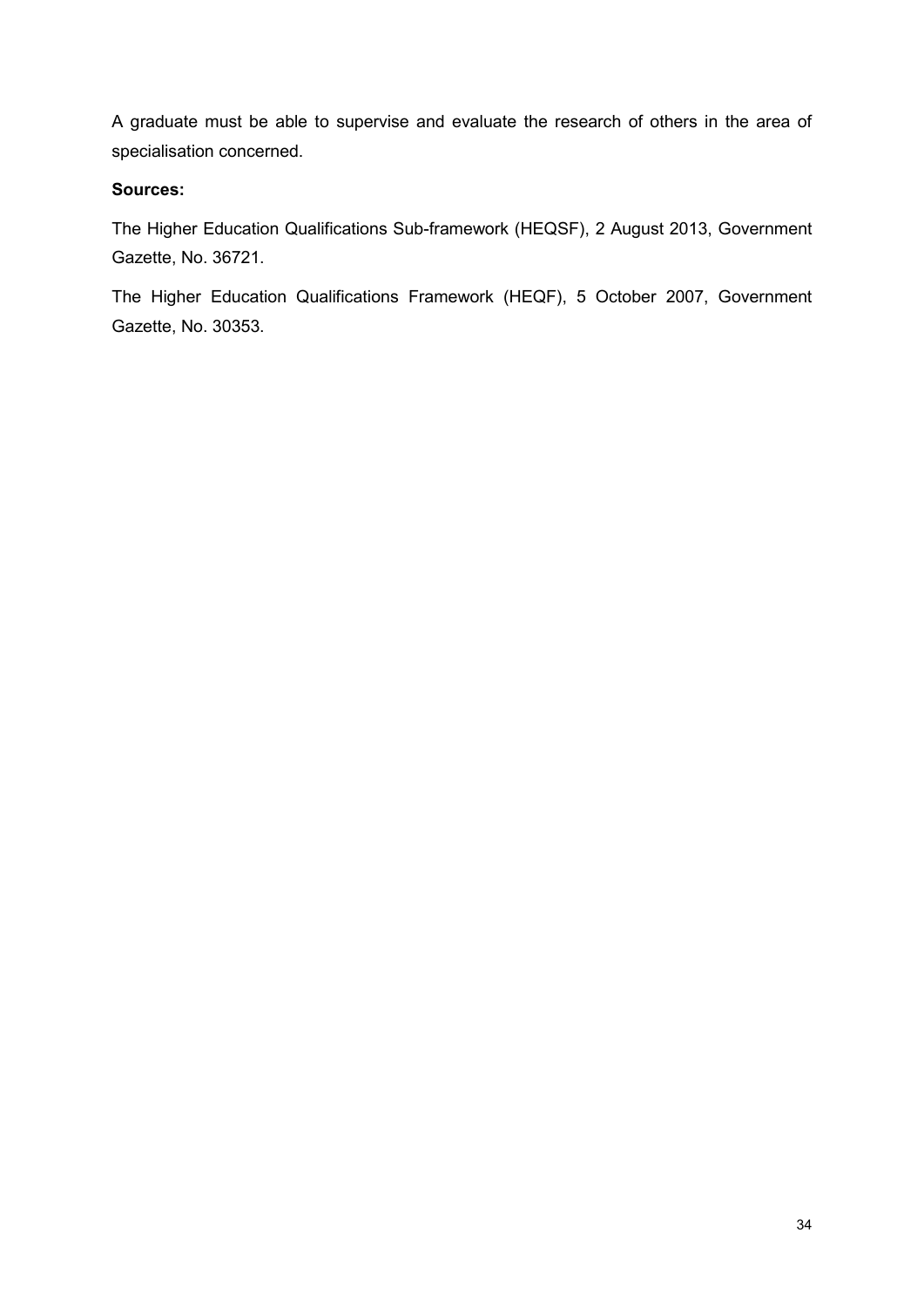#### **GUIDELINES FOR THE FACULTY GUIDE FOR POSTGRADUATE STUDIES**

In many respects the faculty guide may simply refer candidates to the institutional *Master's and Doctoral Studies Policy*, but it should provide clarity on at least the following aspects:

- 1. The agreement into which the faculty enters with the postgraduate candidate.
- 2. A flow-chart which outlines the processes relating to postgraduate study including admission and registration, the coursework requirements the submission of proposals, the conduct of research and the submission of the final treatise, dissertation or thesis. Where appropriate, information should be supplied on the final dates by when certain actions, such as the submission of the treatise, dissertation or thesis, should be performed.
- 3. The rules and procedures of the faculty and its constituent academic departments/schools for admission to and registration for postgraduate degrees, including:
	- $\circ$  The fact that there may be limitations on student places in certain postgraduate programmes, and, as far as possible, information on specific programmes to which limitations apply (the determination of limitations on student places takes place within the context of the University's admission policy;
	- $\circ$  The criteria and processes that apply to the selection of candidates for postgraduate degrees;
	- $\circ$  The research focus areas and specialisations of the faculty and specific departments to guide prospective candidates in deciding on an appropriate research topic;
	- $\circ$  The level of language proficiency, as well as other relevant knowledge, skills and experience that are prerequisites for admission to master's and doctoral degrees;
	- o Procedures and criteria for the submission and acceptance of research proposals within prescribed time frames (see section 5.1.5.1 of this policy).
- 4. The responsibilities of the Faculty Administration and his/her role in the academic administration related to postgraduate studies;
- 5. The role and responsibilities of the Programme Co-ordinators for Postgraduate Studies in the relevant academic departments.
- 6. The responsibilities and contact details of the Chairperson of the Faculty Postgraduate Studies Committee.
- 7. Research training requirements of postgraduate candidates, and the faculty's arrangements for the provision thereof.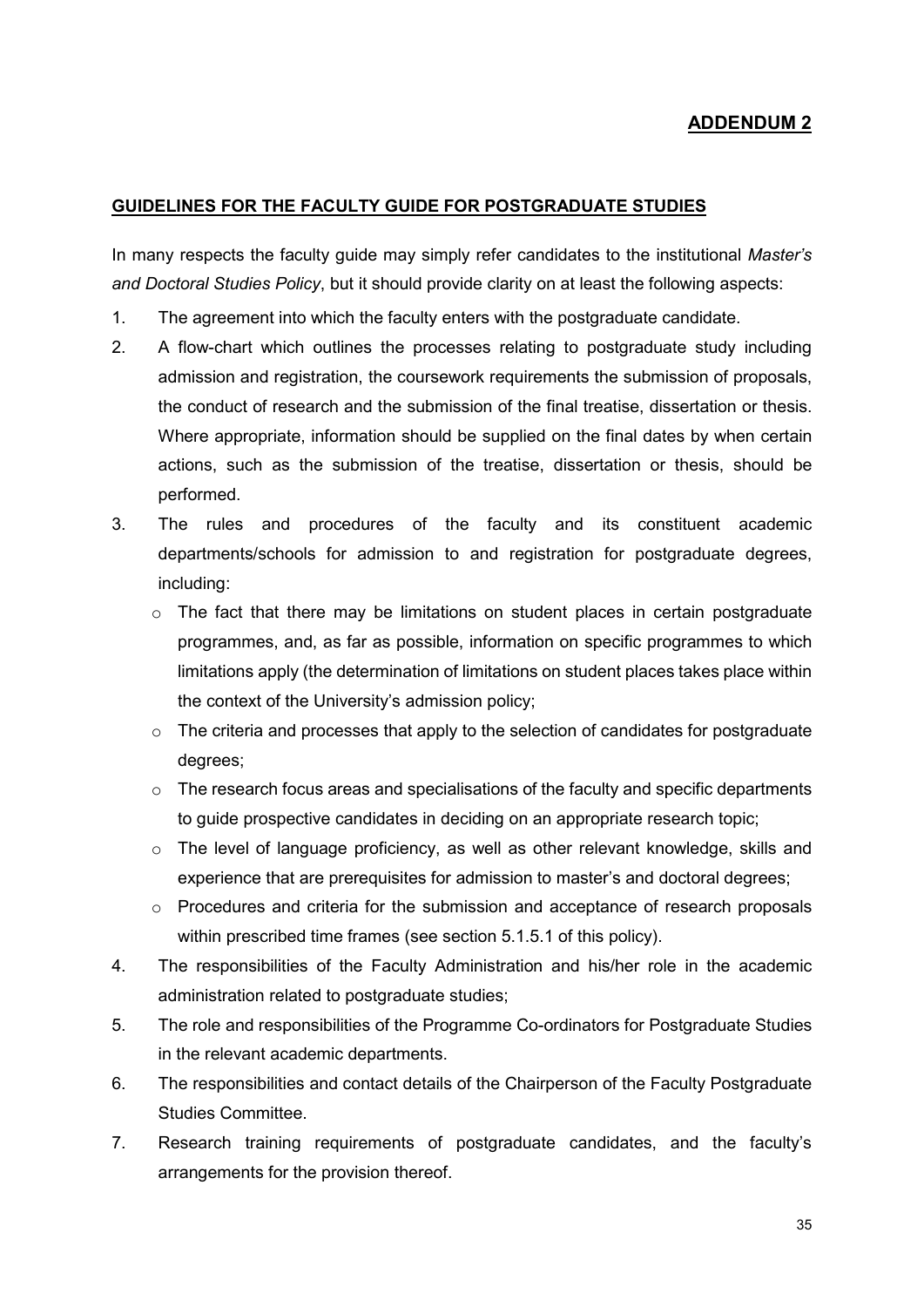- 8. The policy on the allocation of supervisory duties, and criteria and procedures for the appointment of supervisors.
- 9. The roles and responsibilities of supervisors.
- 10. The roles and responsibilities of postgraduate candidates.
- 11. The faculty's arrangements for the formal monitoring of the progress of postgraduate candidates, including the manner in which feedback is provided to candidates on their progress.
- 12. Procedures and time-frames for the submission and examination of treatises, dissertations and theses.
- 13. The assessment criteria that are used in the examination of treatises, dissertations and theses as well as the weighting of marks allocated by examiners and the calculation of final marks.
- 14. The faculty and the university's grievance and appeals procedures.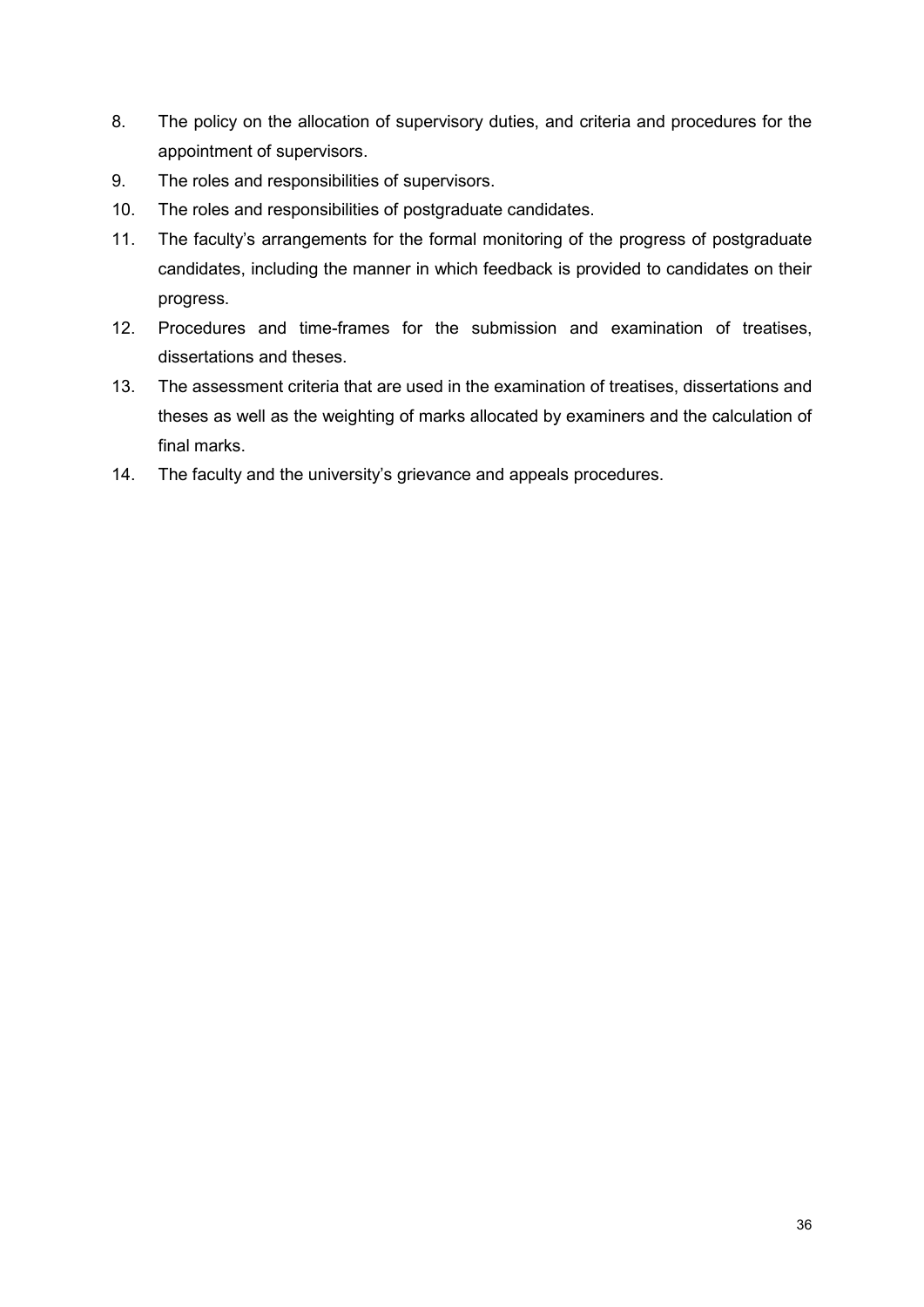#### **GUIDELINES FOR THE APPOINTMENT OF SUPERVISORS**

The HOD/DOS of the academic department/school is responsible for the identification of a suitable supervisor for each postgraduate candidate. The final appointment of supervisors is the responsibility of the FPGSC. In appointing supervisors and/or co-supervisor(s) the following aspects should be considered: the existing workload of the staff member, their competence to supervise a study in the proposed field of study, or a conflict of interest such as their personal relationship with the candidate or any other relationships that potentially impact on the credibility of an ethical supervisory relationship. The appointment of supervisors should be based on principles of fair and equitable distribution of postgraduate candidates registered within the academic department/school commensurate with experience, the track record of research supervision, growing the internal research supervision capacity, and the nature of the discipline.

The following points serve as institutional requirements with respect to the appointment of supervisors:

#### **1. Qualification of supervisors**

Supervisors or co-supervisors must have the appropriate qualifications and/or expertise and/or experience. A general principle in selecting suitable supervisors is that supervisors **should hold a degree qualification a level higher than the degree being supervised**.

In the following points, the specification of the minimum qualification requirements for the supervisor and co-supervisor of a doctorate or a master's degree includes the substantiated equivalent of such qualifications.

- o An individual who has not completed a master's degree with a research component in the form of a treatise or dissertation shall not be allowed to supervise a research master's degree as outlined in the section below.
- o Supervisors and co-supervisors for a master's degree by coursework:
	- Must hold a master's degree which included a research treatise or dissertation.
- o Supervisors and co-supervisors for a master's degree by dissertation:

- Must hold at least a master's degree, though it is preferable that they should hold a doctoral degree. For supervisors with a master's degree, it is however, preferable, that such a supervisor has completed a research-based master's degree.

 $\circ$  Promoters for doctoral degrees shall ordinarily hold a doctorate. However, in certain cases, which include professional research degrees such as (inter alia) Architecture,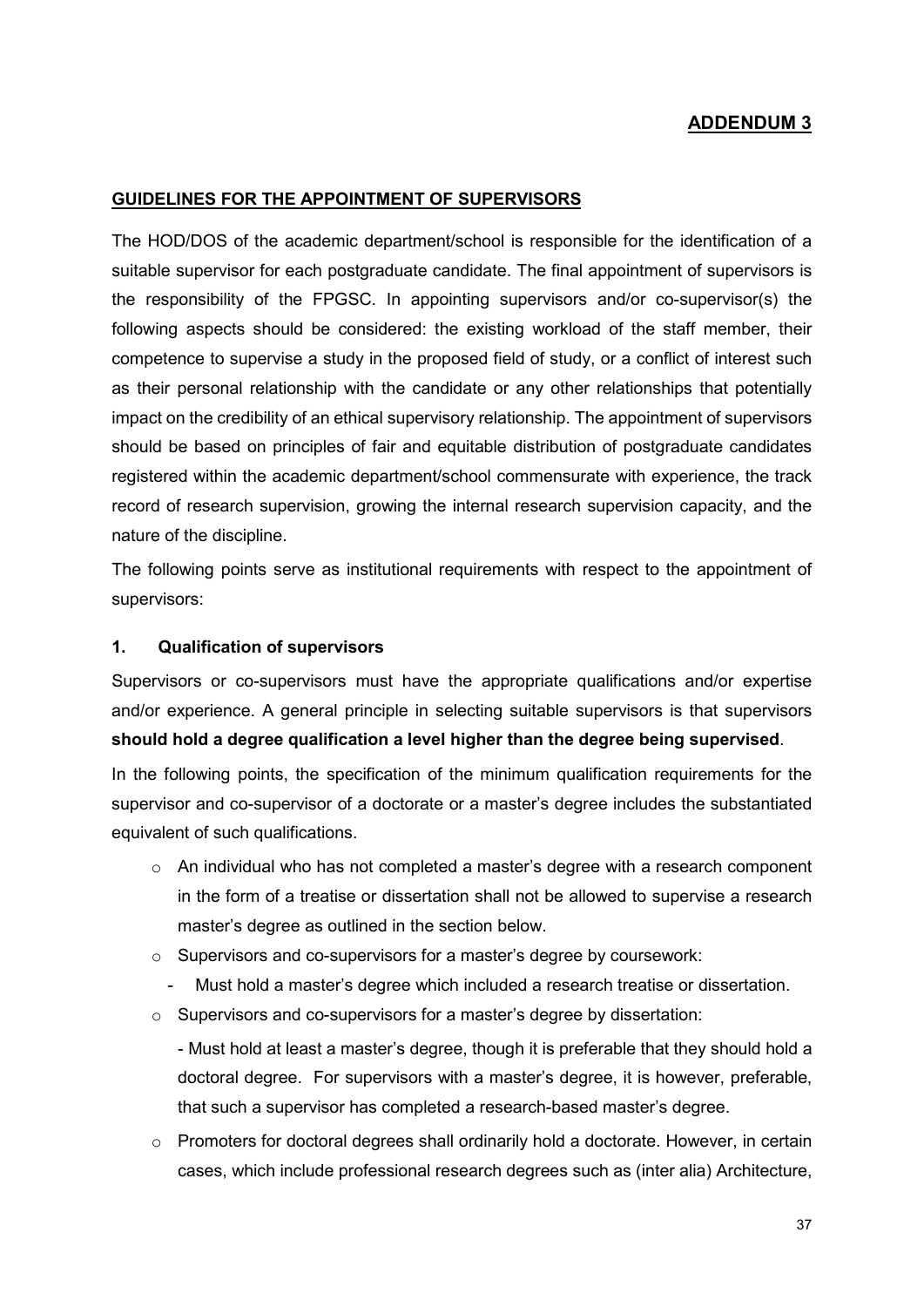Computer and Information Science, Design, Engineering, Performing Arts as well as the Visual and Tactile Arts, a co-promoter may be appointed on the basis of their acknowledged professional expertise. In all such cases the co-promoter for a doctoral thesis should hold at least a master's degree. The FPGSC must consider each individual case in deciding upon the formal qualifications that are required from copromoters in such cases.

#### **2. Experience and expertise of supervisors**

Supervisors must have sufficient knowledge and experience in the field of study to make a positive and valuable contribution to the candidate's research endeavour.

With regard to the supervision of treatises and dissertations academics who have no previous experience of supervising postgraduate candidates should ordinarily be appointed as cosupervisors and mentored by a senior academic who has proven experience as a supervisor. Appointment as a single supervisor should only be considered when there is evidence that assigned candidates have successfully graduated.

In the case of doctoral candidates, it is mandatory for a new promoter to be appointed as a co-promoter and mentored by a senior academic with a proven track record of doctoral supervision. Where a single promoter is appointed to provide guidance to a doctoral candidate it is the responsibility of the promoter to ensure that opportunities are explored for the candidate's work to be critiqued by peers whether this is through colloquia in the faculty/department, at conferences or input of critical readers.

In addition, new supervisors/promoters are required to attend training in postgraduate supervision as provided either by the University or the Faculty. New academics should have this training before being allowed to supervisor Master's or Doctoral candidates, unless they have a proven track record from another institution. Postgraduate supervision workshops offered should encompass the various aspects of supervision, such as, but not limited to:

- $\circ$  University policies that deal with postgraduates;
- o Models and styles of supervision;
- o Use of Memorandum of Agreement/Understanding;
- o Roles and responsibilities of both supervisor and candidate.

It is suggested that all academics who supervises postgraduate students should attend workshops periodically in order to keep up to date on supervision practices as the academic landscape changes over time. The Dean of Faculty and/or Chair of FPGSC can also recommend, or require, that staff members attend different types of supervision training workshops or programmes.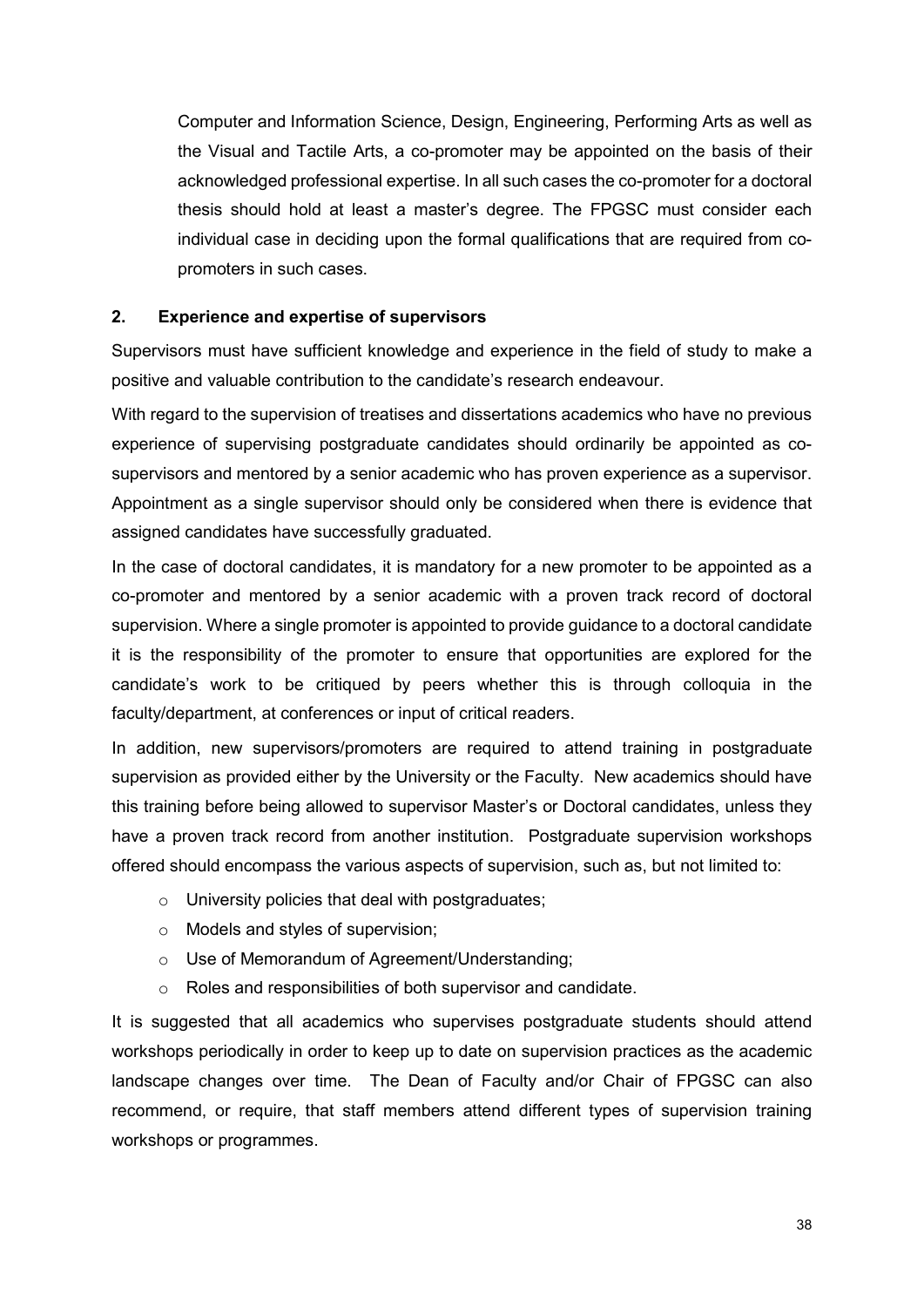## **3. Nature of contract of supervisors**

The supervisor is usually a permanent employee of the University or an employee appointed on fixed-term contract for at least the duration of the study.

- o Contract staff members whose contract expires before the anticipated completion of the study should only be appointed as supervisors if they are able to give an undertaking that they will be available to supervise the candidate until the completion of the study within a reasonable agreed-upon time-frame;
- $\circ$  It is not advisable for faculties to make use of short-term contract staff members to address problems in the supervisory capacity of their permanent staff. The FPGSC may, however, appoint a short-term contract staff member if it is satisfied that he/she will be able to fulfil all the required supervisory responsibilities and see the candidate through to the completion of the research during the duration of their contract.

## **4. Appointment of supervisors outside department/school/faculty**

Staff members from outside the academic department/school and/or faculty in which the candidate is registered, may be appointed as supervisors or co-supervisors. Such cases include:

- $\circ$  Inter-disciplinary studies where a supervisor or co-supervisor is appointed from a different academic unit, faculty, research or professional support unit;
- $\circ$  The appointment of a suitably qualified staff member from a research or professional support unit to act as the supervisor or co-supervisor;
- o Such supervisors or co-supervisors will be expected to abide by the policy and procedures of the relevant academic unit in which the candidate is registered.

#### **5. Appointment of external supervisors**

The appointment of an external supervisor should take account of considerations such as the strategic importance of the proposed study for the academic department/school/faculty, the possibility of providing capacity development for academic staff in the field of study where internal capacity and expertise is deemed to be lacking, and the potential of the candidate. Preferably current research associates (RAs) or HEAVA professors (see policy 304.01) should be prioritised for this role.

The FPGSC may grant permission for an external expert to be appointed as supervisor or cosupervisor. Faculties should provide the Examinations Officer with the faculty-specific contractual agreement for the appointment of the external supervisor or co-supervisor as well as a confidentiality agreement where necessary.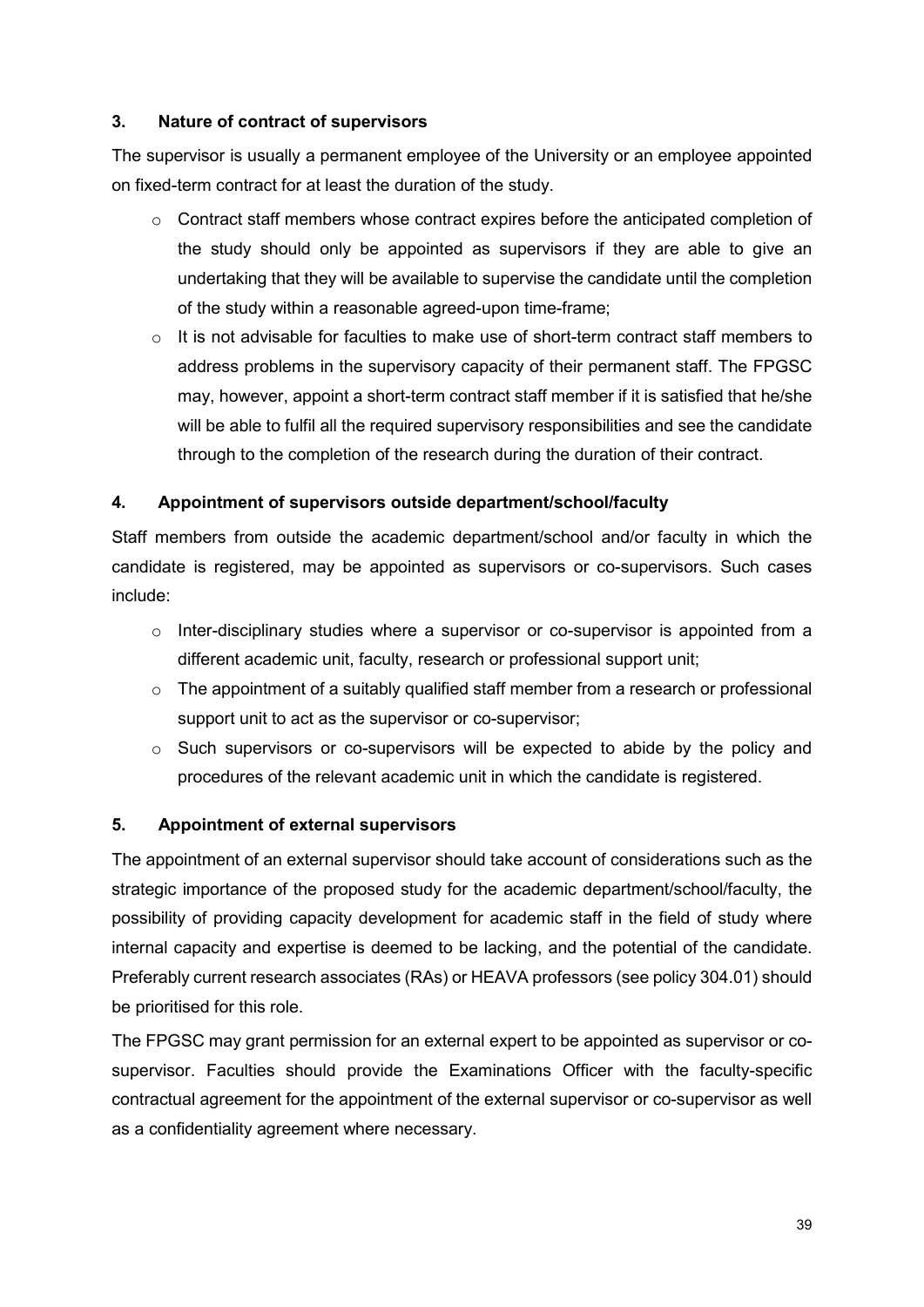- $\circ$  Where an external supervisor is appointed, an internal co-supervisor or internal liaison person must be appointed for all doctoral degrees. In the case of master's treatises or dissertations, where no internal co-supervisor is deemed necessary or where no internal co-supervisor is available due to capacity constraints or lack of expertise, an internal liaison person must be appointed to perform the necessary administrative coordinating duties. This person should preferably be the HOD/DOS of the relevant department/school or his/her delegate.
- o External supervisors or co-supervisors will abide by the policy and procedures of the relevant academic department/school.

#### **6. Appointment of postdoctoral or research fellows as supervisors**

Postdoctoral fellows may be appointed to supervise or co-supervise master's studies. In certain circumstances postdoctoral or research fellows may also be appointed as copromotors of doctoral degrees. Research Fellows may be appointed to promote doctoral studies and once they have shown sufficient experience in co-promotion of doctoral candidates. In approving such appointments, the FPGSC should take into account the requirements for the appointment of supervisors as set out in this guideline document. Preferably such appointments should coincide with the fellow's tenure period. However, where the supervisory role needs to continue beyond the tenure period, a clear memorandum of agreement needs to be formulated to ensure the continuity of supervision or co-supervision.

#### **7. Confidentiality agreements for supervisors**

Depending on the nature of the research, both internal and external supervisors and cosupervisors may be required to sign confidentiality agreements relating to the non-disclosure to any third party of confidential information that is submitted in writing as part of the treatise/dissertation/thesis, disclosed or as part of the *viva voce examination* (where applicable).

## **8. Resignation or retirement of supervisors**

The FPGSC should be timeously informed, in writing, if a staff member who is a supervisor or co-supervisor is no longer able to perform their duties, for reasons such as retirement or resignation. In cases where staff members retire or resign, it is preferable that they should be contracted to seeing their research candidates through to the completion of their studies within a reasonable, agreed-upon time frame. However, there may be cases in which alternative arrangements must be made. In such cases the FPGSC, in liaison with the relevant HOD/DOS should make suitable alternative arrangements in consultation with the candidate. The agreed alternative arrangements must be put in place without delay. The relevant Faculty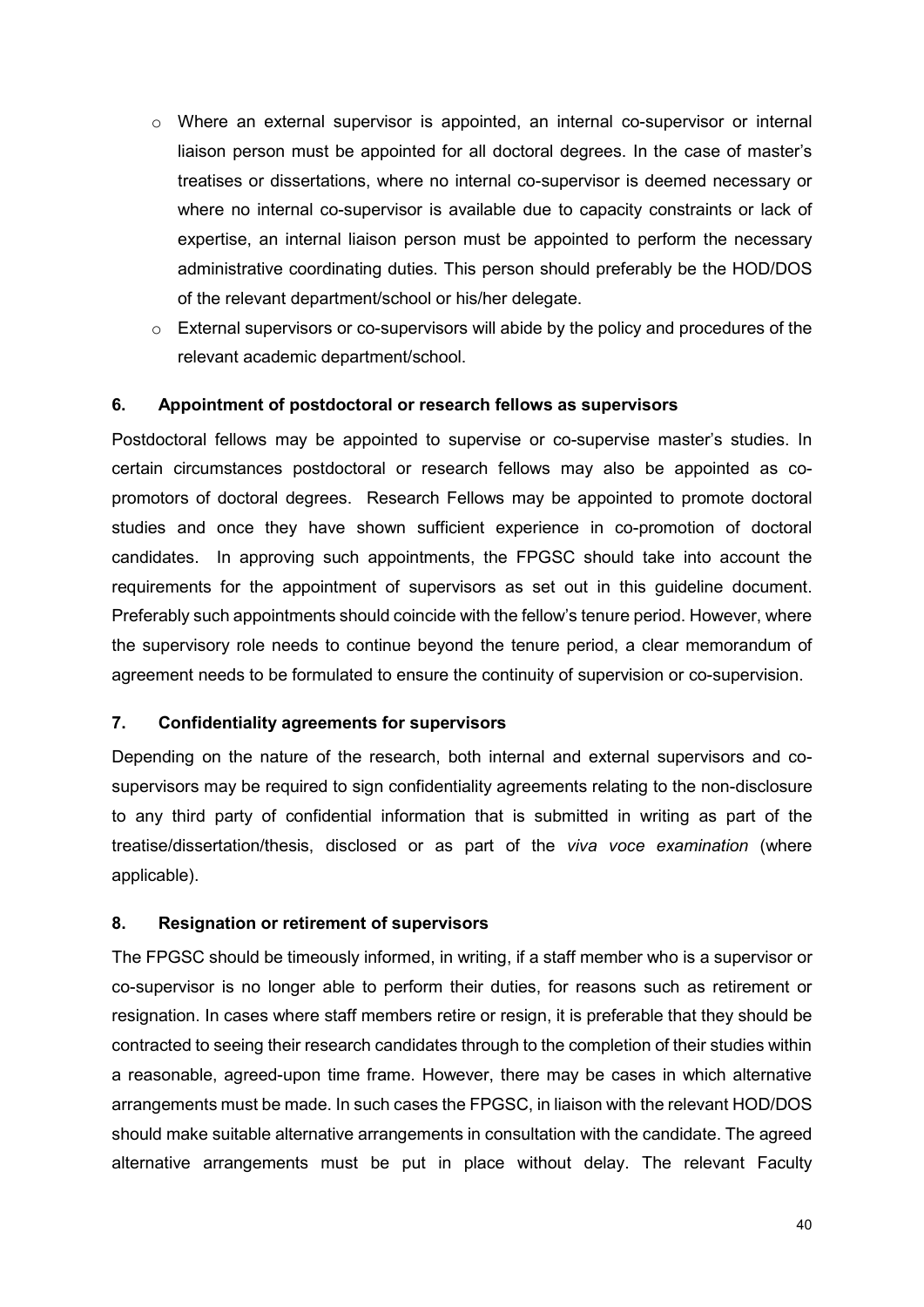Administration should be notified of the change in supervisor or co-supervisor by the Chairperson of the FPGSC.

## **9. Supervisory load**

Supervisors should have a realistic supervisory load in order to ensure that adequate supervision is afforded to all assigned postgraduate candidates. The FPGSC should develop guidelines to be observed in determining what is deemed to be a realistic supervisory load giving due consideration to, amongst others, the nature of the research, the level of academic seniority, experience and proven track record of the specific supervisor, the progress reports of currently assigned candidates, and the overall workload of the staff member.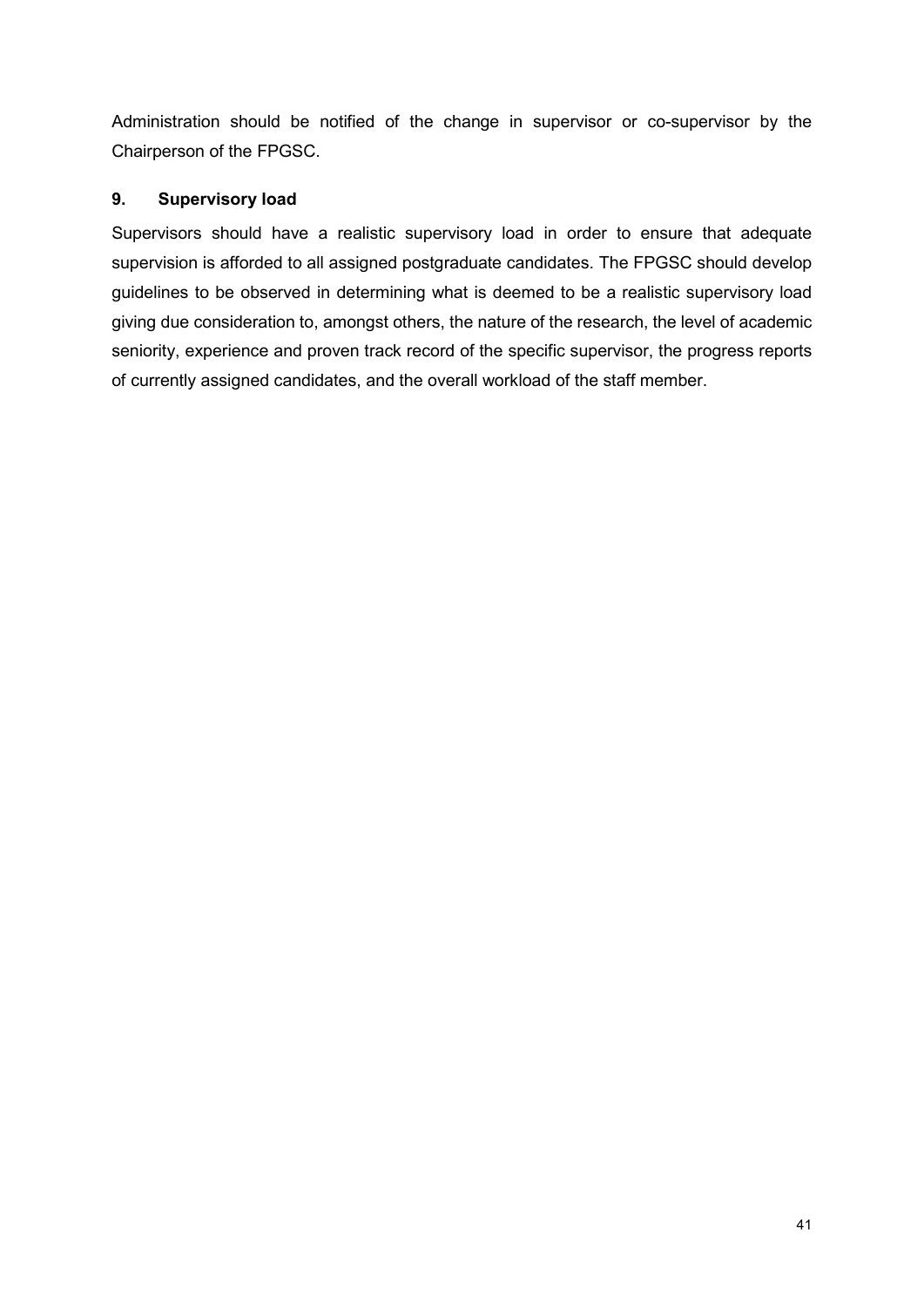#### **GUIDELINES FOR AREAS OF INDUCTION PROCESS**

Matters that should be addressed as part of the induction process include:

- 1. The respective responsibilities of candidates and supervisors.
- 2. The procedures relating to the monitoring of candidates' progress and the rights of candidates.
- 3. Possible sources of internal and external funding (Research support is offered by the Department of Research Capacity Development).
- 4. Support services and facilities that are available to postgraduate research candidates (provided by Research Capacity Development).
- 5. An introduction of postgraduate research candidates to their supervisors and the FREC (or similar) Co-ordinator.
- 6. The total fees involved, including any hidden costs (for example: photocopying; the costs of practical work; the costs of accessing important documents (interlibrary loans) or other material at specific locations; the services of a statistician; transport, etc.).
- 7. The institutions, faculty and/or department/school's health, safety and environmental procedures.
- 8. The institution's code for research ethics.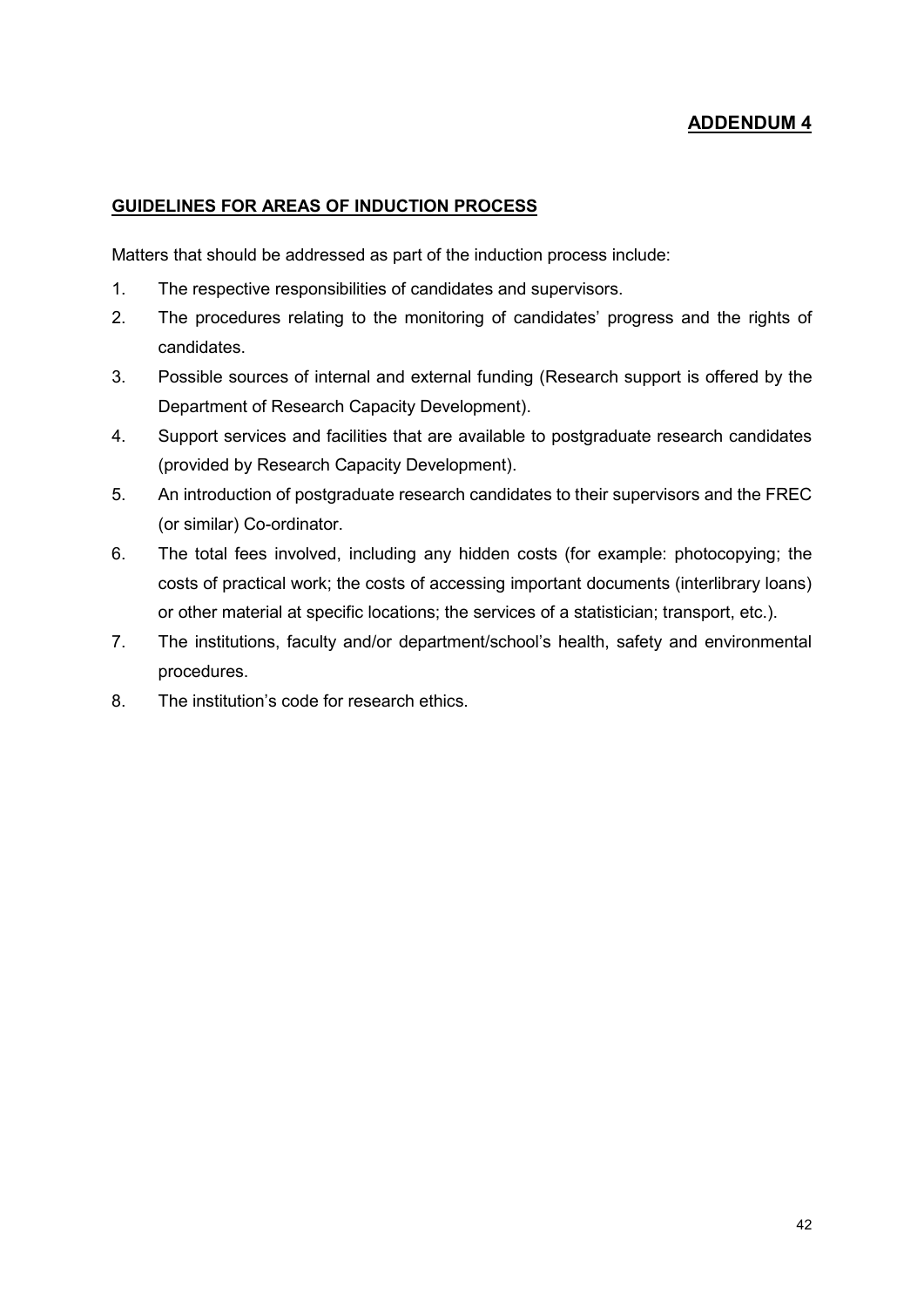#### **GUIDELINES FOR THE EVALUATION OF RESEARCH PROPOSALS**

In the evaluation of research proposals, the Faculty Postgraduate Studies Committee will take the following criteria into account: the conceptualisation and objectives of the research; the feasibility of the research; the suitability of the methodology and analysis; and the scientific integrity of the research.

The format of the research proposal will depend to a great extent on the accepted conventions within the discipline and the appropriate research register in which the study is being undertaken and the research approach that will be employed, i.e. critical literacy, textual, film, media or cultural analysis, qualitative, quantitative or triangulation, but all research proposals should include at least the following elements:

- 1. The title of the treatise/dissertation/thesis.
- 2. A review of literature and/or other resources that constitute the knowledge base in the specific area of study (this would also be dependent on the specific research approach).
- 3. A statement of the research problem and the aims of the study. Where appropriate, reference would be made to the research hypothesis/hypotheses.
- 4. A description of the research methodology and the procedures that will be used to conduct the research.
- 5. Ethical, health, safety and environmental and other legal considerations and requirements.
- 6. A brief outline of the proposed study.
- 7. A section addressing the feasibility of the proposed research in terms of access to the proposed group of respondents/participants, infrastructural and financial resources, time schedule, and the accessibility of information.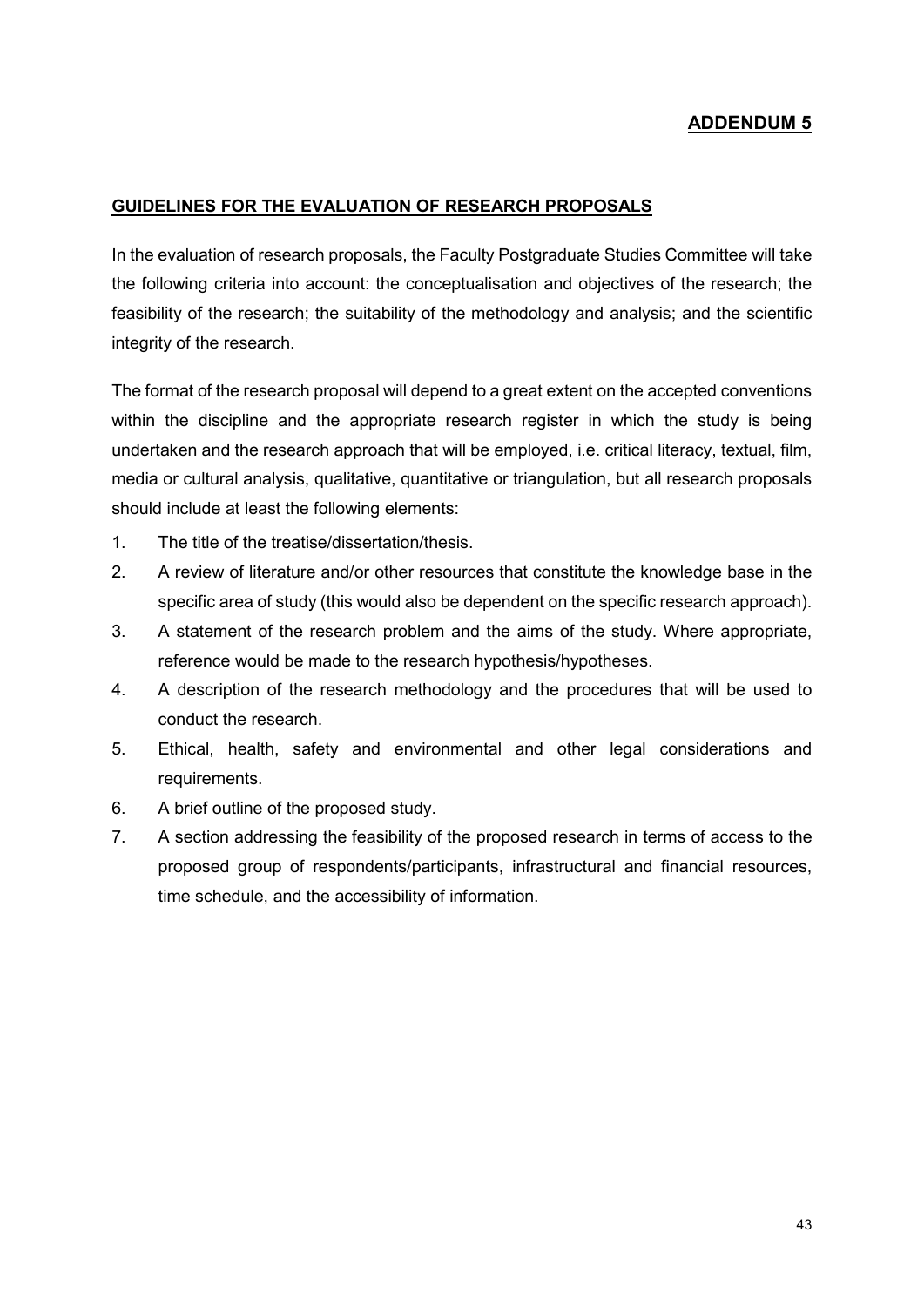#### **GUIDELINES FOR THE FRAMEWORK FOR POSTGRADUATE SUPERVISION**

The following subsections provide a more detailed discussion of various aspects of the supervisory framework which the FPGSC should pay attention to in developing the faculty's postgraduate supervisory framework.

The role of the Supervisor of a Masters student will be to guide and supervise the student through the study period to ensure that the student has a good grounding in research methodology and undertaking a successful research project. Such a role will require a more "hands-on" approach. In contrast, the role of the Promoter of a Doctoral candidate should be less "hands-on"; the Promoter is seen as a guide and a counsellor, thereby allowing the Doctoral candidate more freedom in conducting the research and preparing the thesis.

- 1. The provision of training opportunities for supervisors: Training should ensure that supervisors have the necessary skills and experience to monitor, support and direct research candidates' work.
	- $\circ$  Academics who have not acted as supervisors or co-supervisors must receive training on research supervision skills.
	- o All supervisors are encouraged to undertake ongoing training activities (such as workshops) to allow them to remain abreast of recent trends and approaches to postgraduate supervision in their discipline.
- 2. The provision of training opportunities for postgraduate research candidates.
- 3. Awareness of support systems: Postgraduate research candidates and their supervisors should be aware of the support services that are available from institutional resources. In addition:
	- $\circ$  Research candidates and supervisors should be aware that they may seek independent advice through the Chairperson of the FPGSC, should communication lines in the relationship between the supervisor and the candidate break down (See Section 7: Complaints, Grievances and Appeals);
	- $\circ$  Supervisors should be aware that they are able to obtain support from the FPGSC Chairperson where serious concerns with respect to postgraduate research candidates' abilities have been identified;
	- $\circ$  The FPGSC Chairperson must make appropriate recommendations concerning problems relating to research supervision to the FMC.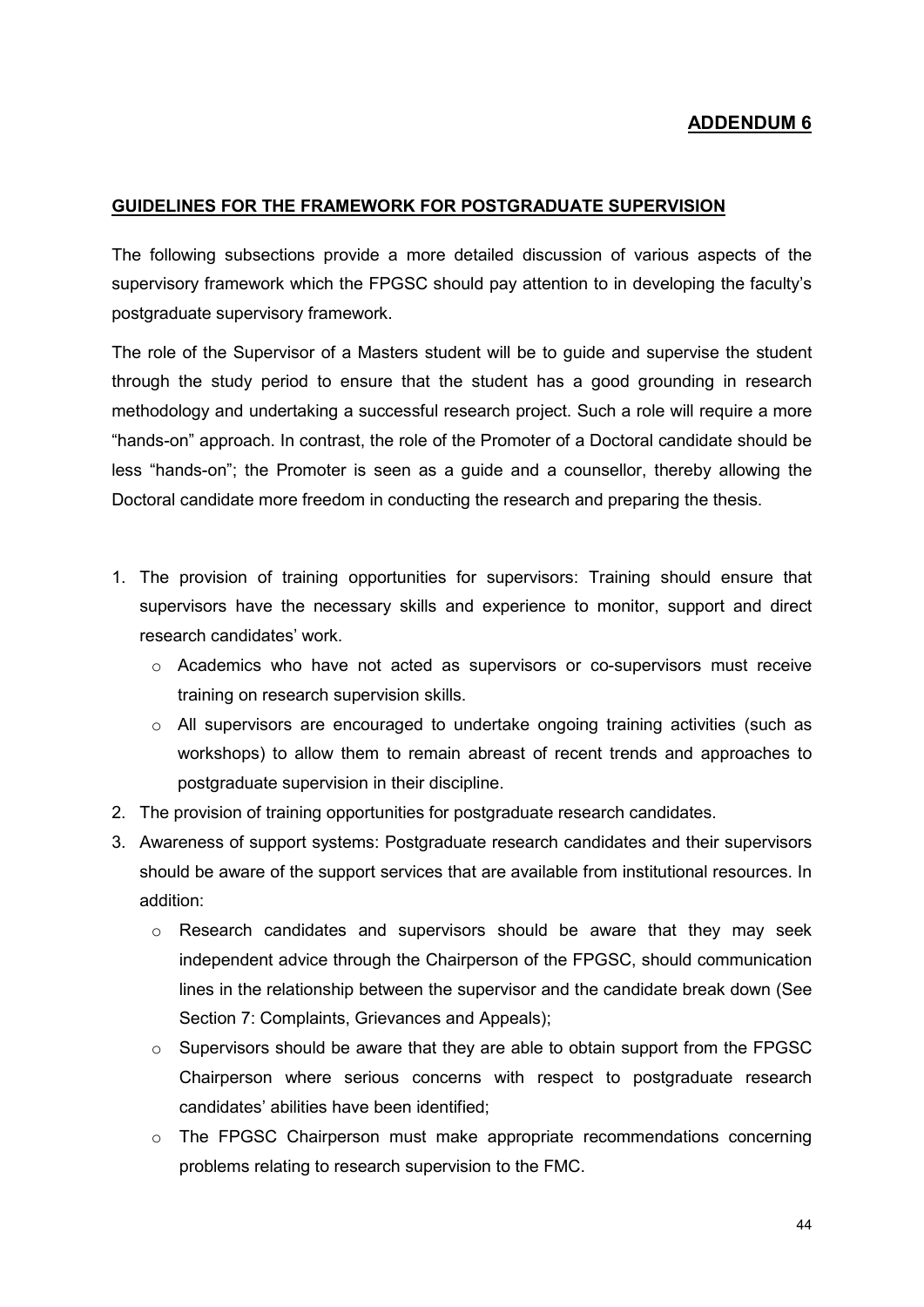- 4. The conclusion of a learning agreement: Supervisors are required to enter into a specific supervisory agreement (or Memorandum of Understanding (MOU), Addendum 7) with candidates which specifies the responsibilities and rights of both parties in terms of the supervision process. This agreement should be formally documented and should include the following aspects:
	- o The minimum frequency of formal feedback consultations, as well as the responsibility for initiating such consultations and their format;
	- $\circ$  The nature, extent and circumstances of the commentary on work handed in by the candidate (e.g., verbal feedback, notes on a draft chapter, a letter in which methodological errors and erroneous assumptions are spelt out) and the time taken by the supervisors to provide such feedback;
	- o Where applicable, agreement between the supervisors, co-supervisors/cosupervisor and the candidate on the roles and responsibilities of the various supervisors to prevent candidates from receiving contradictory advice and possibly prolonging the period of study (see Section 5.2 for specific administrative responsibilities of the supervisor).
- 5. Mechanisms for monitoring candidates' progress. Each faculty should ensure that candidates' progress is monitored within the context of regular interaction between the supervisor and the candidate.
	- o As a minimum, master's and doctoral candidates and their supervisors are required to complete a progress report at the end of each year detailing progress in the research study. Progress reports should be completed by the end of October of each academic year and handed in to the relevant HOD/DOS for consideration. The FPGSC Chairperson will provide an overview of the progress of the faculty's postgraduate candidates for consideration by the FPGSC;
	- $\circ$  In cases of unfavourable feedback concerning the supervisor or reports of unsatisfactory progress on the part of the candidate, the HOD/DOS should attempt to resolve the matter within the department/school as outlined in the Complaints, Grievances and Appeals Procedure (see Section 7). If unsuccessful, the matter is referred to the PGSC via the FPGSC Chairperson;
	- $\circ$  In addition to the annual progress report, the supervisor and the candidate should ensure that they develop appropriate mechanisms for consulting regularly on the progress of the research work. The manner and frequency with which consultations should occur depends on factors such as the nature of the study, the developmental needs of the candidate and so forth. Candidates are encouraged to keep appropriate records of consultations. Where the learning agreement makes provision for formal consultations it is recommended that the candidate should keep a record of important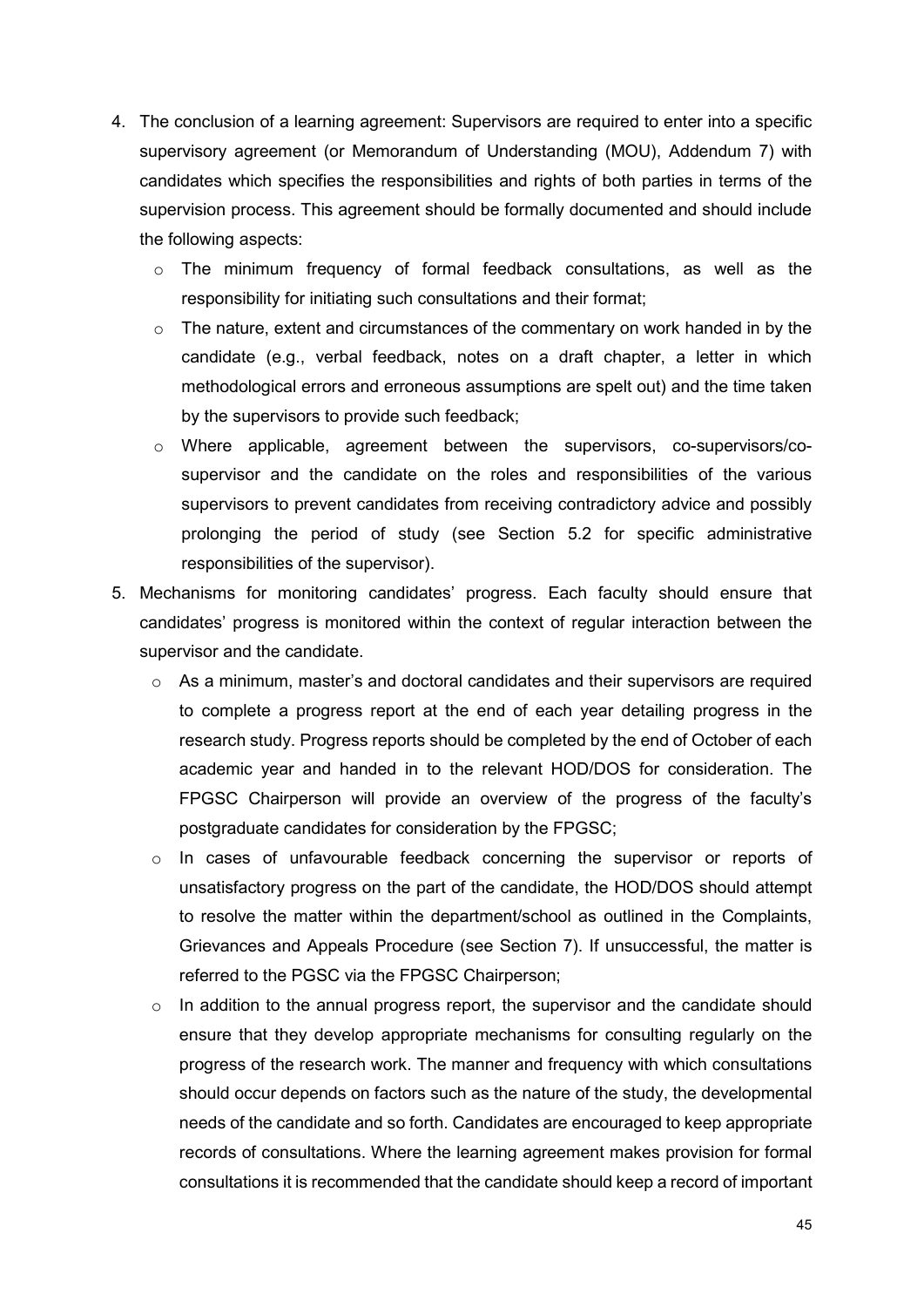decisions and agreements that are made during each consultation, and that the supervisor should verify such decisions during the next formal consultation.

- 6. Mechanisms for attending to situations where candidates are making unsatisfactory progress in meeting the academic requirements of the research including:
	- o Communication with research candidates in order to clarify and address the reasons for unsatisfactory progress;

Dealing with situations in which it is unlikely that candidates will be able to complete their dissertations/theses, including procedures for the suspension or termination of a candidate's registration (see section 4.10).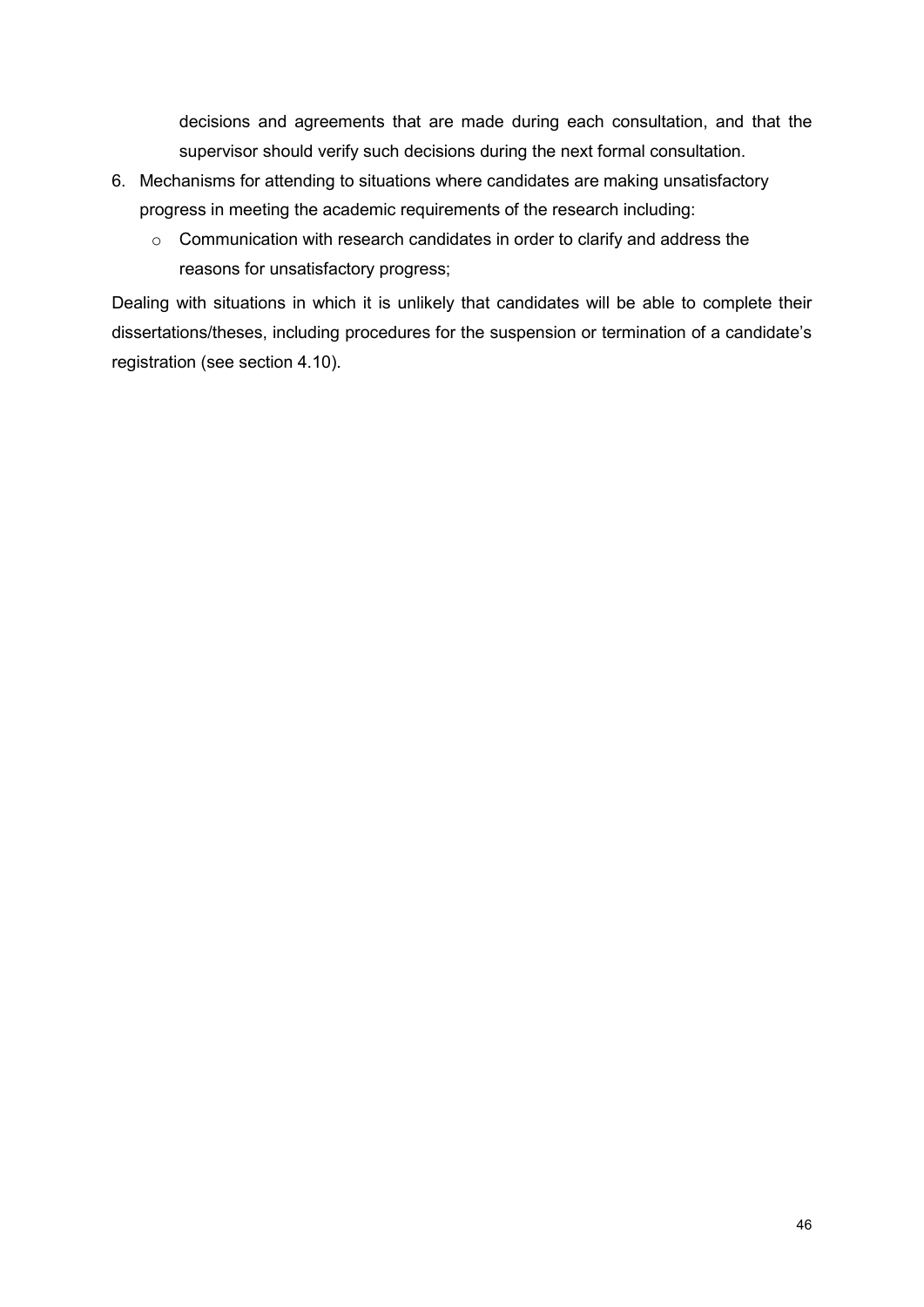## **Example of a Memorandum of Understanding Template**

(reproduced from postgradenvironments.com as part of the creative commons)

# **MEMORANDUM OF UNDERSTANDING**

### **Between postgraduate student and supervisor(s)**

The aim of a memorandum of understanding (MoU) is to give the postgraduate student and supervisor an opportunity to develop a sound and productive working relationship. There is no blueprint for such an agreement. Rather, it is the result of an open discussion in the early stages of the relationship, during which both student and supervisor can clarify expectations and preferences, surface any misunderstandings or misaligned expectations and pave the way for a productive working relationship.

The aim of this current document is simply to provide a starting point for such a discussion. The content given here is meant to serve as a prompt for things to include in your own agreement, and you are encouraged to make as many changes as needed during your discussion with your supervisor/student. In its current form, IT SHOULD NOT BE REGARDED AS POLICY OR EVEN AS A FIXED TEMPLATE. Each supervisor-student relationship is unique and the outcome of this discussion will be a personalised and adapted version of this MoU.

Having said that, it may be the case that your faculty or department already has its own MoU template. It may even be compulsory for you to complete such a MoU, according to your departmental requirements. In that case, please see this document as an additional prompt for issues you might want to discuss with your supervisor/postgraduate student at the start of your relationship. Departments and faculties are also welcome to use and adapt this template. It is then up to individual departments or faculties to explain the "status" of the MoU, e.g. whether it is compulsory, recommended or optional.

Reproduced from: http://postgradenvironments.com/2018/01/31/memorandum-understanding-mou-supervisor-postgraduate/



Co-funded by the Erasmus+ Programme of the European Union





47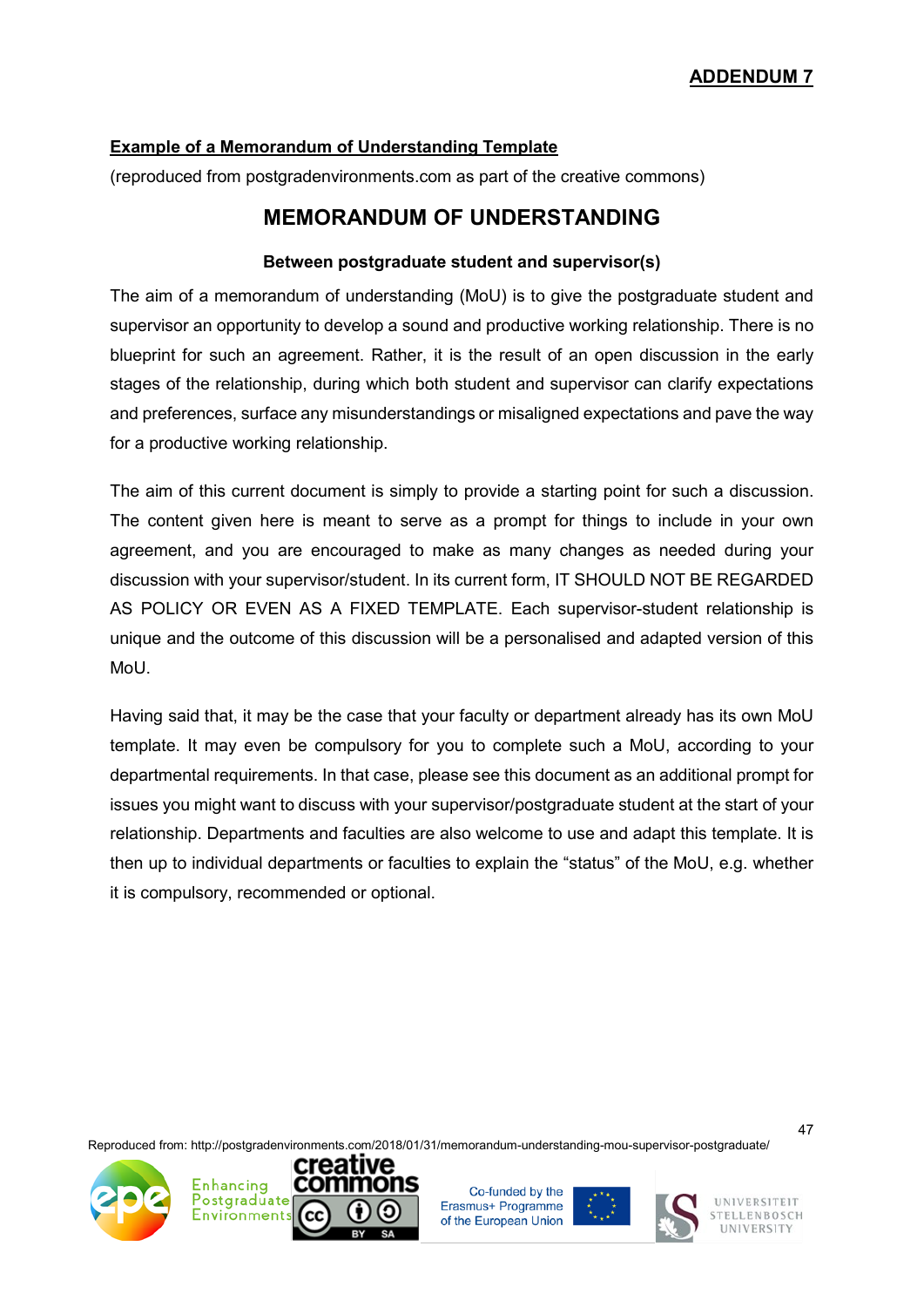# Supervisor/Student Memorandum of Understanding

# STUDENT INFORMATION

| NAME OF STUDENT       |  |
|-----------------------|--|
| <b>STUDENT NUMBER</b> |  |
| E-MAIL ADDRESS        |  |
| DEGREE COURSE         |  |

# SUPERVISOR INFORMATION

NAME OF SUPERVISOR TELEPHONE NUMBER E-MAIL ADDRESS

# CO-SUPERVISOR INFORMATION (if applicable)

NAME OF CO-SUPERVISOR TELEPHONE NUMBER EMAIL ADDRESS

The signatures below serve to confirm that all parties agree to the role and responsibilities as set out in this Memorandum of Understanding:

|                                     | <b>SIGNATURE</b> | <b>DATE</b> |
|-------------------------------------|------------------|-------------|
| <b>STUDENT</b><br><b>SUPERVISOR</b> |                  |             |
| CO-<br><b>SUPERVISOR</b>            |                  |             |
| <b>DATE</b>                         |                  |             |

# Managing the project

*How do we want to work together? What are our expectations and assumptions about our roles? Use the questions below to clarify expectations, even if you do not want to answer as specifically as in the examples below.*

# **1. Meetings and communication:**

#### **How often do we want scheduled meetings to take place?**

*Example: At least once every three months*.

**Alternative – How many scheduled meetings are we aiming for per academic year?**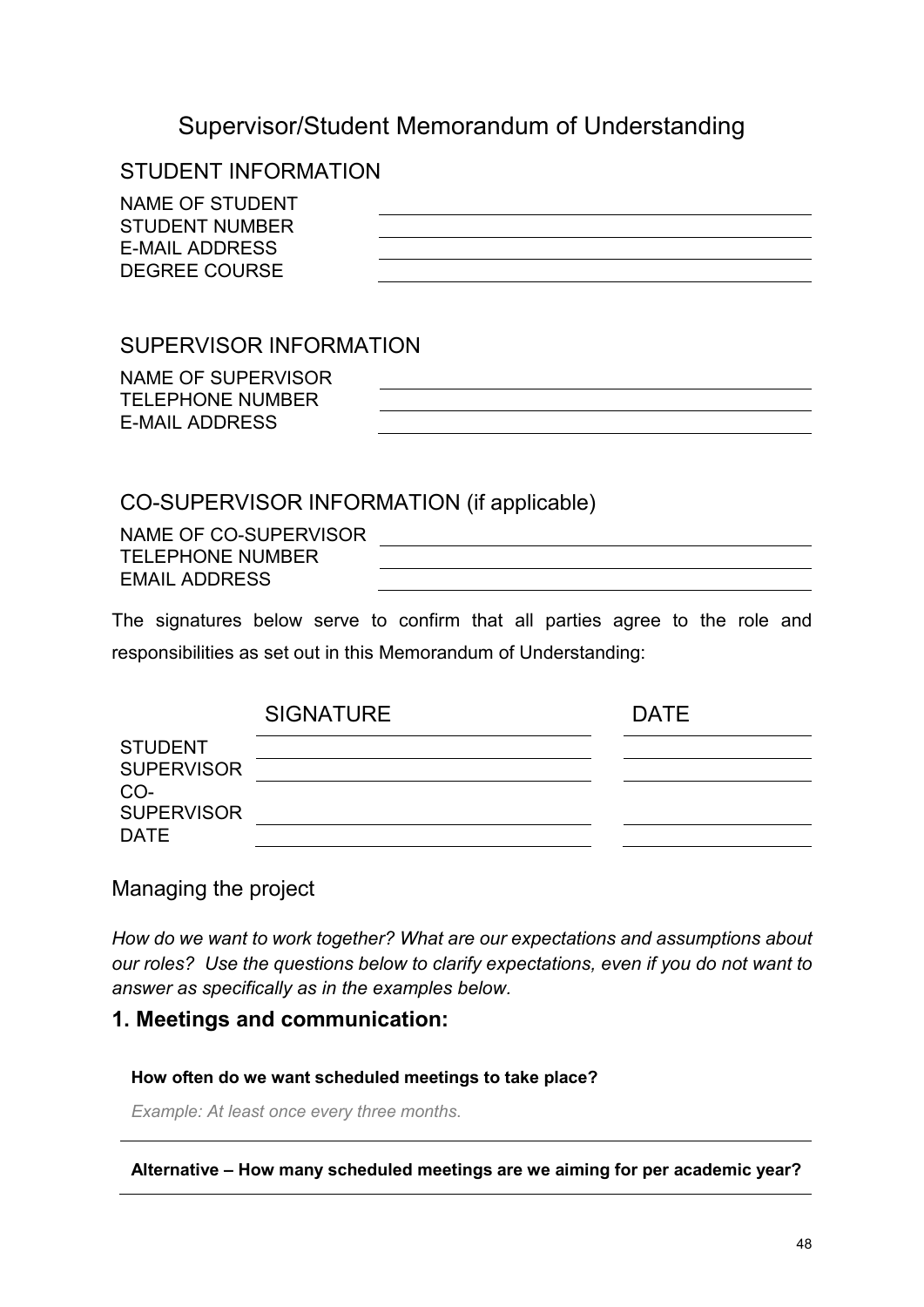#### **Duration of scheduled meetings (approx.)**

*Example: 1 -2 hours*

#### **Who has the responsibility for scheduling meetings and how far in advance should these be scheduled?**

*Example: Meetings to be scheduled in xxxx days in advance by xxxxxx (e.g. student or supervisor)*

#### **Who will set the agenda for the meeting? How is the meeting documented and by whom?**

*Example: The student will send the agenda to the supervisor xxxx days in advance and supervisor to make additions/amendments. The student will summarise key points form the meeting and send them by email to the supervisor no later than xxxx days after the meeting took place. The student and supervisor should both keep a record of meetings and other interactions, in case departmental requirements demand 'proof of supervision'*

#### **Procedure for changing the meeting date and time**

*Example: Any changes to proposed time and date should be communicated to the supervisor at least xxx days before the original scheduled time. If the meeting is cancelled, the person cancelling the meeting has the responsibility to arrange an alternative time as soon as possible after the original scheduled meeting. The number of times postponed as well as reasons for postponements should be recorded on the minutes of the meeting.* 

#### **In addition to scheduled meeting, how often can we expect to see each other, what are our thoughts and expectations about** *ad hoc* **discussions?**

*Example: The student is very welcome to contact the supervisor at any time to discuss something or just to chat, as long as he or she is available OR Because we work in the same lab we will see each other daily. The student is expected to report to supervisor every morning OR the student is welcome to come and talk any time, but please schedule a meeting*

#### **Is there an expectation regarding regular email communication?**

*Example: Student will make contact via email at least once a week /month/fortnight with update on activities.*

#### **Other issues regarding contact (e.g. after hours, mobile phone, home telephone)**

*Example: We both prefer not to be contacted after hours/on our mobile phones except ….etc.*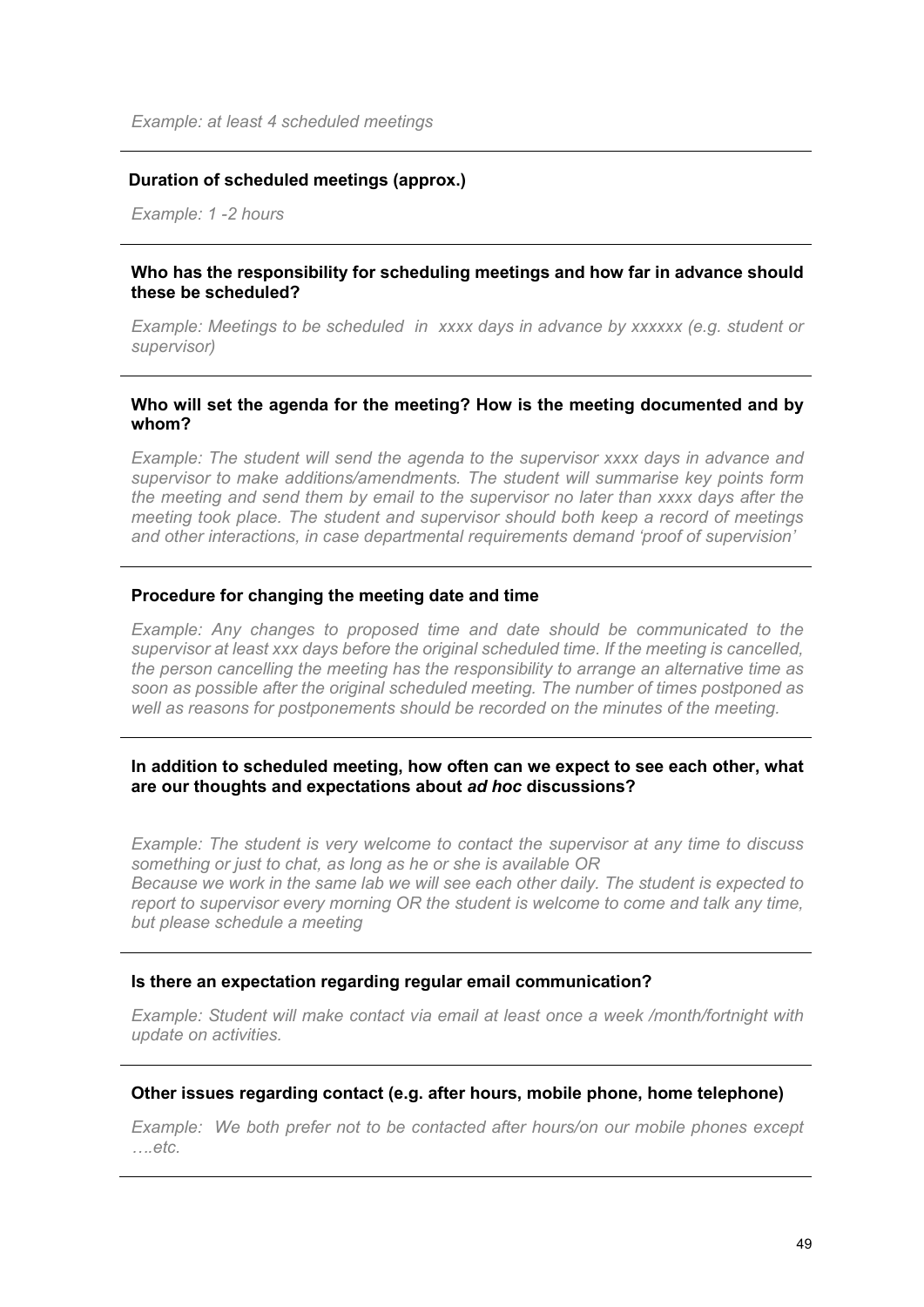# **2. Timelines and progress reports:**

# **Expectations regarding a project plan or timeline**

*Examples:* 

*A work programme (time chart) must be compiled by the student, in collaboration with the supervisor, within 60 days after the start of the project This programme must indicate the following:*

- − *deadline for the submission of a project proposal/protocol,*
- − *deadline for the completion of a literary survey,*
- − *deadline for the completion of specific chapters*
- − *deadline for the submission of progress reports.*

− *an indication of the time to be spent on each phase of the research project* 

- − *times of absence (study leave, university vacations, etc.)*
- − *The student must indicate any matter(s), which may have an impact on the time chart he/she provided (e.g. external work pressure).*
- − *The supervisor must set out, where applicable, his/her plans for providing supervision in terms of the time chart (developed by the student).*
- − *The supervisor must indicate any expected absence, such as leave/sabbaticals (providing alternative arrangements for supervision if away for more than two months in any one year).*

## **Expectations regarding progress reports**

*Examples:* 

- − *The project should be completed as soon as possible within the time period as allowed by the University. Ideal date of submission of final assignment: xxxx*
- − *Quarterly written reports from the student on his/her progress in relation to the indicated time frame/time chart.*
- − *Written feedback regarding the progress of studies must be given annually by the supervisor to the head of department/postgraduate coordinator/dean.*

## **Expectations regarding submission and examination**

*Examples:* 

- − *When the project nears completion, the student must make the necessary submissions according to the specific requirements for graduation (see yearbook/policy guidelines …) Note main points here…*
- − *Supervisor expects to see final product xxxx days before submission*
- − *Student may not submit for examination without supervisor agreement*
- − *The student may not communicate with examiners directly*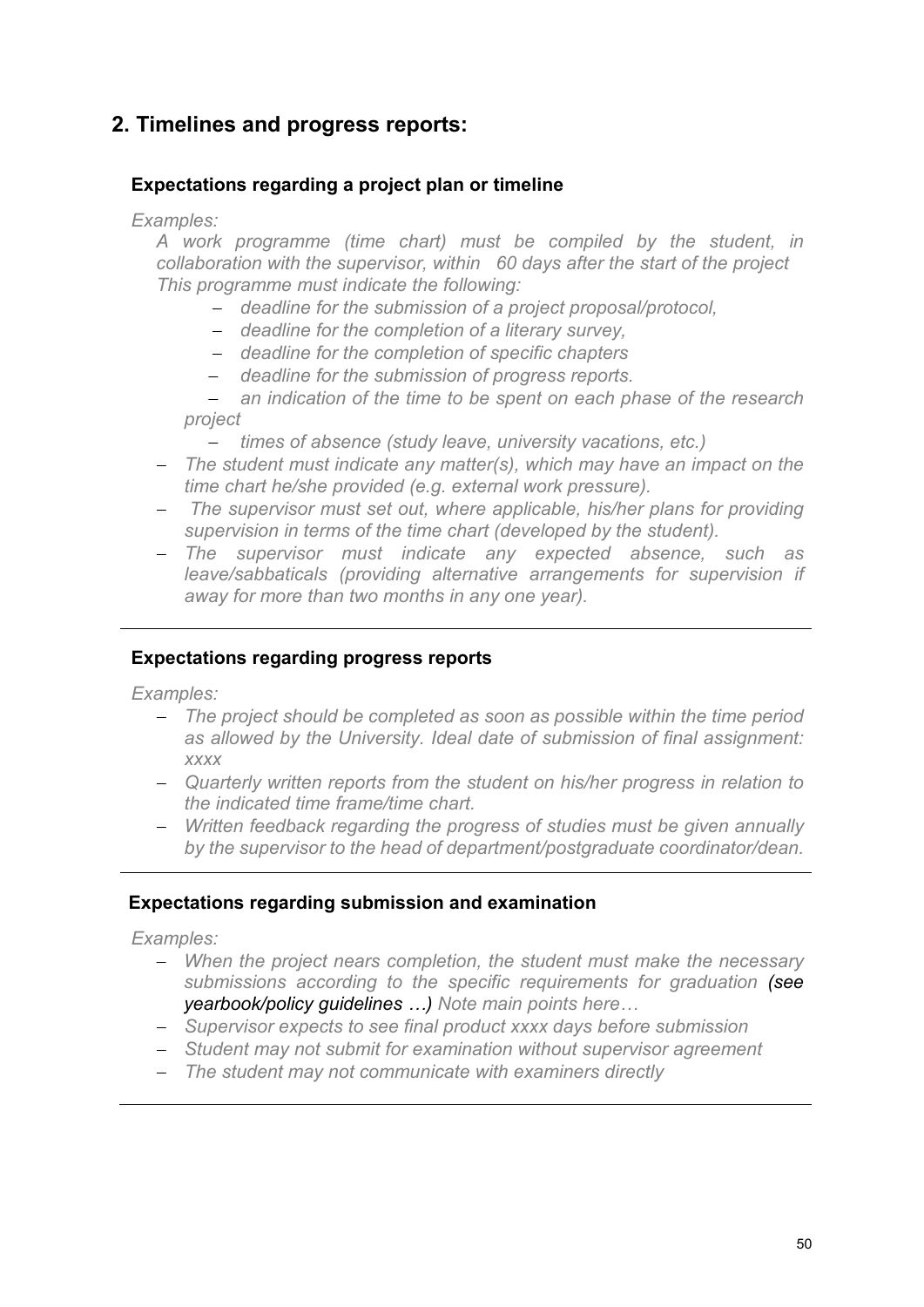# **3. Submission of work to supervisor, feedback and revision**

## **Expectations regarding written submission of chapters and drafts**

*Examples:* 

- − *Student will ensure that all written work is submitted according to the agreed deadlines.*
- − *Submissions must happen via email/dropbox/on.track planner/by hand (printed)*
- − *While the focus, especially initially, should be on developing content and argument, there is an expectation that it should be written in an acceptable standard of English or Afrikaans (so that it can be read easily).*
- − *Towards the end of the project, and in particular the final draft, the work should be free of language-, typing- and layout errors.*
- − *It is the student's responsibility to have final drafts and final submission proofread, technically edited and where necessary, to arrange for professional copy editing of the final submission.*
- − *Written work will be/may be submitted in English/Afrikaans/both.*

## **Nature of the feedback**

*Examples:* 

- − *Supervisor will make comments on an electronic copy of the submission/use track changes/prefers to write by hand.*
- − *Comments will cover content, argument, structure using highlighted areas of the submission text as examples.*
- − *The supervisor will not do language editing, except to perhaps highlight the fact that the document needs to be proofread/better edited.*
- − *Supervisor will make comments in English/Afrikaans/both*

## **Agreed feedback response rate by all parties**

*Examples:* 

- − *The supervisor aims to return all chapter draft submissions with comments within 1 month of receiving it.*
- − *The supervisor aims to return the final draft of the full thesis with comments within 2 months of receiving it/as agreed on the timeline.*
- − *The student will resubmit revisions of chapter only after receiving comments from the supervisor and aims to resubmit within one month of receiving comments.*
- − *The student will submit the previous version with supervisor's comments together with the new version with changes.*
- <sup>−</sup> *The supervisor again aims to review second and further submissions within…*

# **4. Expected Outputs**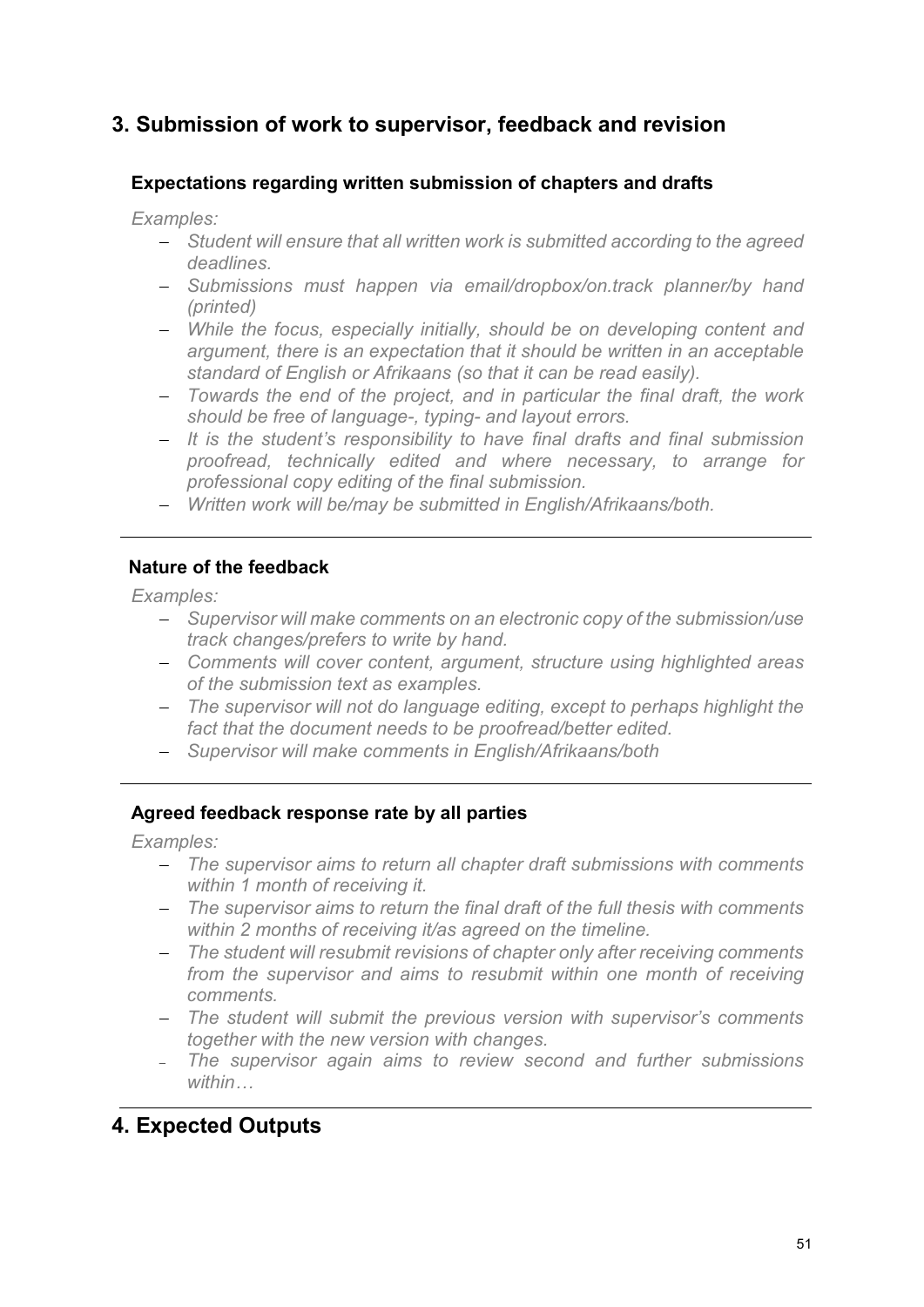## **What are the expected outputs the student needs to deliver through the course of his or her candidature and thereafter?**

*Examples:* 

- − *The student is expected to write at least xxx journal article(s) and submit for publication to a peer reviewed journal during the course / after completion of his or her candidature.*
- − *The student is expected to present at least xxx academic paper(s) at an international/local academic conference during the course / after completion of his or her candidature.*
- − *The student is expected to register at least xxx patent(s) during the course / after completion of his or her candidature.*
- − *Should the student not complete the task(s) within the time agreed upon, the university reserves the right to appoint a writer to prepare the project for publication – in such a way so as not to disadvantage the student.*

# **5. Expectations around intellectual property and patents**

## **What are the expectations regarding intellectual property?**

*Where applicable, the student and the supervisor must acquaint themselves with the regulations applicable to intellectual property within the relevant environment.*  Give an indication here of which regulations decisions will be based on, e.g. *provide a link to relevant documents and how you see this affecting your specific case.*

## **What are the expectations regarding authorship?**

*Both the student and supervisors will acquaint themselves with the conventions regarding authorship relevant to the specific discipline. Then write down how this will apply to you, examples:* 

- − *The student will be first author of any papers written if main contribution (xxx%) from article/paper is theirs;*
- − *Supervisor and or co-supervisor will be first and second co-authors depending on relevant contribution (xxx %)*
- − *etc.*

## **What are the expectations regarding ownership of data**

*Both the student and supervisors will acquaint themselves with the regulations and conventions regarding ownership of data relevant to the specific discipline, then write down how this will apply to your specific case.*

## **What are the expectations regarding registration of patents**

*Both the student and supervisors will acquaint themselves with the regulations and conventions regarding registration of patents relevant to the specific environment, then write down how this will apply to your specific case.*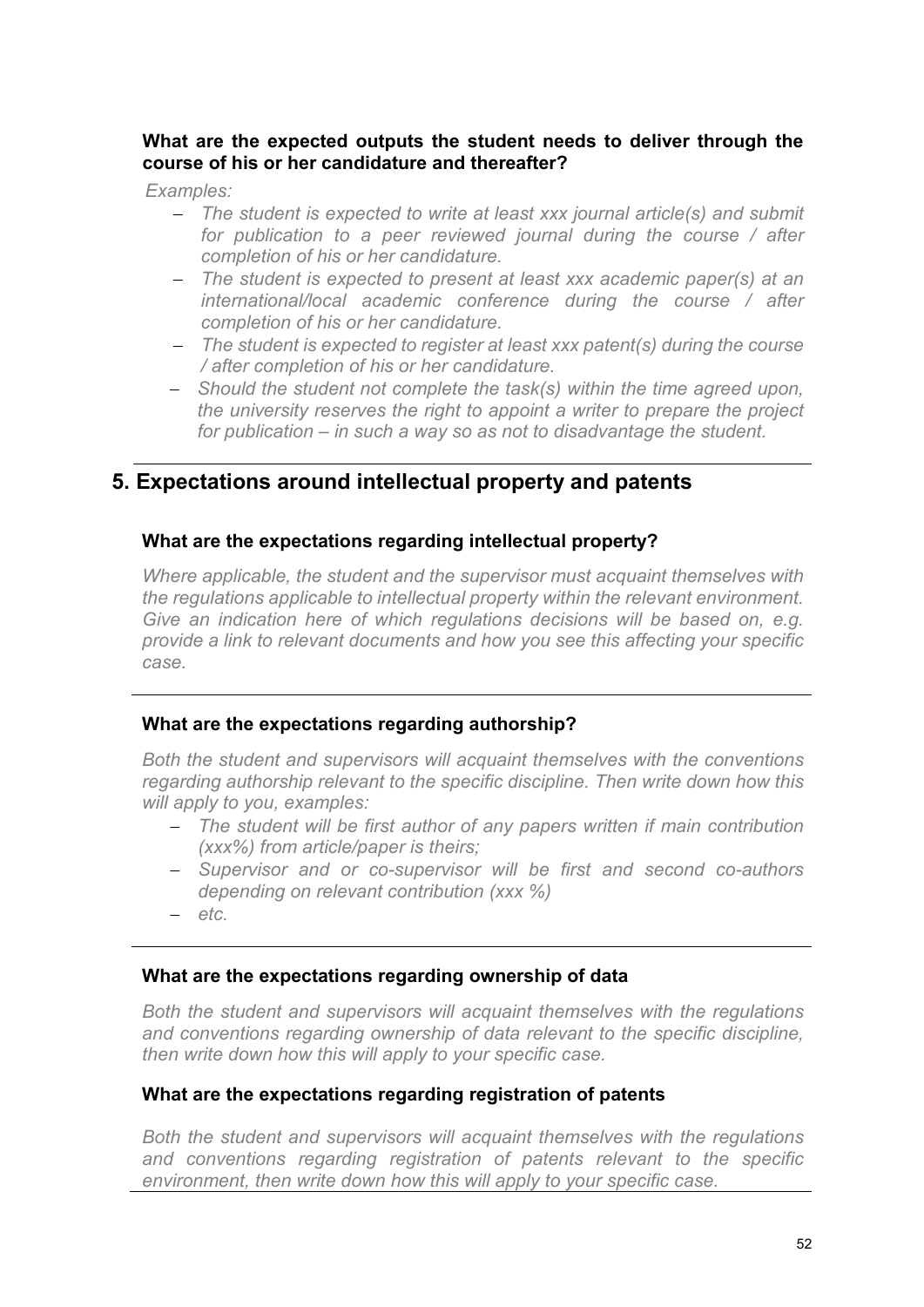# **6. Expectations regarding Skills and Knowledge**

## **What knowledge or skills does the student have the responsibility to acquire before or during the study period?**

- − The student must ensure that (s) he has the necessary computer skills or the appropriate support to complete the project satisfactorily. Indicate actions (planned or completed) by student to ensure this.
- − The student (with the necessary input from the supervisor) undertakes to remain up to date with regard to the infrastructure and related rules of the Department and ………………………………………… University. In particular, ...
- − The student is should acquaint him or herself with the **Code of Research Ethics of …………………………. University** (Available at xxx) and agrees to abide by this code.
- − The student is should acquaint him or herself with the **Plagiarism Policy of …………………………. University/Faculty xxxx/Department xxxxx** (Available at xxx) and agrees to abide by this policy.
- <sup>−</sup> The student should acquaint him or herself with the **Guidelines for keeping research records Faculty/Department** xxxx (Available at xxx) and agrees to abide by these guidelines.

## **The student has identified the following skills or knowledge areas that he or she wants to develop**

Give the skills and knowledge areas and agree priorities with regard to this as well *as to what extent supervisor will be able to assist in these areas. Discuss possible alternatives.* 

## **The supervisor has identified the following skills or knowledge areas that he or she wants the student to develop**

*Give the skills/knowledge areas with suggestions for when and how to develop these.*

# **7. Expectations regarding funding**

**Who will cover the costs related to studies and research? Indicate any scholarships and bursaries with timeframes, and how this might affect studies and research. Indicate any obligations or responsibilities in terms of scholarships and bursaries should these not be** 

*Examples –*

- − *Registration costs – Bursary from xxx, when available? When is registrations payment due, interim funding?*
- − *Living and Accommodation Costs – the student has arranged for funding to cover living and accommodation.*
- − *The bursary is awarded subject to the following terms: academic progress by the bursary-holder (indicate how progress will be demonstrated)*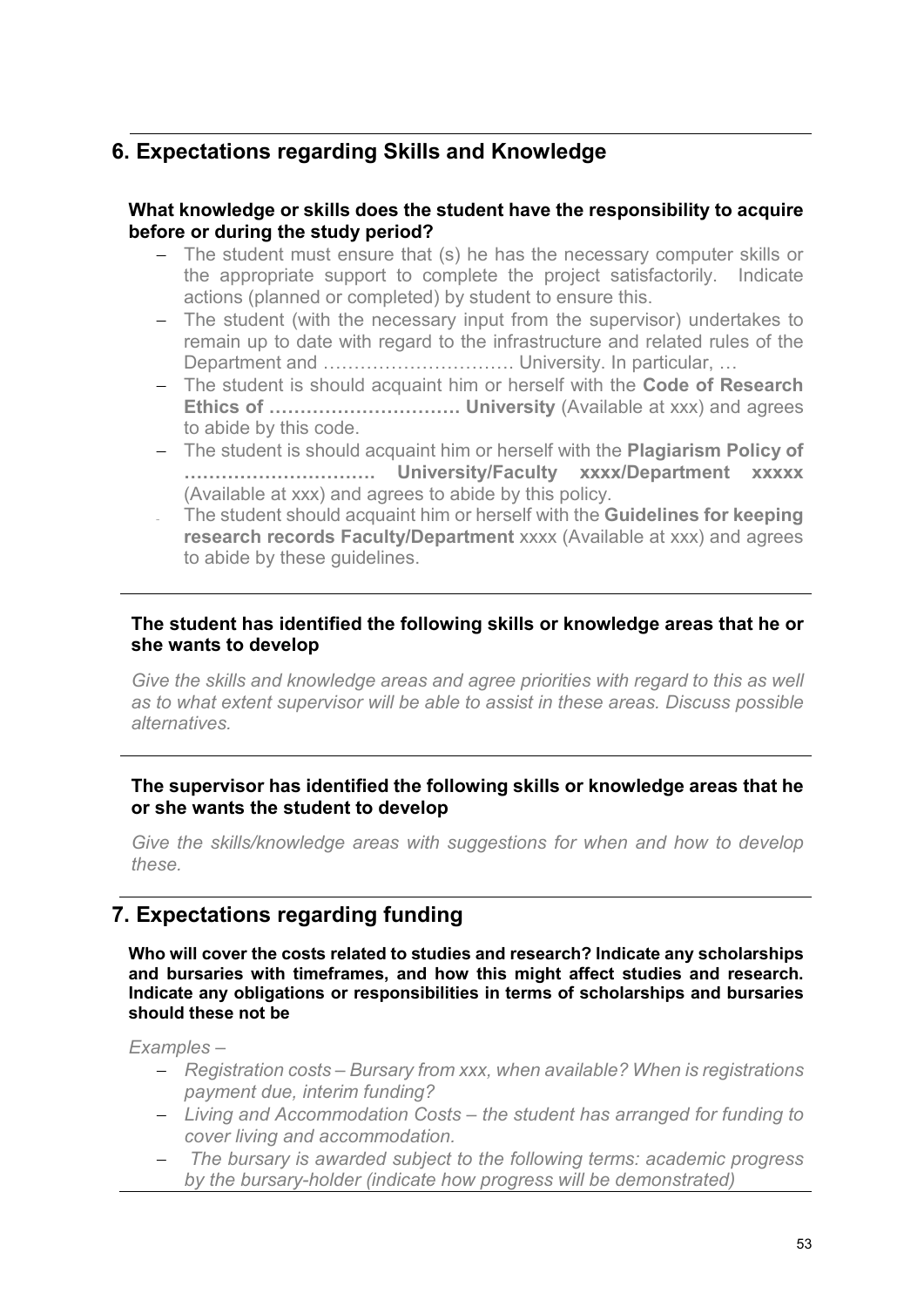- − *Indicate how the bursary will be paid. The recommended schedule is quarterly but it depends on the amount of the full award.*
- − *Indicate the consequences of non-compliance with the terms of the bursary: failure to comply with the aforementioned terms will entitle the award body to forthwith cancel the agreement, in which event the bursary-holder will be liable to refund the bursary in full, or in part, or awarded to date (whichever is applicable)*
- − *Research Infrastructure and Equipment – what is available and what needs to be found elsewhere*
- − *Research consumables and materials – who is responsible for costs, for making sure it is available*
- − *Conference attendance – is there any funding, what are the guidelines – for number and type of conference attended*
- − *Reading material, statistical services, other resources– who should pay, what is available*
- − *Skills development – who pays for generic workshops, research methods, special equipment training*

# **8. Expectations regarding work in theDepartment/Faculty/University**

#### **Academic work**

− *Discuss opportunities and/or expectations for other academic work for the student– e.g. teaching, supervision, committee work, lab work, etc. How many hours per week on average? Will this be optional or compulsory? Is any of the work paid?* 

#### **Career plans**

− *Discuss student's own future plans, reasons for pursuing a postgraduate degree and Departmental work that might fit with aspirations.* 

## **Outside work**

− *Discuss expectations around student taking on outside work, elsewhere in the university or further afield.*

# **9. Ground rules and regulations**

## **List any specific rules or regulations that the student should be aware of**

*Examples –*

- − *Communication with Examiners*
- − *Lab and Office rules*
- − *Confidentiality of student data*
- − *Communication with the press*
- − *Permission for publication by the student*
- − *Disciplinary procedures*
- − *Ethical compliance\**

*\*Indicate where above policies and guidelines can be found (or attach here). Also indicate which are policy /compulsory and which are only guidelines or good practice.*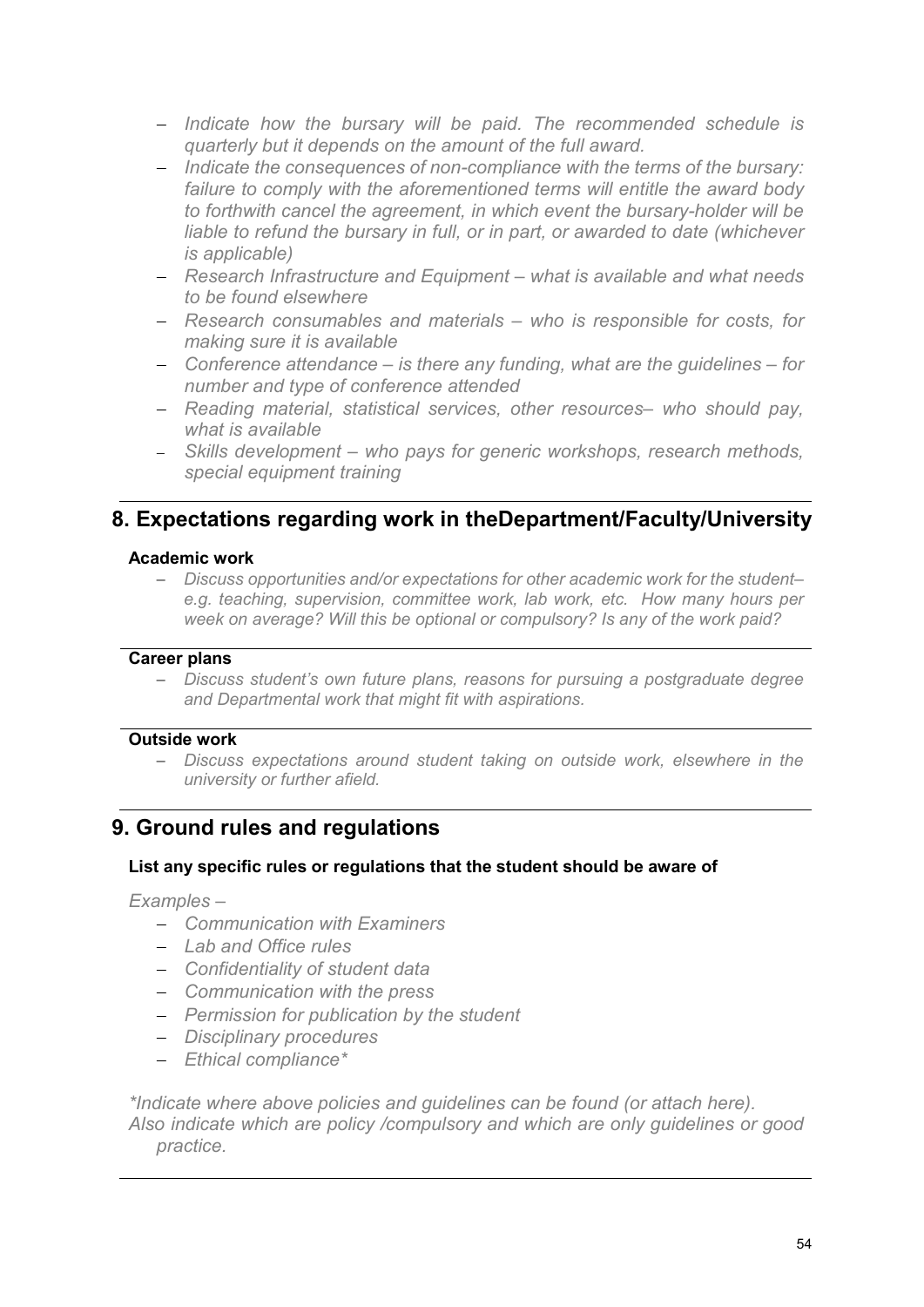#### **Discuss and agree on any other specific ground rules for your working relationship**

<sup>−</sup> *Especially things the supervisor has through experience learned about his or her preferred way of working and personal expectations from his or her students could be shared here.*

# **10. Mechanisms for dealing with disputes**

**List any official dispute resolution mechanisms applicable to your faculty or department** 

#### **Discuss and agree on ways to deal with potential disputes or differences of opinion**

*Examples –* 

- − *e.g. both student and supervisor agree to raise any current or anticipated concerns as early as possible, and to inform each other if any personal circumstances arise which will affect the work.*
- − *e.g. in the case of disagreements or differences of opinion about dissertation work, students and supervisor will first try to resolve them between themselves.*
- − *If this does not resolve the issue, either the student or the supervisor may approach the departmental chair or postgraduate studies co-ordinator of the faculty.*
- − *The student may also approach their Faculty Postgraduate student representative.*

# **11. Managing co-supervision**

**Discuss the role of the co-supervisor and expectations about communicating with the co-supervisor. Include the co-supervisor in this part of the MoU.**

*Examples – Should student meet separately with supervisor and co-supervisor?*

- − *Are there specific roles for each of the supervisors and how does this affect communication, meetings, feedback and timelines*
- − *What are the expectations regarding communication, feedback*
- − *How will differences of opinion be dealt with?*
- − *Are there expectations about co-authorship?*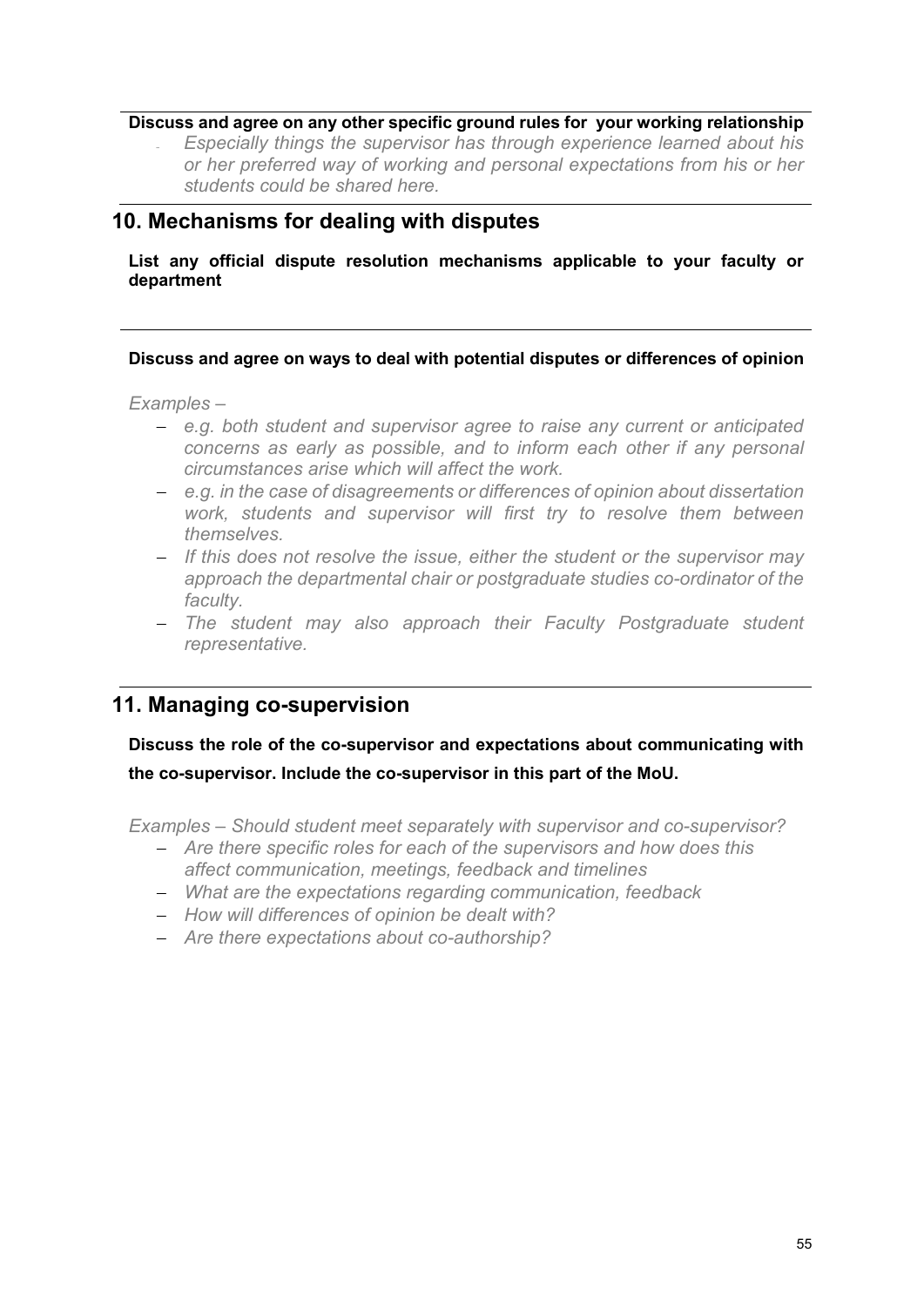#### **GUIDELINES FOR THE FORMAT OF TREATISES/DISSERTATIONS/THESES**

Unless Senate decides otherwise, examination copies of treatises/dissertations/theses shall be printed or typed in at least one and a half spacing on A4-format paper.

A treatise/dissertation/thesis shall contain at least the following:

- $\circ$  A title page with the following particulars:
	- **Full title**
	- **Full name of the candidate**
	- The following formula: "submitted in fulfilment of the requirements/partial requirement for the **Example 2** degree in the Faculty of \_\_\_\_\_\_\_\_\_\_\_\_\_\_\_\_\_\_\_\_\_ at the Nelson Mandela University".
	- Date of submission
	- Name(s) of supervisor and co- supervisor/co-supervisor (where applicable)
- $\circ$  A summary of the contents of the treatise/dissertation/thesis not exceeding 500 words in the case of a thesis and 300 words in the case of a treatise/dissertation. This summary must appear in the front of the treatise/dissertation/thesis following the table of content and must end with a list of not more than ten key words.
- $\circ$  A declaration that the treatise/dissertation/thesis is the work of the candidate and has not been previously submitted to another university. As stated in section 4.10.5, treatise/dissertations/theses shall not be accepted if they have been submitted in fulfilment of the requirements of another degree.

In addition, the following guidelines are provided for treatises, dissertations and theses, except where faculties indicate otherwise in the Faculty Guide:

- a. A treatise or dissertation does not normally exceed 50 000 words of text (e.g. between 100 and 150 pages, one and a half spacing, A4 paper). While there is no strict limitation on the length of a thesis in some disciplines, between 80 000 to 100 000 words of text should suffice (e.g. about 250 pages, one and a half spacing, A4 paper).
- b. It is recommended that the structure of treatises/dissertations and theses should include the following components, though the requirements of certain types of study may require a different structure:
	- o One or more chapters/sections on related literature.
	- $\circ$  One or more chapters/sections on the research design/methodology.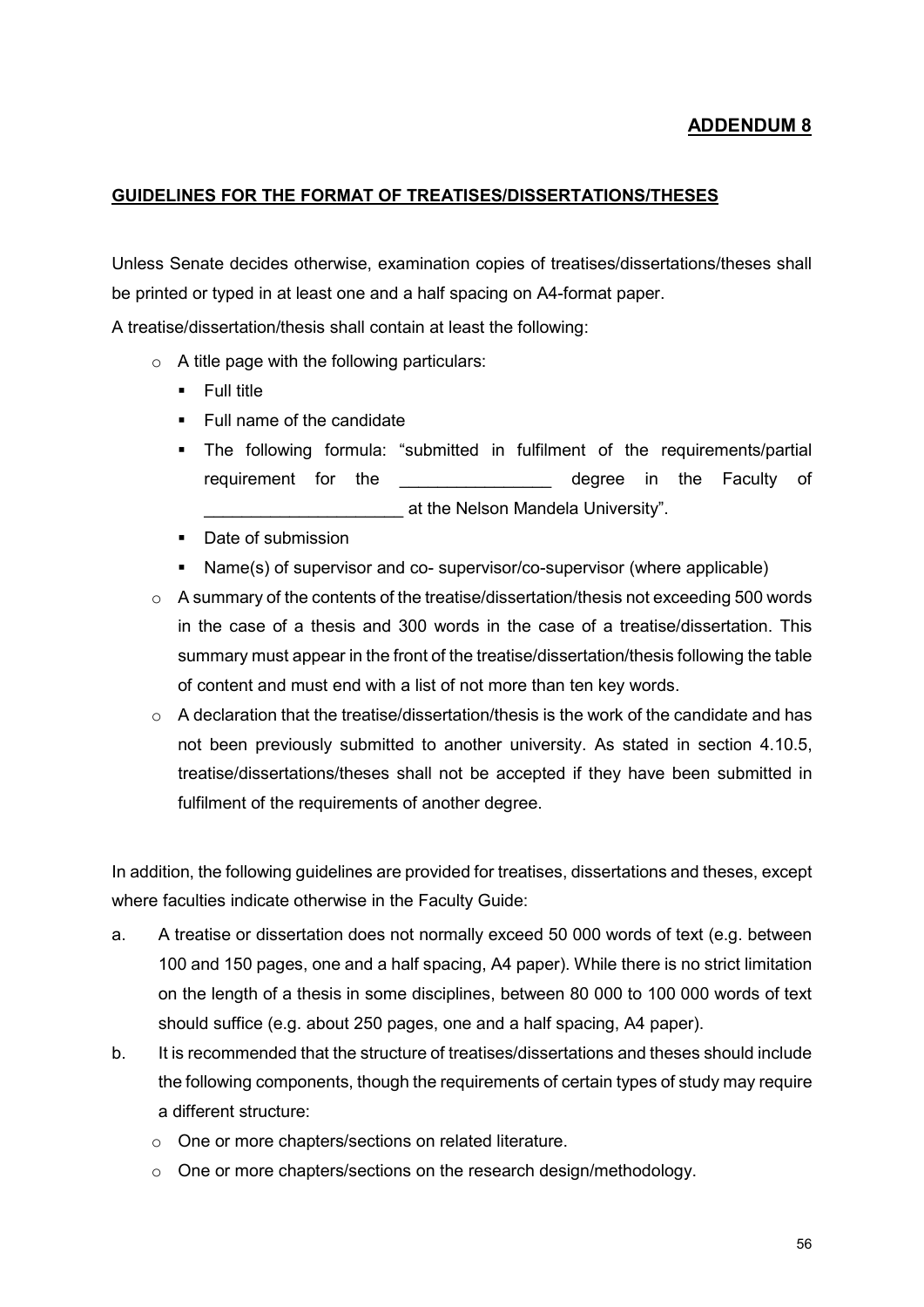- o One or more chapters/sections delineating the results/conclusions/ recommendations of the study.
- o A full bibliography or reference list of the material, whether published or otherwise, used in the preparation of the treatise/dissertation/thesis.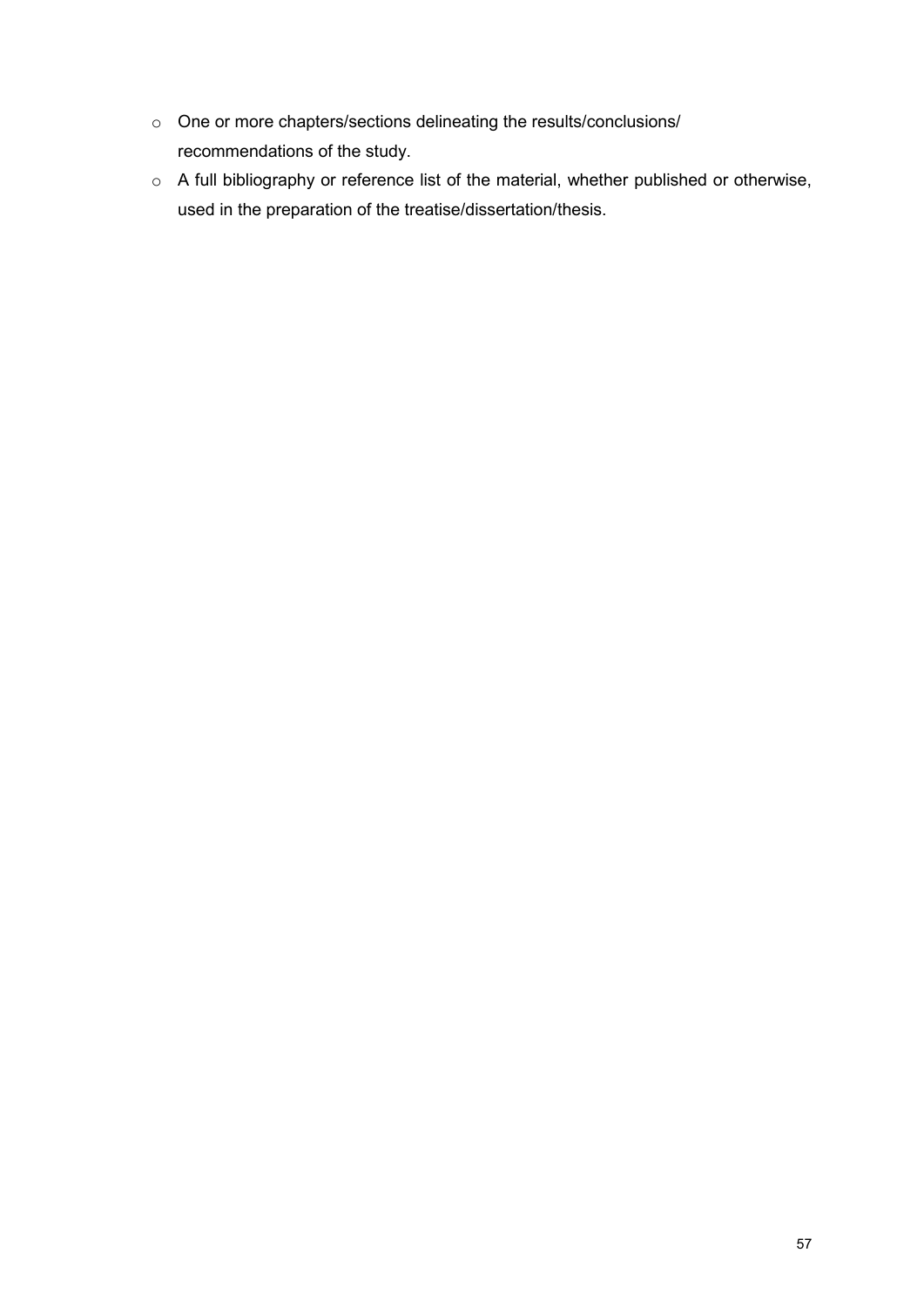#### **ASSESSMENT PROCEDURE FOR TREATISES/DISSERTATIONS/THESES**

- 1. The Examinations Office provides each examiner, internal and external, with a copy of the dissertation/thesis, the prescribed evaluation form and guidelines to examiners and claim form (where applicable).
- 2. Examiners must conduct their assessment in accordance with the guidelines for examiners of treatises, dissertations and theses, complete the requisite evaluation form and return this together with a narrative report, to the Examinations Office by the date indicated.
- 3. Examiners should indicate whether all or part of their report may be made available to the candidate and whether they consent their names may be divulged.
- 4. Where examiners have indicated that the degree should be awarded with minor corrections or subject to minor changes, or that the dissertation/thesis should be revised and re-submitted, their reports should clearly indicate the nature of the corrections and revisions that are required, and/or return an edited copy where there is a surplus of revisions with the desired revision clearly indicated.
- 5. The Examinations Office forwards all the evaluation forms and examiners' reports to the relevant Faculty Officer who distributes copies of the individual reports and evaluation forms to the members of the FPGSC.
- 6. The FPGSC meets in order to discuss the evaluation reports and to make recommendations regarding the awarding of master's and doctoral degrees as outlined in Sections 6.8 and 6.9.

In cases where all the internal and external examiners reports have not been received in time for the FPGSC meeting mentioned above, the matter should be referred to an urgent Faculty Board meeting for resolution. If necessary, the FPGSC may need to appoint an alternative internal or external examiner. It should be noted, however, that no degree can be awarded without the receipt of all the requisite examiners' reports. The University acknowledges that candidates who have submitted their final treatises/dissertations/theses for assessment on or before the due date in December have a legitimate expectation that the assessment process should not delay the awarding of the degree, and will take all reasonable steps to ensure that problems in the assessment process are addressed in a timely and pro-active manner. As stated in section 6.6 of this document, candidates who have not submitted their treatise/dissertation/thesis on or before the due date in August or December, accept that the assessment process may not be completed in time for the degree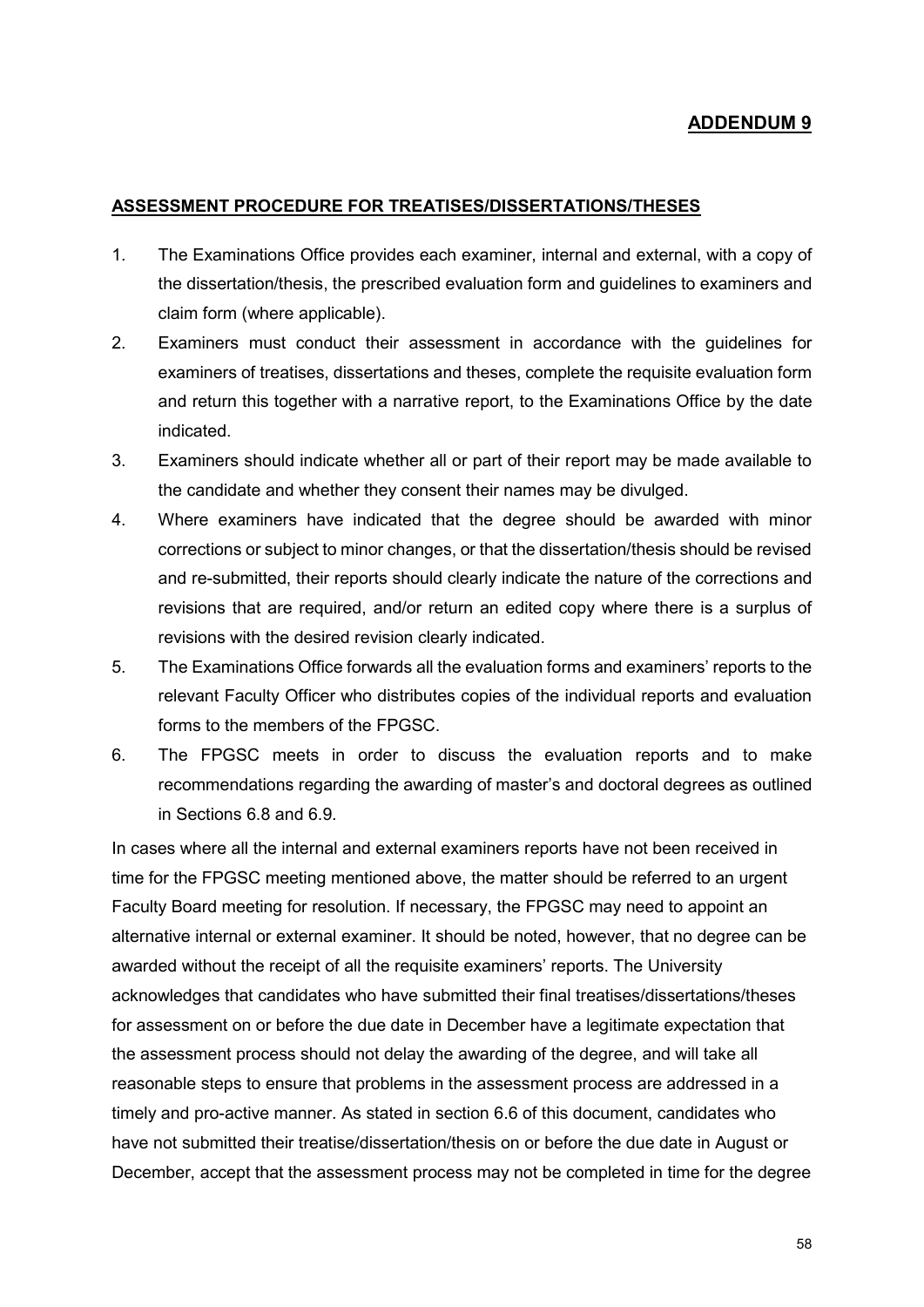to be awarded at the following graduation ceremony. Should the examination process not be completed in time for graduation, candidates will be required to register for another academic year. Candidates who submitted their treatises, dissertations or theses on or before the due date for submission will, however, be exempted from paying any additional registration or tuition fees.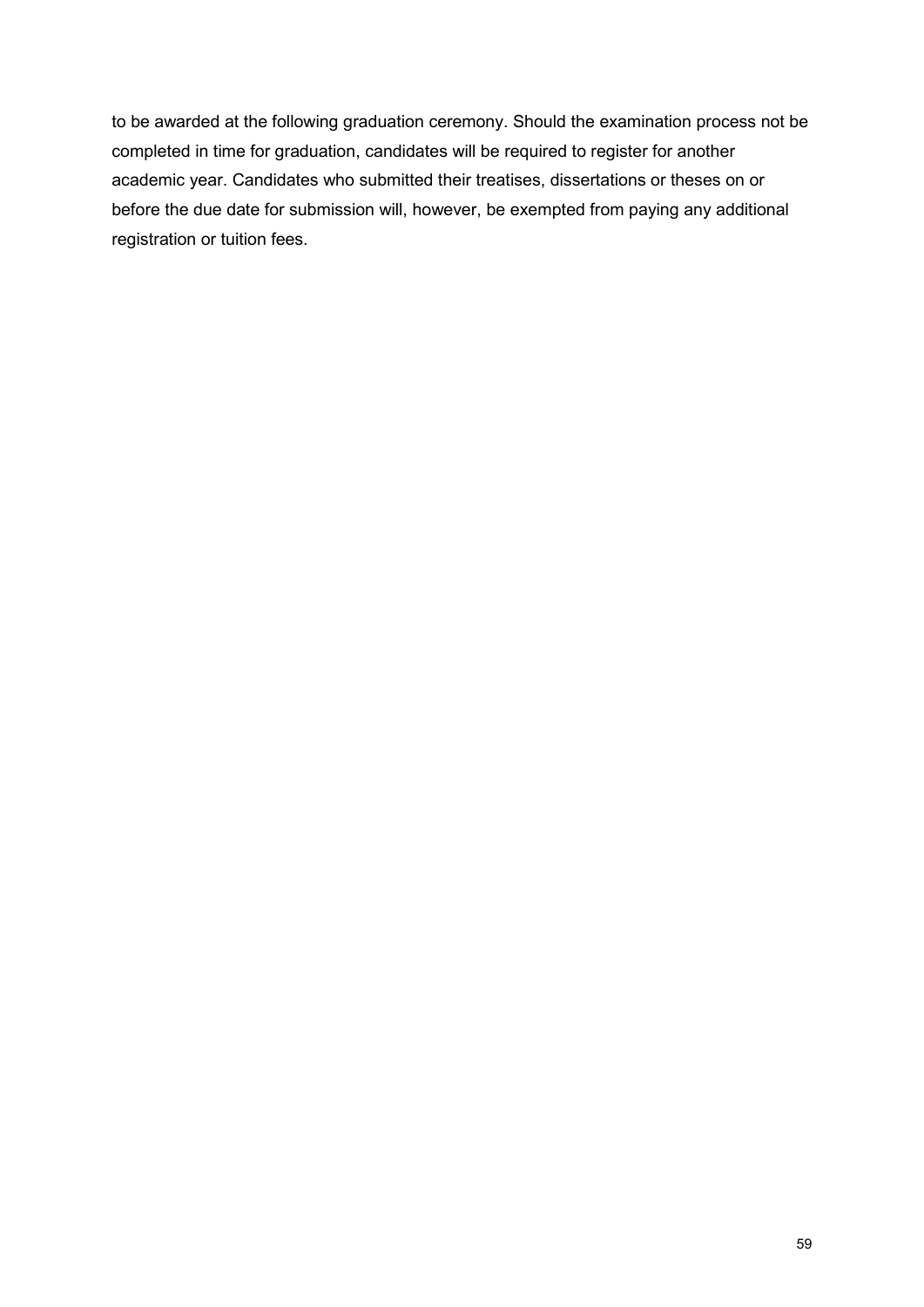# **ASSESSMENT CRITERIA FOR EXAMINATION/ASSESSMENT OF TREATISES / DISSERTATIONS / THESES**

Whilst it is acknowledged that the assessment criteria will depend on the field and nature of the study, the following generic aspects are likely to be applicable:

- a) Scope of Research:
	- The delineation of appropriate research objectives/aims/hypotheses.
	- The delimitation of the scope of the study as evident from the research objectives/aims/hypotheses.
	- The extent to which the focus of the study remains consistent with the aims and objectives of the research.
	- Specifically for PhD studies: the significance of the study and the contribution to the disciplinary body of knowledge
- b) The Title:
	- The formulation of an unambiguous title that conveys the focus of the study.
- c) Literature Study/Review & Theoretical Framework:
	- The relevance, contemporary nature and authority of the scientific sources and theories consulted by the candidate.
	- The comprehensiveness and depth of the literature study.
	- The candidate's ability to critically review and logically and coherently present the relevant literature in the field of study (especially with regard to PhD studies).
- d) Research Design and Methodology:
	- The extent to which the research design is a logical progression from the research objectives/aims/hypotheses.
	- The appropriateness of the research design in serving the research process.
	- The candidate's critical evaluation of the research design and methods employed.
	- The relevance and scope of the processes that are used to identify and collect the data for the research (documents, artefacts, specimens, compositions etc.).
	- The use of appropriate techniques for the analysis of the data in order to meet the objectives/aims/hypotheses of the study.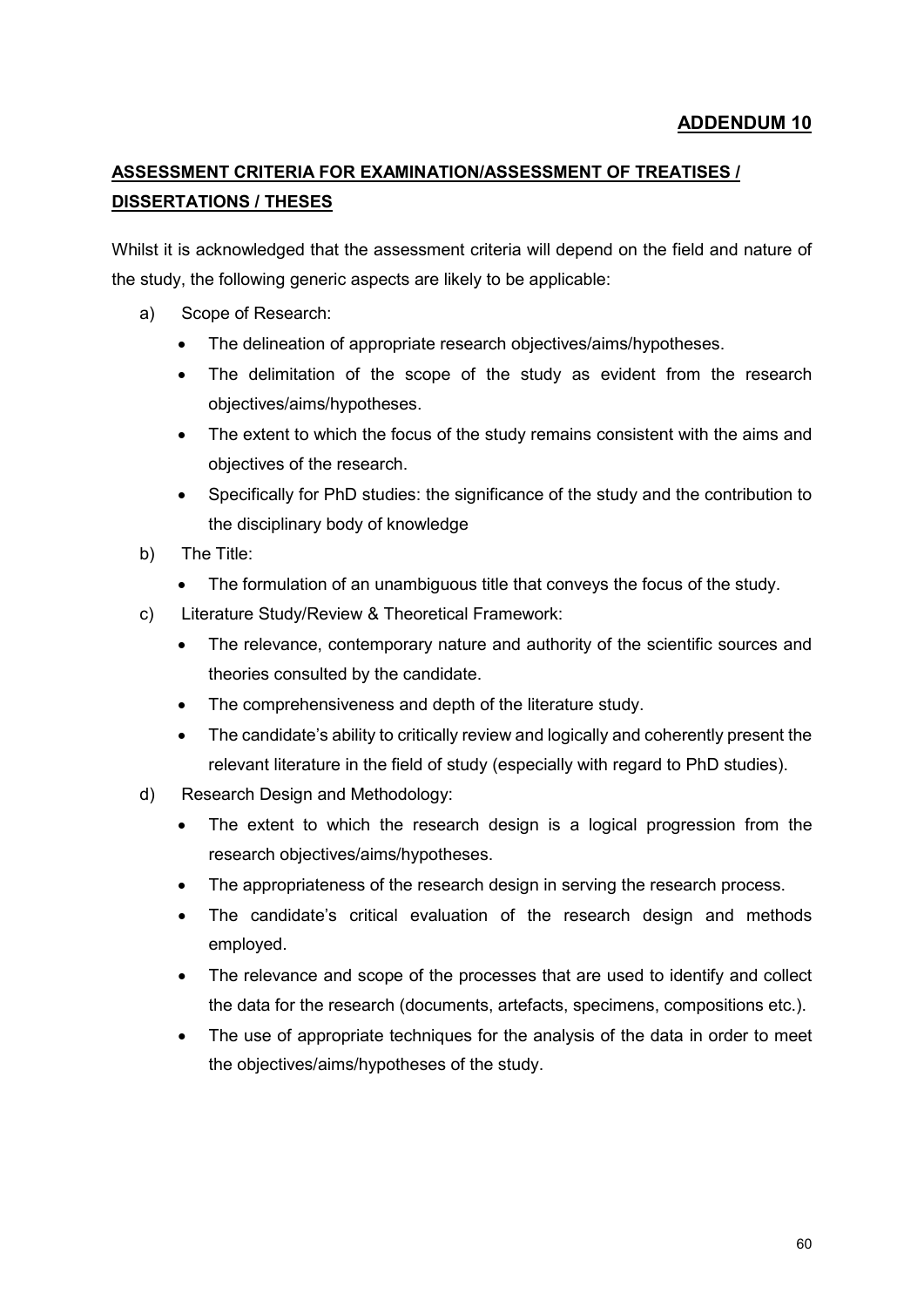- e) Presentation and Discussion of Findings:
	- i. The accurate interpretation and discussion of findings, well substantiated by the results of the analysis.
	- ii. The presentation of the results in terms of the research objectives/aims/hypotheses.
	- iii. Critical links with literature review
- f) Conclusions and Recommendations:
	- Logical conclusions based on the results.
	- The application/implication/contribution of the research findings in practice, scientific and/or research fields.
	- Appropriate recommendations/proposals for future research.
	- The consideration of the limitations and shortcomings of the study.
- g) Technical Presentation:
	- The overall linguistic and technical presentation of the treatise/dissertation/thesis.
	- The schematic division into chapters and the table of contents.
	- The abstract
	- The consistent application of a particular referencing style.
	- The extent of the reference list or bibliography as well as the recency of sources cited.
	- The inclusion of appropriate annexures and/or appendices, such as questionnaires, computer programmes, and other research documents.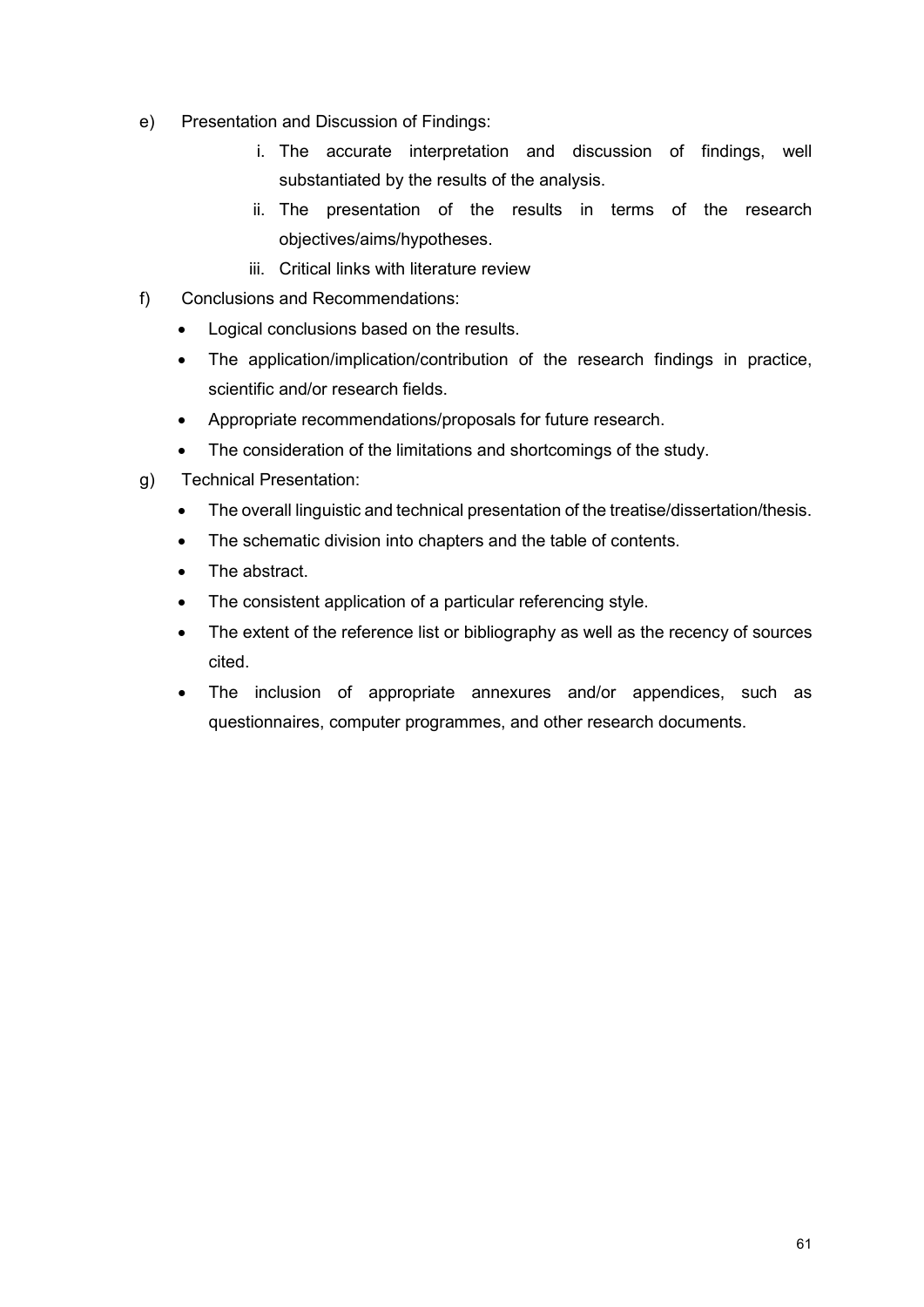#### **GUIDELINES FOR THE CONDUCT OF A** *VIVA VOCE* **EXAMINATION**

#### **Conducting a** *viva voce* **examination**

Faculty PGSC may make use of a *viva voce* examination in various cases in order to inform the decision on the awarding of either a master's or a doctoral degree. Such cases include:

- 1. Cases where the candidate's work and/or the candidate's understanding and proficiency with respect to the research topic or broader research field are reviewed, for instance:
	- a. To establish that the candidate has an adequate understanding of a particular research topic/discipline and/or the broader field of knowledge to which his/her research contribution belongs;
	- b. To establish that the candidate can defend his/her contributions in a particular field.
- 2. Cases where the award of the degree is based or partially based on the candidate's ability to demonstrate technical competence, for instance by means of a practical design, a procedure or an artistic performance.
- 3. Cases where there is uncertainty as to whether the degree should be awarded.
- 4. For master's degrees, cases where there is a significant discrepancy in the marks awarded by the examiners.

Independent examiners who are appointed as arbiters in cases where there is a divergence of opinion concerning the awarding of the degree, may also make use of a *viva voce* examination to assist them in reaching a decision.

The *viva voce* panel should consist of:

- 1. The candidate;
- 2. A chairperson: preferably the faculty's Dean or his/her delegate
- 3. The relevant HOD/DOS, and
- 4. The internal and external examiners, and in relevant cases the independent arbiter. All the examiners should participate in the *viva voce* panel. Where an arbiter is appointed, the examiners are requested to participate in the panel, but do not make a further recommendation on the award of the degree. While it is preferable that all the examiners should be physically present at the proceedings, the appropriate use of electronic media such as video conferencing should be considered in order to make it easier for external examiners to participate.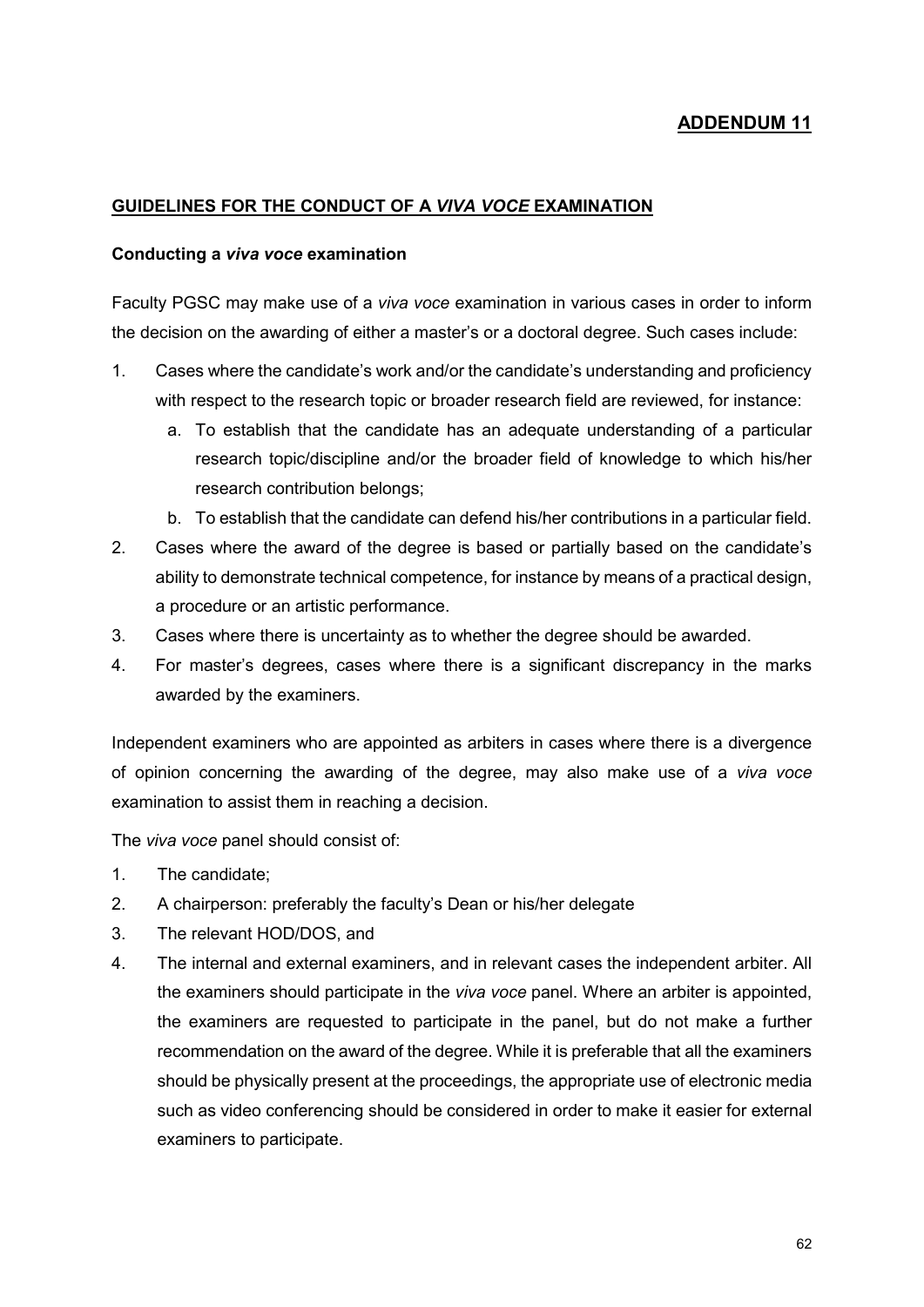Where the *viva voce* examination is part of the formal assessment procedure, it should be schedule in conjunction with the other components of the assessment process, so that it will inform the decision of the Faculty PGSC on the awarding of the degree. Where the *viva voce* examination is used to supplement the formal assessment procedure, it should be scheduled as soon as possible with a view to finalising the assessment process in time for the graduation ceremony.

The Faculty Administration takes responsibility for:

- 1. Informing all relevant parties in writing of the proposed date, time and venue of *viva voce*  sessions.
- 2. Organising an appropriate venue for the *viva voce* sessions. The *viva voce* examination will normally take place on one of the University campuses. However, in exceptional cases, the supervisor may seek the permission of the relevant faculty committee through the Faculty Officer for the *viva voce* examination to be held in another location, provided that the agreement of the examiners and the candidate is obtained and the proposed location is one that is deemed by them all to be suitable for the purpose. Furthermore, if circumstances demand it, a *viva voce* examination may be organised in another form (e.g. by a teleconference or videoconference) provided that permission is sought from the Faculty PGSC Committee. Before approving such a request the relevant faculty committee must be provided with detailed information on the procedure which will be adopted for the examination, and shall require written confirmation that the candidate and the examiners have agreed to the proposal.

The chairperson should ensure that the conduct of the examination adheres to the following procedures:

- 1. The examination panel should meet initially (without the candidate being present) and draw up an agenda. Here the committee should decide (*inter alia*) on issues such as:
	- o The principle aims of the *viva voce* session.
	- $\circ$  The key questions which will be put to the candidate.
	- $\circ$  The examiner responsible for presenting a particular question to the candidate. In cases where an arbiter is appointed, the arbiter conducts the examination.
	- o The amount of time to be allocated for questions.
	- $\circ$  The amount of time to be allocated for the candidate's oral defence.
- 2. The *viva voce* session normally should take the following form:
	- $\circ$  The candidate presents the essential contents of his/her research work, as contained in the treatise/dissertation/thesis or other forms of research output, in a specified period of time.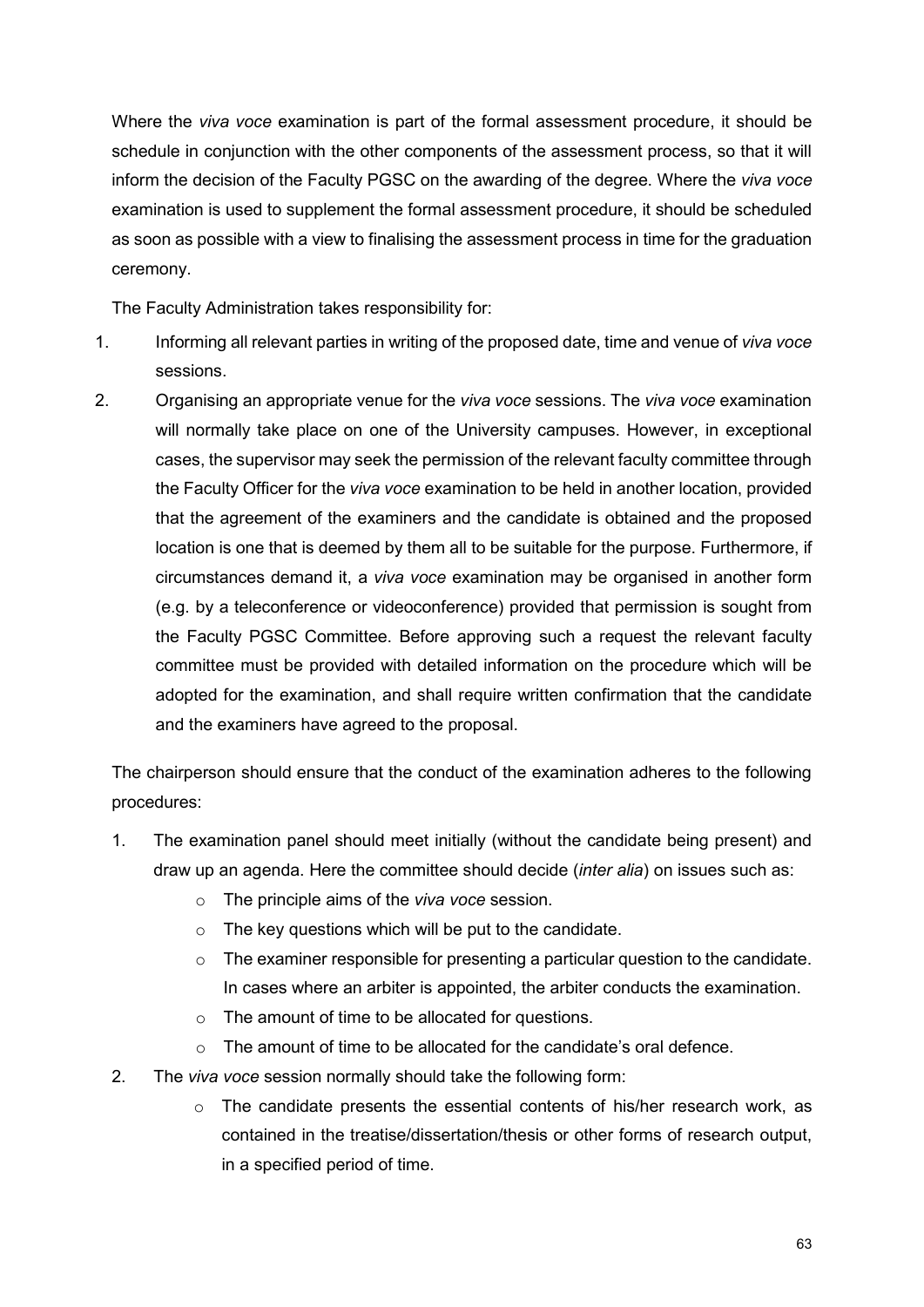- o The candidate may be required to physically demonstrate the operation of a piece of equipment, conduct a procedure etc.
- o The examiners may then question the candidate on the content of the treatise/dissertation/thesis, as well as other research outputs where appropriate, for a specified period of time.
- 3. Following the *viva voce* examination the examiners will complete and sign the joint report form (see Appendix K), indicating their unanimous recommendation on whether the degree should be awarded or not. In cases where an arbiter is appointed, that person completes the report.

The chairperson should submit the joint examination report to the Faculty Officer as soon as possible, so that the result can be recorded and so that the Faculty RTI Committee can consider the report in its deliberation on the awarding of the degree.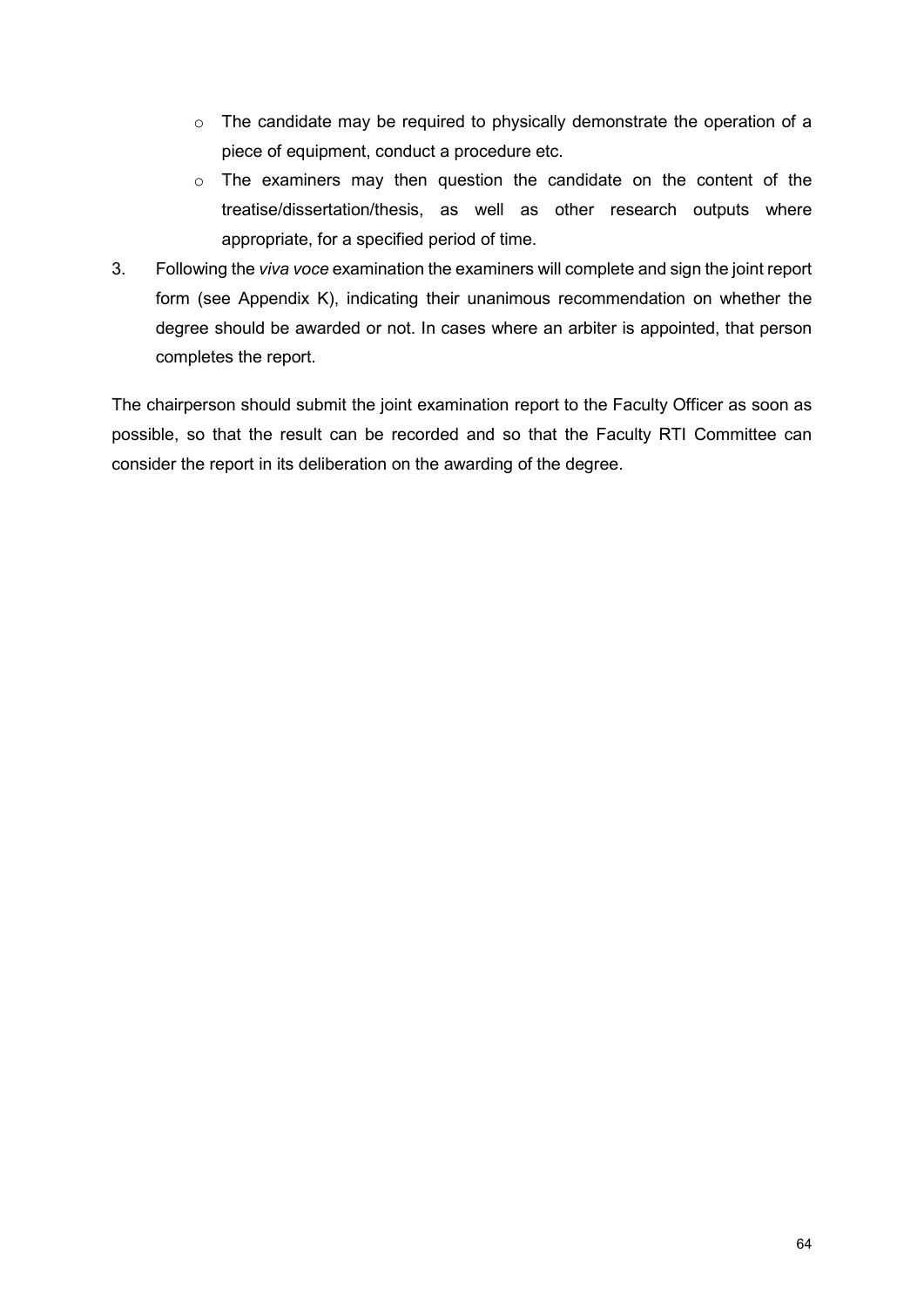#### **GUIDELINES FOR AUTHORSHIP**

#### **AUTHORSHIP**

Within the academic environment there is often some level of expectation regarding authorship or acknowledgement on the part of those contributing to a work. As a result, it is an appropriate practice to address questions of authorship at the earliest practical stage of a research project. Such communication can clarify roles and expectations among the participants.

It is important to recognise that roles often change during the course of a project and it may not be possible to appropriately evaluate each author's relative contribution to the work until the manuscript (or presentation) is actually written or even finalised for publication. For this reason, it is important for all involved parties to re-discuss authorship whenever significant changes occur and make it clear to all participants from the start that final decisions about authorship can be extended until the time of submission. It is also the expectation that the senior investigator(s) associated with a given research project is/are responsible for anticipating possible disagreements concerning authorship credit and for initiating conversations on the matter before students and other collaborators have invested substantial time on the project.

Authorship is an explicit way of assigning responsibility and giving credit for intellectual work. Authorship practices should be judged by how honestly they reflect actual contributions to the final product. Authorship is important to the reputation, academic promotion, and grant funding support of the individual researchers involved as well as to the strength and reputation of their institution.

Major questions that should be addressed are the following:

- Who will be named as an author or acknowledged as a contributor if the study is submitted for publication or presentation?
- What will be the order of authorship?
- What are the responsibilities and expectations for each contributor to the study?
- Are there any intellectual property or confidentiality issues involved that may affect publication?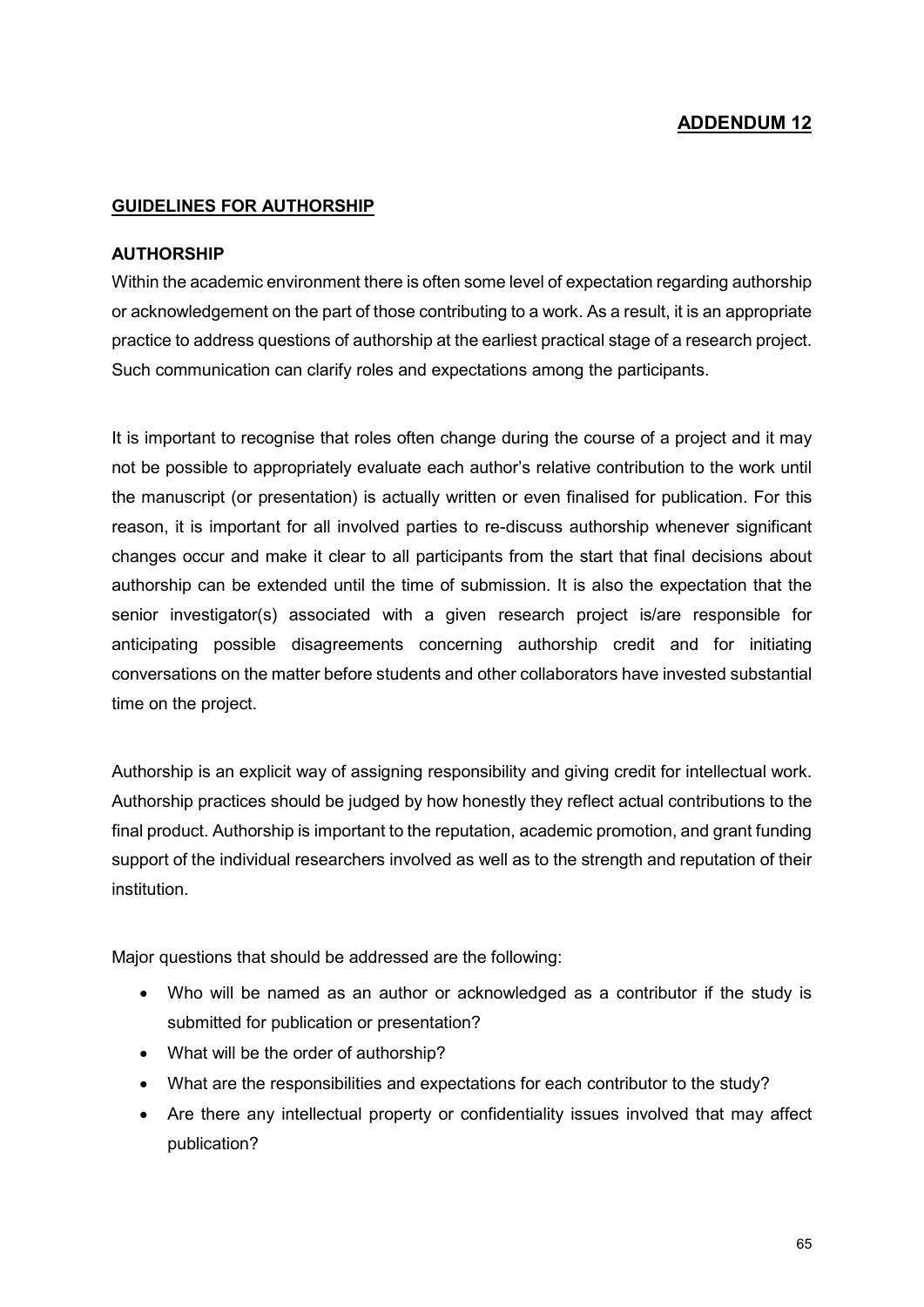A salient fact about authorship is that markedly different traditions of joint authorship exist among different disciplines. Given these variances, it is thus difficult to provide specific and universal rules that are applicable across the institution. However, these guidelines are intended to spell out a set of general principles should serve as a guide for authorship inclusion across the University.

## **RECOMMENDED PRINCIPLES OF AUTHORSHIP FOR SUPERVISORS & CANDIDATES/GRADUATES**

Notwithstanding the general principles referred to in the sections below regarding authorship, the main goal in co-authorship involving research supervisors and their postgraduate candidates is to contribute towards growing the next generation of researchers. Within the context of postgraduate research it is expected that candidates and their supervisor(s) would collaboratively submit the research findings for publication as accredited outputs within one year of the completion of the study and its subsequent successful examination.

As soon as possible after the degree is conferred the research supervisor is expected to actively communicate with the candidate to engage the candidate regarding the publication process. A record of such interactions needs to be kept by the supervisor, which would serve as a basis for any disputes that may arise in future.

In the case of a master's study it is generally accepted that where a supervisor is responsible for the greater input to reshape the writing of an article after a year has elapsed, the supervisor becomes the first author. For publications emanating from a doctoral thesis, normally the doctoral candidate is retained as the first author.

#### **ACKNOWLEDGEMENT**

An important distinction that needs to be made lies in the area of acknowledging various contributions of a variety of collaborators in a research project in terms of acknowledging such contributions as distinct from the aspect of authorship. Contributions that do not justify authorship should be acknowledged separately in the notes to the manuscript. These roles may include general supervision of a research group, assistance with funding such as scholarships, project funding, or technical support.

#### **GENERAL PRINCIPLES OF AUTHORSHIP**

A person claiming authorship of a scholarly publication must have met each of the following criteria: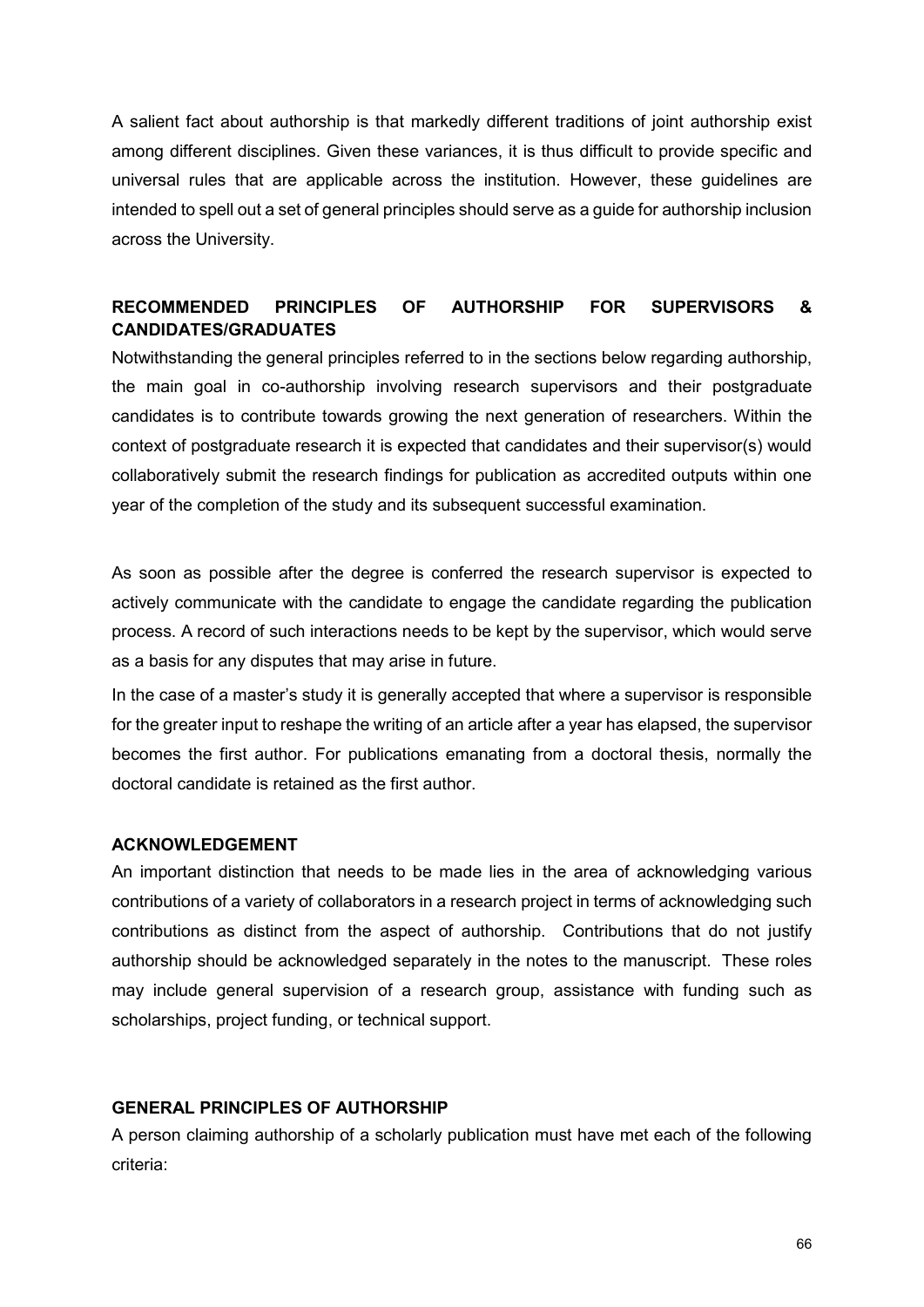1) Substantial participation in conception and design of the study, or in analysis and interpretation of data; or other substantial scholarly effort;

2) Participated substantively in drafting, reviewing and/or revising the work;

- 3) Been part of the approval of the final version of the manuscript for publication; and
- 4) Ability to explain and defend the study and content of the contribution(s) in public or scholarly settings.

As a practical matter, with multi-authored publications it is usually important to designate or acknowledge one individual as the Lead Author or Corresponding Author, who takes responsibility for the integrity of the work as a whole. The Lead Author has responsibility for

1) Including as co-authors all those who meet the criteria defined above; and

2) Obtaining from all co-authors their agreement to be designated as such.

There are differing conventions in disciplines regarding the order of authorship and thus, this should be a joint decision of the co-authors. If a decision cannot be reached, the Lead Author should have final say. Acquisition of funding, collection of data, or general supervision of a research group does not justify authorship unless the individual also fulfils the above criteria. Anyone who does not meet the above authorship criteria but who has made other substantial contributions (such as technical help, writing assistance, etc.) should be acknowledged in the final product. Honorary or courtesy authorships are inconsistent with the principles of this guideline and, as such, are unacceptable.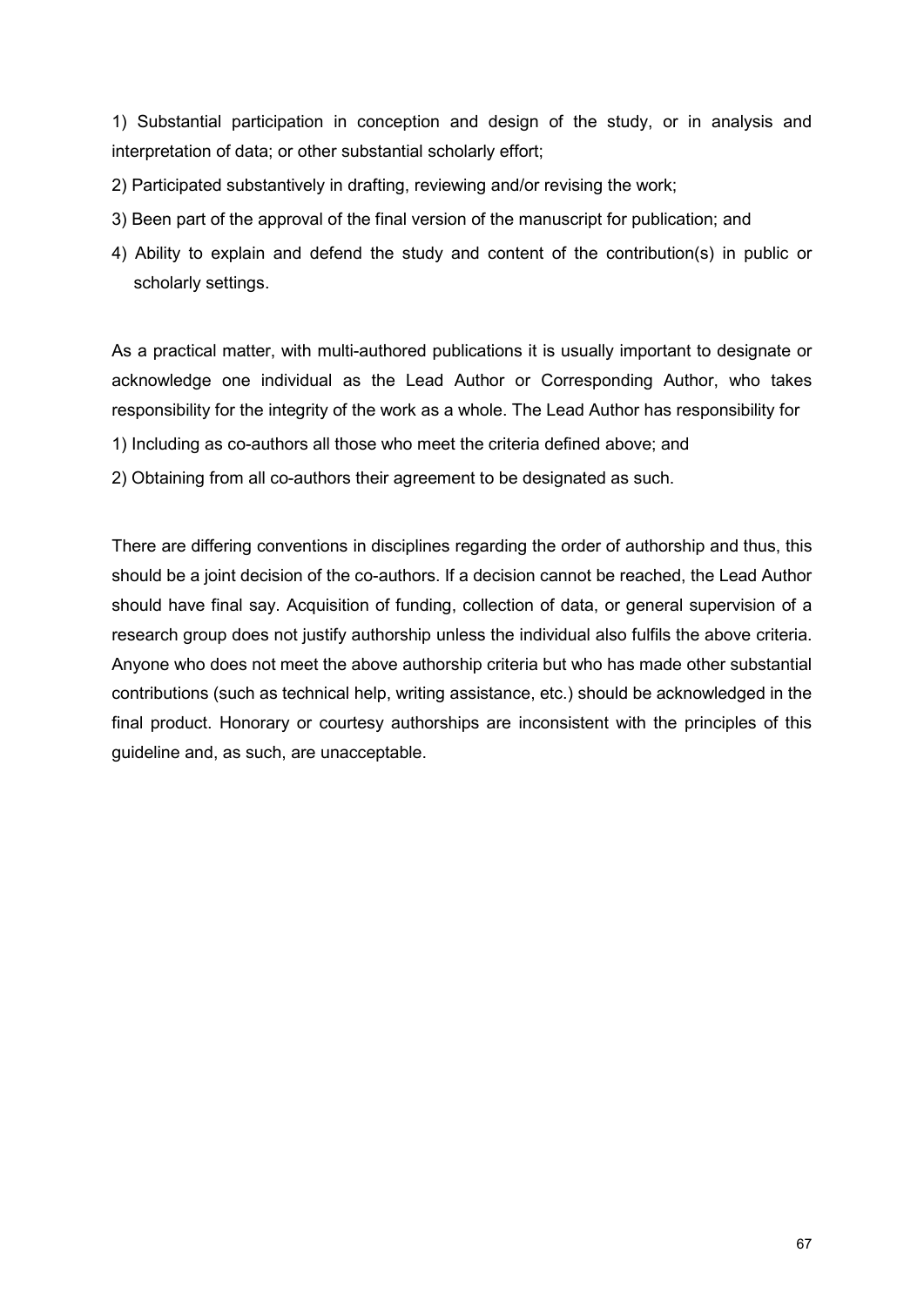#### **GUIDELINES FOR GRIEVANCE AND APPEALS PROCEDURES**

A faculty's procedure for resolving postgraduate candidates' grievances during the course of their studies should be reflective of the principles of fairness, transparency and consistency, thus protecting the rights of all parties to the postgraduate studies relationship.

- 1. The procedure should:
	- o Describe in simple and clear terms how a grievance or appeal will be handled.
	- $\circ$  Provide candidates with a full opportunity to raise matters of concern to them properly without fear of disadvantage and in the knowledge that privacy and confidentiality will be respected.
	- o Ensure that procedures are fair and decisions are reasonable and have regard to any applicable law.
	- $\circ$  Indicate what further procedures are open to candidates who are dissatisfied with the outcome of their complaint and wish to appeal.
	- $\circ$  Ensure that where a grievance or appeal is upheld, appropriate remedial action is implemented in a timely manner.
	- o Reimburse reasonable and proportionate incidental expenses necessarily incurred by a successful complainant or appellant, for example, where registration or other fees had to be paid while awaiting the outcome of a grievance.
	- o Be reviewed, monitored and evaluated on a regular basis, taking into account current good practice.
- 2. Each faculty must ensure that their grievances and appeals procedures are wellpublicised, for instance by clearly specifying them in their written Faculty Guide to postgraduate candidates.
- 3. Each faculty needs to ensure that their staff are aware of these procedures and the circumstances in which they may be used.
- 4. Should any dispute arise between the supervisor and postgraduate candidate about supervision or any related academic matter that cannot be resolved within the department/school concerned, candidates should submit their grievances in writing to the Chairperson of the Faculty PGSC who will refer the matter to the sub-committee appointed to deal with grievances and appeals.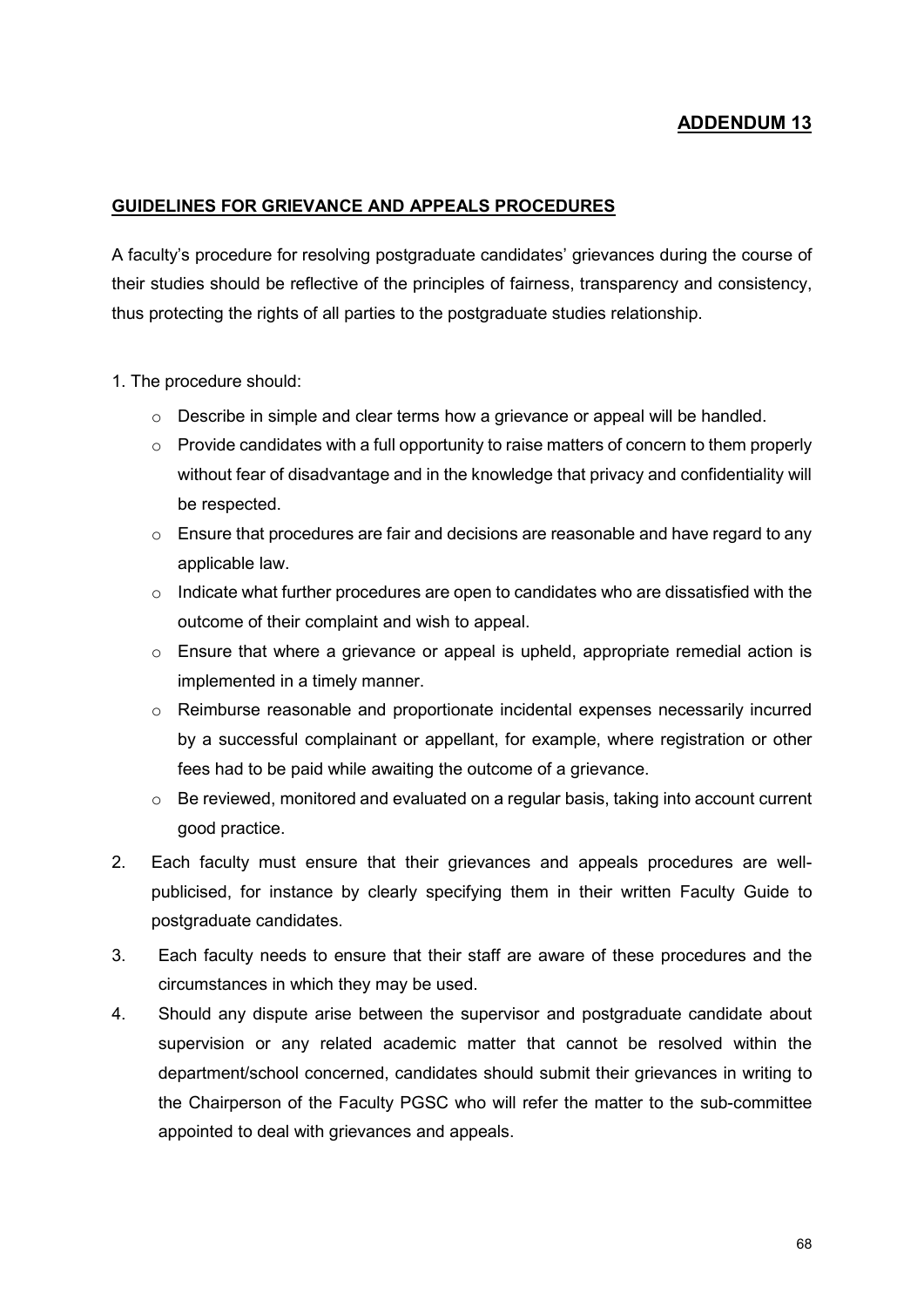- 5. Ordinarily the number of members delegated the responsibility by Faculty PGSC as the Grievance and Appeals Sub-committee shall be comprised of at least three (3) members. Faculty PGSC has the right to determine the number of members and also to co-opt additional members because of the specific expertise. Co-option will be contingent on the nature of the matter that the sub-committee is deliberating on.
- 6. The Grievance and Appeals Sub-committee:
	- o Appoints a Chairperson from within the sub-committee.
	- o Serves as the first line of communication and should inform the candidates or supervisor of their decision within two weeks of receiving the written grievance.
	- o Should be fully informed of the procedures and circumstances relating to grievances and appeals and should act competently in their consideration thereof.
	- $\circ$  May decide to deal with the matter internally (within the Faculty PGSC) or, in the case of a more serious grievance, refer it to the PGSC, who in turn may refer the matter for appropriate action by means of a decision by ECS. Matters that are referred to the PGSC should be dealt with within two weeks, unless the nature of the grievance necessitates a longer period.
- 7. The members of the sub-committee responding to, investigating or adjudicating upon grievances or appeals must do so impartially and members should recuse themselves from matters where they are deemed to have a material interest or in which any potential conflict of interest might arise.
- 8. The Chairperson of the Grievance and Appeals Sub-committee should keep a record of the nature and outcomes of postgraduate research candidates' grievances and appeals, and be able to supply such information to the Faculty PGSC who will in turn, inform the PGSC for noting.
- 9. In the event that a candidate wishes to appeal the decision of the Grievance and Appeals Sub-committee of the Faculty PGSC, such an appeal shall be submitted in writing to the Chairperson of the PGSC within ten (10) days of receiving written notice from the Faculty PGSC Sub-committee.